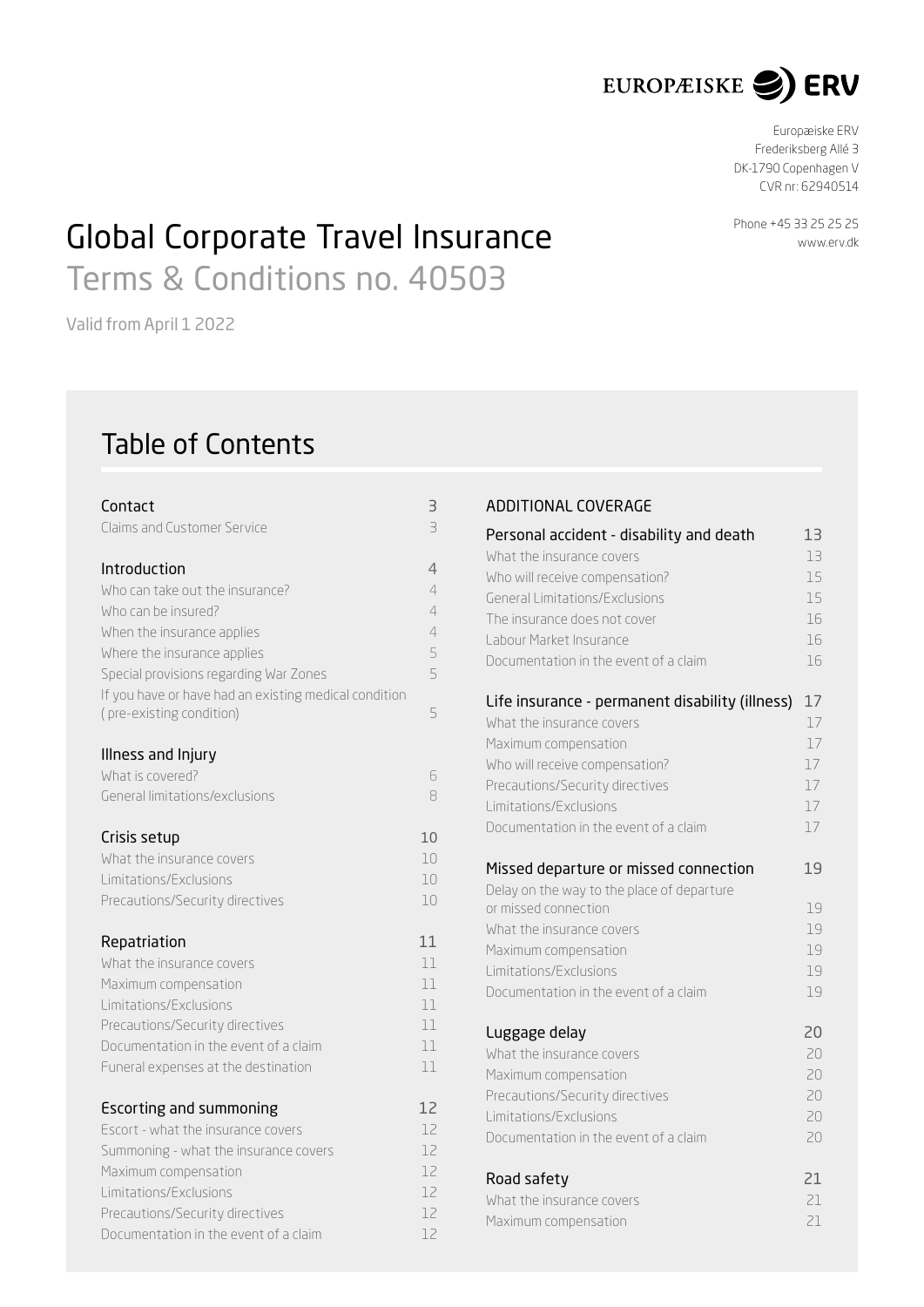## Table of Contents

| Limitations/Exclusions                            | 21 |
|---------------------------------------------------|----|
| Documentation in the event of a claim             | 21 |
|                                                   |    |
| Luggage cover                                     | 22 |
| What the insurance covers                         | 22 |
| Valuation and payment of compensation             | 22 |
| Maximum compensation                              | 23 |
| Limitations/Exclusions                            | 23 |
| Documentation in the event of a claim             | 23 |
| Curtailment                                       | 24 |
| What the insurance covers                         | 24 |
| Maximum compensation                              | 24 |
| Limitations/Exclusions                            | 24 |
| Precautions/Security directives                   | 24 |
| Documentation in the event of a claim             | 24 |
| Replacement employee                              | 25 |
| What the insurance covers                         | 25 |
| Maximum compensation                              | 25 |
| Limitations/Exclusions                            | 25 |
| Documentation in the event of a claim             | 25 |
| Reimbursement of unused travel expenses           | 25 |
| Maximum compensation                              | 25 |
| Limitations/Exclusions                            | 25 |
| <b>Security Package</b>                           | 26 |
| Evacuation                                        | 26 |
| Extended stay due to detention                    | 26 |
| Closed by order of public authority               | 26 |
| Search and Rescue                                 | 27 |
| Hostage Compensation                              | 27 |
| Personal liability and legal expenses coverage 28 |    |
| Private liability                                 | 28 |
| Legal expenses                                    | 28 |
| <b>Personal Assault</b>                           | 31 |
| What the insurance covers                         | 31 |
| Maximum compensation                              | 31 |
| Limitations/Exclusions                            | 31 |
|                                                   |    |

| Precautions/Security directives       | 31 |
|---------------------------------------|----|
| Documentation in the event of a claim | 31 |
| Excess coverages - applicable to      |    |
| residents of the EU only              | 32 |
| Home Insurance                        | 32 |
| Car insurance                         | 32 |
| Limitations/Exclusions                | 32 |
| Precautions/Security directives       | 32 |
| Documentation in the event of a claim | 32 |
| Excess elimination for hired vehicle  | 33 |
| What the insurance covers             | 33 |
| Maximum compensation                  | 33 |
| Limitations/Exclusions                | 33 |
| Precautions/Security directives       | 33 |
| Documentation in the event of a claim | 33 |
| Cancellation                          | 34 |
| When the insurance applies            | 34 |
| What the insurance covers             | 33 |
| Maximum compensation                  | 34 |
| Limitations/Exclusions                | 34 |
| Documentation in the event of a claim | 34 |
| General terms                         | 35 |
| Definitions                           | 39 |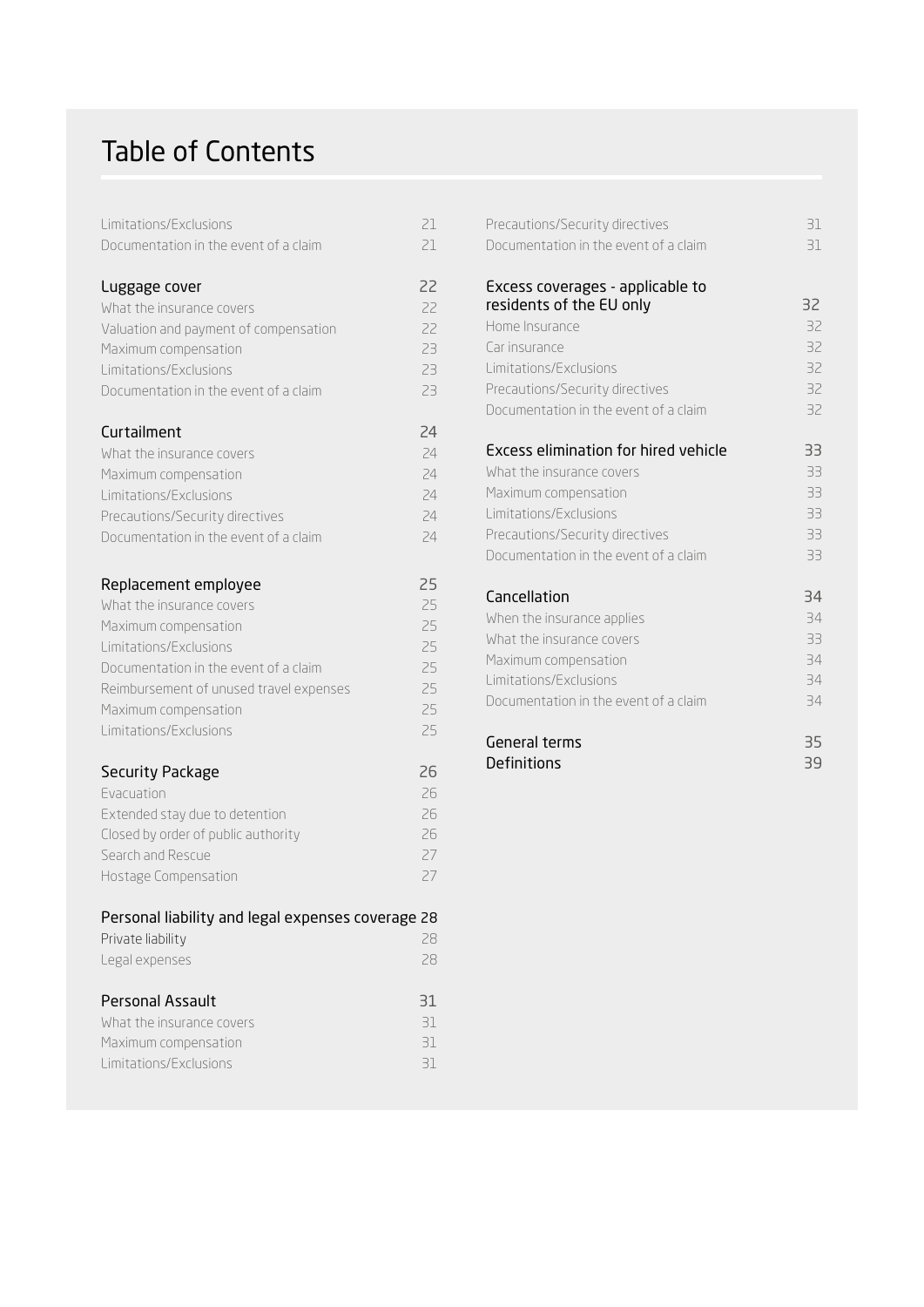# <span id="page-2-0"></span>Contact

|                                                                                                                                                                        | <b>Opening hours</b>                                                                                                     | Contact                                                                                      |
|------------------------------------------------------------------------------------------------------------------------------------------------------------------------|--------------------------------------------------------------------------------------------------------------------------|----------------------------------------------------------------------------------------------|
| Any questions?<br>Find the answers to the most frequently<br>asked questions about our insurances etc.<br>on our website.<br>You can also contact our Company Support. | <b>Customer Support</b><br>By telephone or e-mail:<br>Monday - Friday.<br>Please find our opening hours at<br>www.erv.dk | www.erv.dk/erhverv<br>$\frac{1}{2}$ +45 33 27 83 35<br><b><sup>⊗</sup></b> erhverv@erv.dk    |
| Have you been injured?<br>If you require emergency assistance<br>you must contact our Emergency<br>Centre.                                                             | <b>Emergency Centre</b><br>(Emergency Assistance)<br>Round the clock, all year<br>round                                  | www.erv.dk/erhverv<br>$\frac{1}{2}$ +45 70 10 90 30<br><b>&amp;</b> erv-alarm@euro-center.dk |
| If your injury is non-urgent<br>please contact our Claims<br>Department.                                                                                               | Claims Department<br>(non-urgent assistance)<br>You can report your claim via<br>www.erv.dk or by calling us             | $\frac{1}{2}$ +45 33 25 25 25<br>⊗ skade@erv.dk<br>www.erv.dk/erhverv/<br>skadeanmeldelse    |
| <b>Seeking information about</b><br>your destination?<br>Please visit our internet portal<br>VIP-Online. Here you will find                                            | VIP-Online<br>- Voyager Information Portal<br>Unlimited access, round the clock                                          | www.new.vip-online.dk                                                                        |

country specific information regarding security and health issues for a vast number of countries.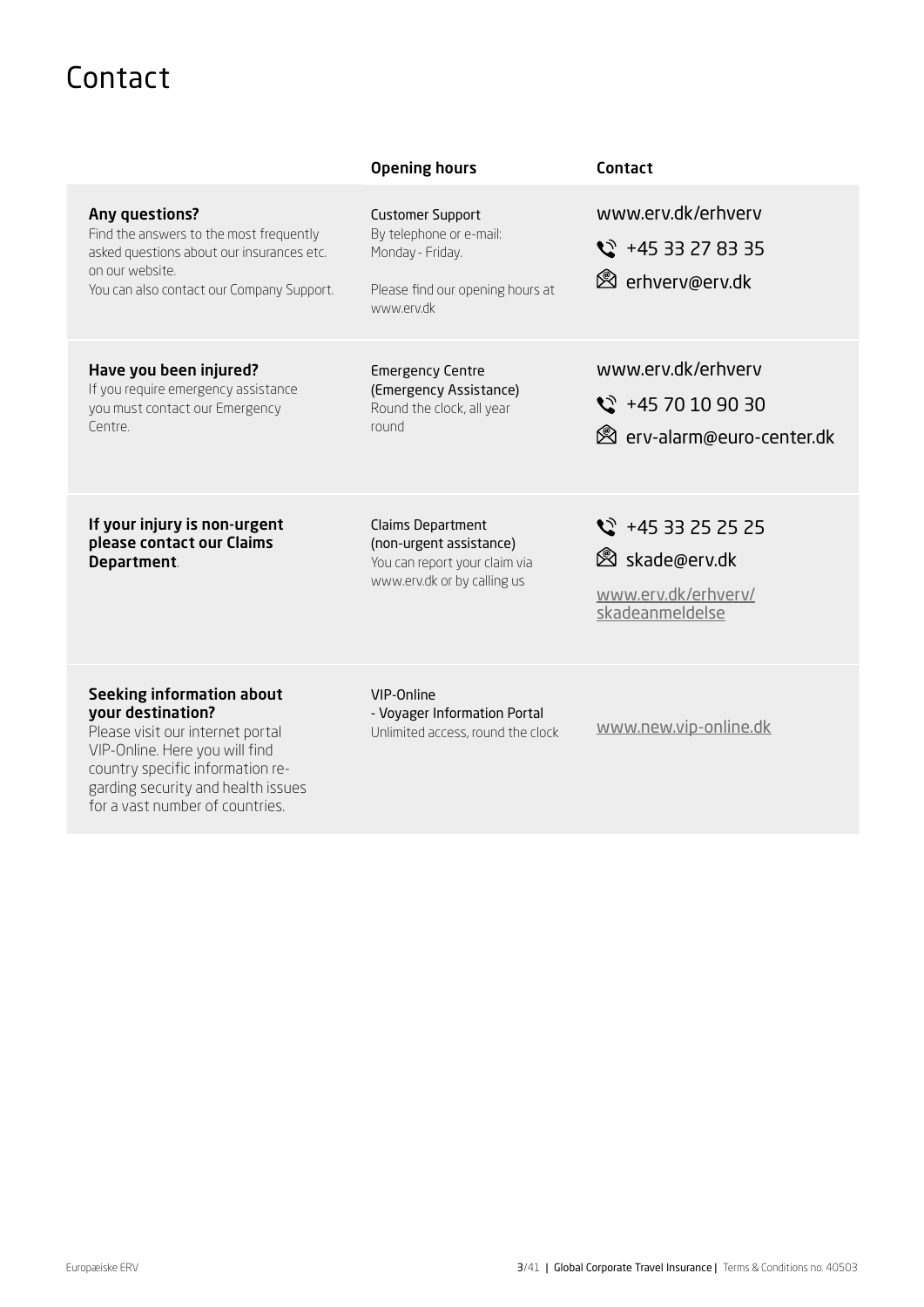# <span id="page-3-0"></span>Introduction

## Consider this when you read the terms and conditions:

- 1. The terms and conditions should be read together with the insurance policy, which together constitute the insurance contract
- 2. If special conditions apply for your insurance this will be stated in the insurance policy.
- **3.** Please note that only the cover stated in the insurance policy is applicable to your insurance.
- 4. Limitations, exclusions and precautions/*security directives* are marked in grey.

All words in *italics* are defined at the end of the document.

These terms and conditions were elaborated in Danish and subsequently translated into English. In the event of discrepancies between the Danish and the English versions the original Danish version will prevail.

## Insurance Provider:

Europæiske Rejseforsikring A/S, hereinafter referred to as Europæiske ERV

Frederiksbergs Allé 3 DK-1790 Copenhagen V Central Business Register No: 62940514

The insurance provider is under the supervision of the Danish Financial Supervisory Authority.

## $\overline{A}$  Who can take out the Insurance?

The insurance can be taken out by a company or an association with a registered office within the EU/EEA.

The company/association is the *policyholder*. It is a precondition for cover that Europæiske ERV has been informed about and has approved all foreign legal entities (branches, companies and similar) to be covered by the insurance.

## $(B)$  Who can be insured?

Persons who are entitled to benefits according to applicable law concerning public health care or private health insurance in the *country of residence* can be insured.

The following persons can be insured when travelling in the interests of the policyholder and the policyholder pays for the trip:

- ¡ Employees
- **Employed owners and co-owners**

If stated in the insurance policy:

- ¡ Spouses/*cohabiting partners*/children of the abovementioned persons;
- ¡ Members of the board of the company;
- ¡ Guests invited by the company;
- **Foreign visitors to the company:**
- **Freelance workers/consultants.**

Europæiske ERV must be notified about all persons with residence outside Denmark. This also applies to persons who

in their country of residence are not entitled to benefits under laws on public health care or private health insurance. The persons who are covered by the insurance and who are stated in the insurance policy are hereinafter referred to as "you" or "the insured".

## When the Insurance applies

The insurance applies during *business trips* for up to 365 consecutive days. The insurance can be expanded to cover holiday travel which takes place in combination with *business trips* as well as pure holiday travel. Expansions must be stated in the policy.

A *business trip* starts upon departure from your workplace or departure from your residence if the *business trip* starts directly from the residence and ends on *return* to one of these places. If the *business trip*/assignment is interrupted prior to your return to the residence or workplace, the insurance will apply only up to the time of such interruption.

Cover 18 Cancellation, if this cover option is taken out, covers from the time of booking of the *business trip* until you commence your *trip*.

Cover for visitors arriving from abroad, who are listed in the insurance policy, comes into effect when the visitor has checked in for his or her direct journey to the location of the company or association in an EU/EEA country and ends when the visitor checks in again to leave the country in which the company/association is located.

However, the insurance never provides cover earlier than the time of entry into effect of the insurance contract and ends no later than the time of expiry of the insurance contract.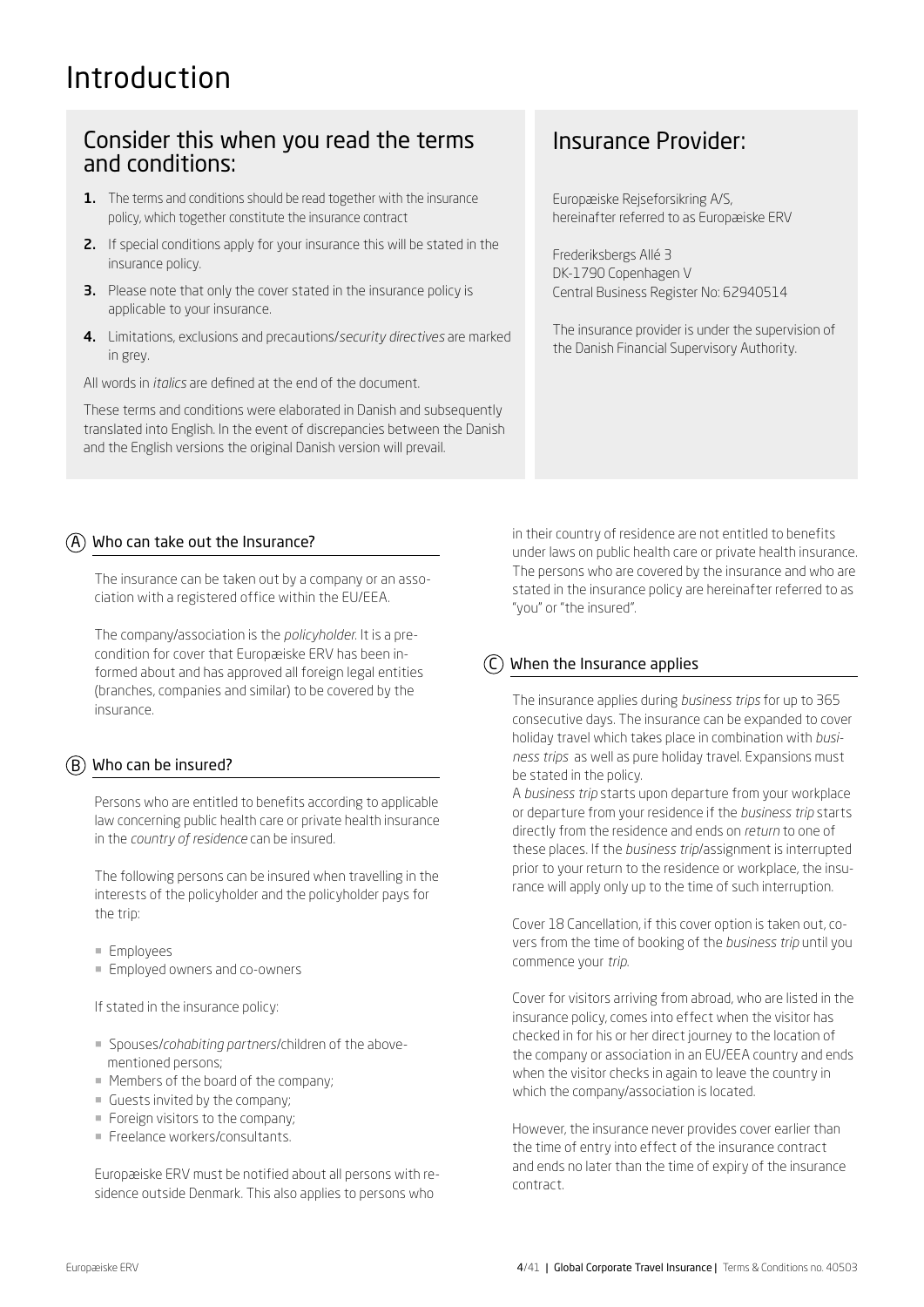## <span id="page-4-0"></span> $(D)$  Where the Insurance applies

The insurance applies to *business trips* throughout the world. Charging is per travel tray and is depending on geographical area. This may be one or more of the following:

¡ *Country of residence:* this is defined as *business trips* beyond 50

km from your private residence/workplace, unless otherwise stated in the policy;

- ¡ *Nordic region;*
- ¡ *Europe;*
- ¡ Outside Europecountries not mentioned under the definition of *Europe.*

Daily trips in *country of residence*: When the insured's work tasks are mainly performed on trips, or the insured makes journeys to various workplaces, a specific agreement with Europæiske ERV is required. This also applies if the insured mainly performs his or her work at customer's locations. A specific agreement on daily trips in *country of residence* must be set out in the insurance policy.

Travel between your private residence and your workplace is not considered to be a *business trip.* 

The insurance in Denmark is applicable to foreign visitors. In the case of trips departing from Denmark, the insurance also applies in another Schengen country.

If a different method of charging other than per travel day has been agreed upon, this will be stated in the insurance policy.

 $E(E)$  Special Provisions regarding War Zones

Special provisions apply to stays in and travels to *war zones*.

For travel to countries/areas which prior to outward travel are characterised as a *war zone*, a *war zone* insurance must be taken out. *War zone* insurance must be taken out before departure to the *war zone* and must be stated the insurance policy. The *war zone* insurance replaces all covers in the business travel insurance. If no such *war zone* insurance is taken out prior to travel into the *war zone*, there is cover for claims arising during a stay in the *war zone*.

Europæiske ERV may refuse to provide *war zone* insurance if Europæiske ERV deems the risk in the *war zone* concerned to be too high. It is incumbent on the *policyholder* to keep himself or herself informed about which countries are classified as a war area. The current list of *war zones* can be found under Travel Safety at [www.erv.dk/risikoomraa](http://www.erv.dk/risikoomraader. )[der.](http://www.erv.dk/risikoomraader. ) 

If the area where the insured is already located is declared a *war zone*, the business travel insurance taken out previously will apply for up to 14 days from the time when the

area was declared a *war zone*. All cover will then cease. During the course of this 14-day period Europæiske ERV must the contacted, and the insured has the option to:

- $\blacksquare$  Leave the area;
- ¡ Take out insurance for a *war zone*, if Europæiske ERV approves it.

## $(F)$  If you have or have had an existing medical condition (pre-existing conditions)

If you have an existing or chronic medical condition and wish to be certain that you are covered for your trip for claims related to the existing or chronic ailments, you must apply for medical prior authorisation.

Examples of existing or chronic medical conditions may be cancers, pneumonia, chronic pulmonary diseases, cardiovascular diseases including high blood pressure, diabetes, complications of pregnancy, etc.

## Prior to departure:

Medical pre-approval is always necessary if you meet one or more of the following criteria:

- a) You are suffering from a serious chronic medical condition;
- b) You are diagnosed with a new medical condition within 2 months of the date of *departure*;
- c) Your existing or chronic medical condition(s) have not been *stable* for a period of 2 months prior to the date of *departure;*
- d) You have a complicated pregnancy;
- You are or have within 2 months prior to date of *departure* have been under medical surveillance even though no diagnosis has yet been established.

The medical pre-approval only applies to the current trip. Prior to your next trip, you will need to apply for a new medical pre-approval if you meet one of the criteria above.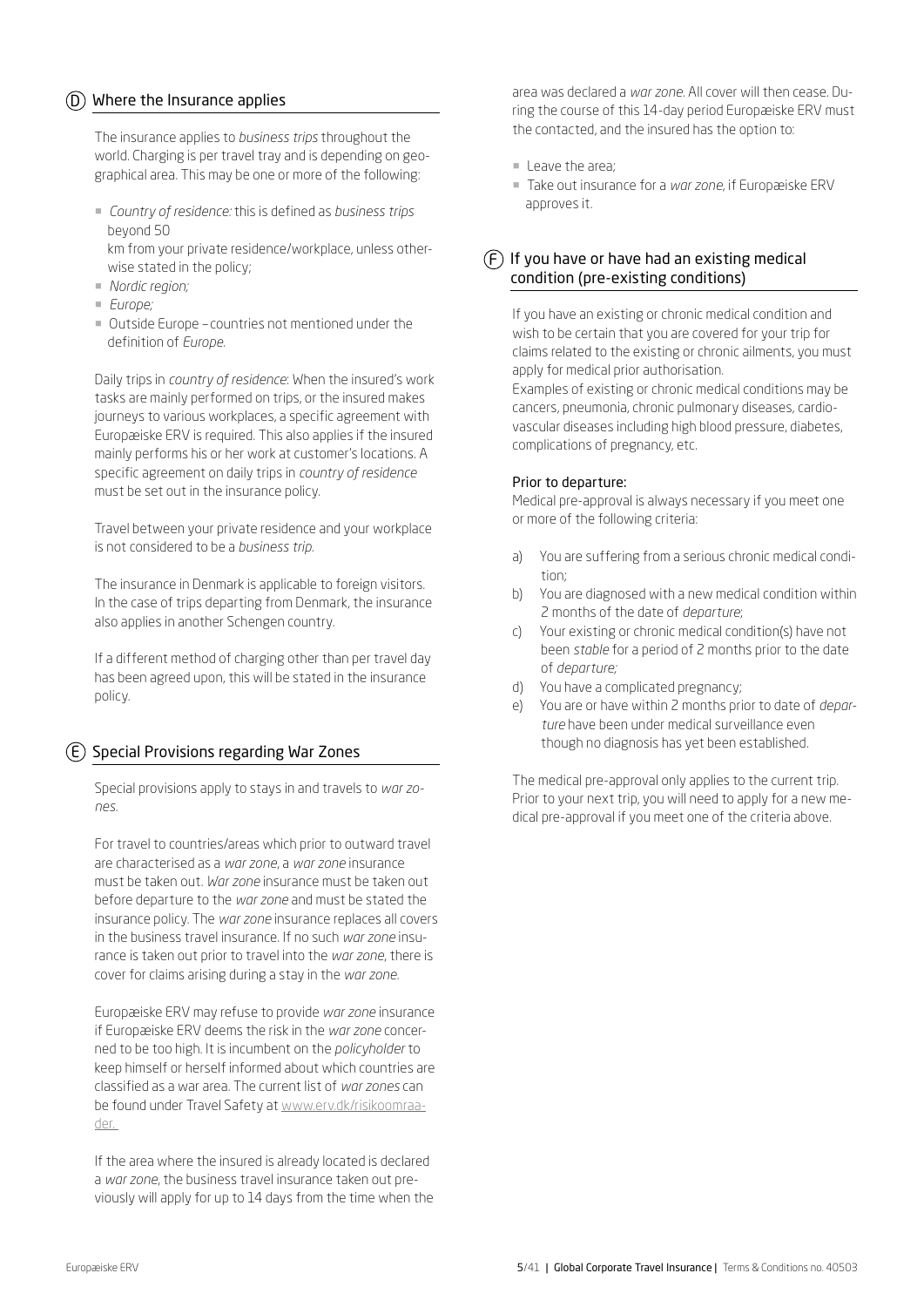# <span id="page-5-0"></span>1. Illness and Injury

The insurance does not include cover for illness and injury in the *country of residence*, irrespective of whether the insurance is expanded to include trips in the *country of residence*.

## 1.1 What is covered?

The insurance covers *reasonable and necessary costs*, if not otherwise stated, for:

## 1.1.A Emergency/Unforeseen Illness and Injury

- a) Treatment of *emergency/unforeseen illness and injury* during the journey;
- b) Admission to hospital, food and other associated hospital services;
- c) Medication prescribed by the treating physician;
- d) Ambulance or similar patient transport to the nearest suitable place of treatment;
- e) Transfer to the nearest suitable place of treatment if Europæiske ERV deems such medical transport to be necessary and advisable as a result of lack of necessary treatment possibilities at the present place of treatment;
- f) Treatment and assistive devices prescribed by the treating physician for healing effect;
- g) Catching up with your original *fixed itinerary*, outside the borders of your *country of residence*, maximum economy class, if, because of acute illness or injury, you have not been able to follow your originally *fixed itinerary* due to *unforeseen illness or injury*;
- h) The insurance coves phone calls to Europæiske ERV, newspapers, magazines, books and internet access at up to DKK 600 per week or part of week for hospitalisation lasting more than 24 hours. These expenses do not need to be documented.

## Limitations/Exclusions

The treating physician at the *destination* must be licensed, qualified and impartial.

Europæiske ERV reserves the right to arrange for your *repatriation* to your *country of residence* and/or to move you to another hospital, including transfer to another country for continued suitable treatment

## Precautions/Security directives

The insurance covers both private and public medical care. The initial medical contact must be made during the trip.

## Documentation in the event of a claim

- Medical record or certificate from the treating physician at the *destination*, which states the diagnosis, treatment and the costs;
- Receipts for expenses you have incurred.

## 1.1.B Pregnancy and childbirth

The insurance covers unexpected illness or complications for the mother and/or the unborn child arising out of pregnancy or birth, including treatment of a child born prematurely, i.e. before the 37th week of pregnancy (36+6), if the the conditions for coverage are otherwise fulfilled.

## 1.1.C Treatment by psychologist or psychiatrist

Consultation with a psychologist or psychiatrist in your *country of residence* in cases where you have been admitted to hospital, or where you have been subject to rape, *assault*, robbery, or a traumatic experience in connection with *natural diasters, terrorism,* war or war-like states, *political unrest* or life-threatening *epidemic*. It is a condition that there is a prescription from your general practitioner or treating physician, or that the treatment is approved by Europæiske ERV.

## Maximum cover

The maximum amount is DKK 15,000 per insured, per claim.

## 1.1.D Local travel costs

The insurance covers *reasonable and necessary* expenses for local travel costs in connection with medical care and/or treatment. If you travel by private car we will reimburse up to the limit of *the official travel allowance* per kilometre.

## 1.1.E Expenses for food and accommodation

The insurance covers *additional reasonable and necessary costs* for food and accommodation in case:

- ¡ You can be treated as an *outpatient* instead of an inpatient;
- ¡ Your stay is prolonged beyond your period of travel due to hospitalisation or unforeseen illness or injury, so that you have to await *return*, *repatriation* or catching up you're your *fixed itinerary.*

## Maximum cover

The maximum amount is DKK 2,000 per day per insured.

## 1.1.F Compensation in the case of sick leave

In the case of a minimum of 30 days of full sick leave, the insurance covers compensation of DKK 2,000 per month up to a maximum of 6 months. The sick leave must be attested by medical record, payments of sickness benefit, etc.

## 1.1.G Emergency dental treatment

The insurance covers r*easonable and necessary costs* for *urgent* and pain-relieving *dental treatment* at the *destination* which is necessary due to acute toothache.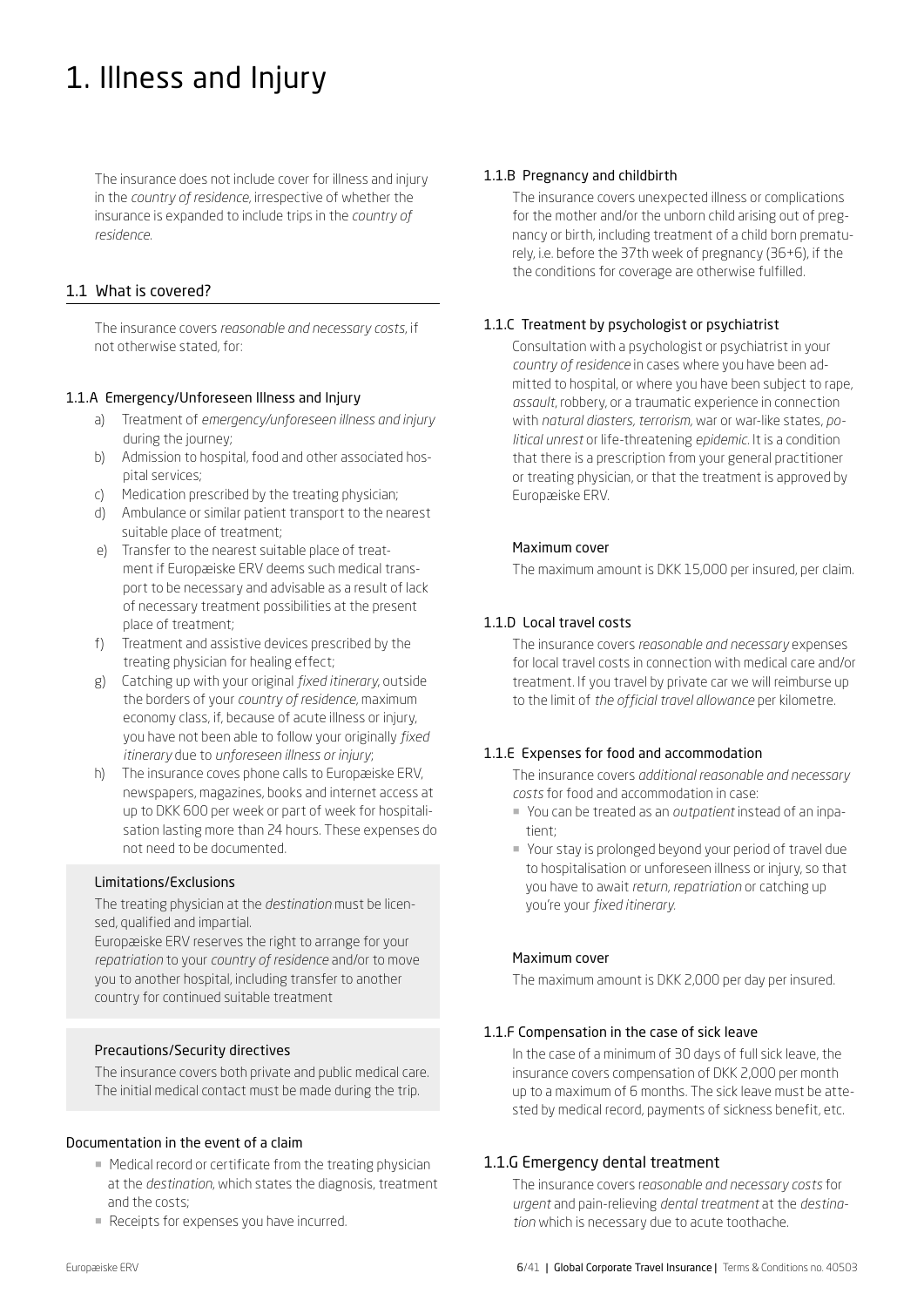## Precautions/Security directives

It is a requirement that the treating dentist is licensed in the country where you are treated. Treatment following your *return* is conditional on approval by Europæiske ERV's dentist.

## Limitations/Exclusions

The insurance does not cover:

- a) Normal and routine dental care;
- b) Expenses incurred for the replacement, repair or changing of *dental prosthesis*;
- c) If prior to the trip your teeth were weakened by fillings, root canal treatment or disease in the teeth, the surrounding tissue or in the jaw, or if you have not followed a regime of regular dental care or have not completed treatment recommended by the *dentist* at Europæiske ERV is entitled to deny coverage, entirely or in part.

#### Documentation in the event of a claim

- Dental record or certificate from the treating dentist at the *destination*, in which treatment and expenditure are stated;
- Receipts for expenses you have incurred.

## 1.1. H Dental injury

In the event of a *bodily injury* damaging your teeth during your *business trip* the insurance covers *reasonable and necessary costs* for dental treatment.

*Injuries arising from chewing and biting* are covered at up to DKK 10,000 per insured per journey.

## Precautions/Security directives

The dental treatment must be initiated while still abroad. However, finalyzing treatment may be completed in your country of residence if necessary.

It is a requirement that the treating *dentist* is licensed in the country where you are treated.

This is a one-off expense. The insurance does not cover renewed treatment that may be related to the same claim. In the *event* of dental treatment due to *bodily injury* where, according to the *dentist*, the treatment must be postponed; this can be approved if the treatment starts within 3 years and has been concluded within 5 years from the time of the accident. If the treatment must be postponed due to the age of the insured, this can be carried out up to the time you reach 25 years of age.

## Limitations/Exclusions

The insurance does not cover:

- a) Normal and routine dental care;
- b) If prior to the trip your teeth were weakened by fillings, root canal treatment or disease in the teeth,

the surrounding tissue or in the jaw, or if you have not followed a regime of regular dental care or have not completed treatment recommended by the *dentist* at Europæiske ERV is entitled to deny coverage, entirely or in part.

#### Documentation in the event of a claim

Dental record or certificate from the treating dentist at the *destination* and/or your dentist in your *country of residence*, stating treatment and expenditure, if Europæiske ERV so requests.

## 1.1.I Physiotherapy and chiropractic treatment

It is required that the claim is covered under *emergency/ unforeseen illness and injury.*

The insurance covers *reasonable and necessary costs* for treatment by a physiotherapist, chiropractor, occupational therapist, osteopath or acupuncturist without referral from a physician, if you have an urgent need for immediate pain relief during your trip.

#### Maximum amount

The maximum amount is DKK 10,000 per insured per trip.

#### Limitations/Exclusions

The insurance does not cover treatment when Europæiske ERV has made the assessment that treatment can wait until after your *return*.

## Precautions/Security directives

It is a requirement that all treatments are carried out by a certified therapist within each form of treatment. Specifically for acupuncture, the treatment is only covered if it is carried out by a physician or other therapist comparable to one approved in the Registered of Alternative Therapist ("Registreret Alternativ Behandler", RAB) in Denmark.

#### Documentation in the event of a claim

- ¡ Medical record or certificate from the therapist at the *destination*, in which treatment and expenditure are stated.
- Receipts for expenses incurred by you.

#### 1.1.J Medical malpractice

The insurance covers compensation for lasting disability directly resulting from documented medical malpractice when the treatment in question has been carried out by a qualified and licensed physician during admission to hospital or *outpatient* treatment.

It is a requirement that the claim is covered under "*Emergency/unforeseen illness and injury"* whereby a qualified and licensed physician at the destination carries out treatment that entitles you to compensation for *bodily injury* in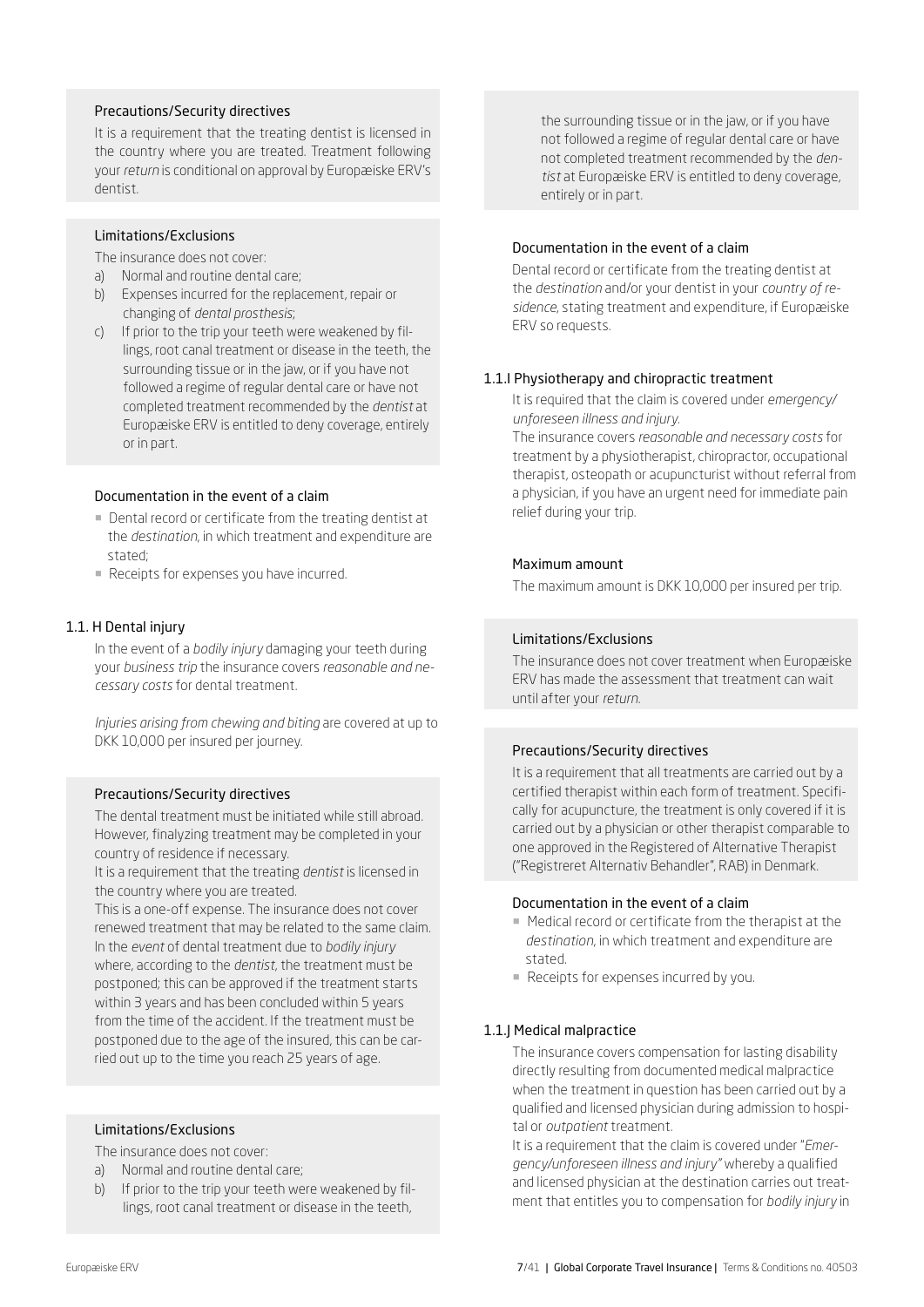<span id="page-7-0"></span>accordance with the principles in Chapters 3 and 4 of the Danish Law on Access to Complaints and Compensation in the Health Service in force at any given time.

The liability for *damages* is determined in accordance with the principles in Chapters 3 and 4 of the Danish Law on Access to Complaints and Compensation in the Health Service in force at any given time and the amount of compensation is calculated in accordance with the Danish Law on Liability for *Damages* in force at any given time.

The compensation constitutes the difference between the actual disability suffered as a result of the erroneous medical treatment and the disability which would have resulted anyway following proper medical treatment.

## Maximum compensation

The maximum compensation is DKK 1,000,000 per insured per trip.

## Limitations/Exclusions

The insurance does not cover:

- a) Erroneous treatment carried out by healthcare pro fessionals other than a qualified and licensed physician;
- b) Lasting incapacity resulting directly or that can be expected from an illness or injury;
- c) Cases in which you have given your consent for treatment, despite warnings from Europæiske ERV that the treatment offered is not recognized as approved principles of treatment by Europæiske ERV.

## Documentation in the event of a claim:

- ¡ All relevant patient records, x-rays and scans, as well as information on medical history;
- Medical certificate from the physician treating you at the *destination* which specifies your diagnosis and treatment plan.;
- ¡ Documentation relating to the erroneous medical treatment from the physician treating you in your *country of residence*.

## 1.2 General Precautions/Security directives

a) Europæiske ERV or Europæiske ERV Alarm always has the right to *repatriate* you for treatment in your *country of residence* and/or transfer you to another

hospital, if appropriate in another country, for suitable treatment.

b) Europæiske ERV only approves treatment which takes place according to methods with document efficacy and which is approved by the public health authorities in the country where treatment is carried out. It is a condition that it must be highly likely that the treatment can substantially cure the illness or injury, or can substantially improve your

state of health after the illness or injury.

- c) Treating physicians, specialists, dentists and other healthcare professionals must be licensed in the country in which they practise, have the expertise and be impartial.
- d) All treatment at the *destination* must be prescribed by a treating physician/dentist locally or by Europæiske ERV.
- e) The initial medical and dental contact must always take place on the *business trip*.
- f) Alcohol, narcotics, medication and other *intoxicants* should not be used in such a way that you expose yourself to the risk of injury.
- g) Medical contact and treatment must be attested by receipts, doctor's certificates or equivalent documents.
- h) If you do not follow the stated *Precautions/Security directives*, the compensation may be reduced or lapse entirely.

## 1.3 General limitations/Exclusions

The insurance does not cover:

- a) Injury and illness which, prior to the trip has displayed symptoms and / or has been diagnosed by a physician, physiotherapist or chiropractor, and is covered by sections a) to e) in "If you have, or have had, a medical condition";
- b) If you have not seen a physician or have refused or discontinued treatment for the condition, even though you should have known or suspected that the condition required treatment.;
- c) If further treatment has been abandoned or you have been refused treatment;
- d) If you have been signed up for, referred for or are on a waiting list for assessment/treatment;
- e) If you have neglected to turn up for a check-up within two (2) months prior to your date of departure and/or during the trip, you are given a check-up and treatment to keep an existing or chronic condition *stable* and well-regulated;
- f) Direct or indirect costs arising in connection with pregnancy or birth from the 37th week of pregnancy (37+0), medically foreseeable assistance during delivery and any complications thereof, for instance planned Caesarean section, labor induction, epidural, etc.
- g) Spa or recreational treatments;
- h) Hospital treatment and admission when Europæiske ERV has made the assessment that the treatment can wait until you have returned to your *country of residence;*
- i) Scheduled surgery and treatments, other scheduled medical care and any complications thereof.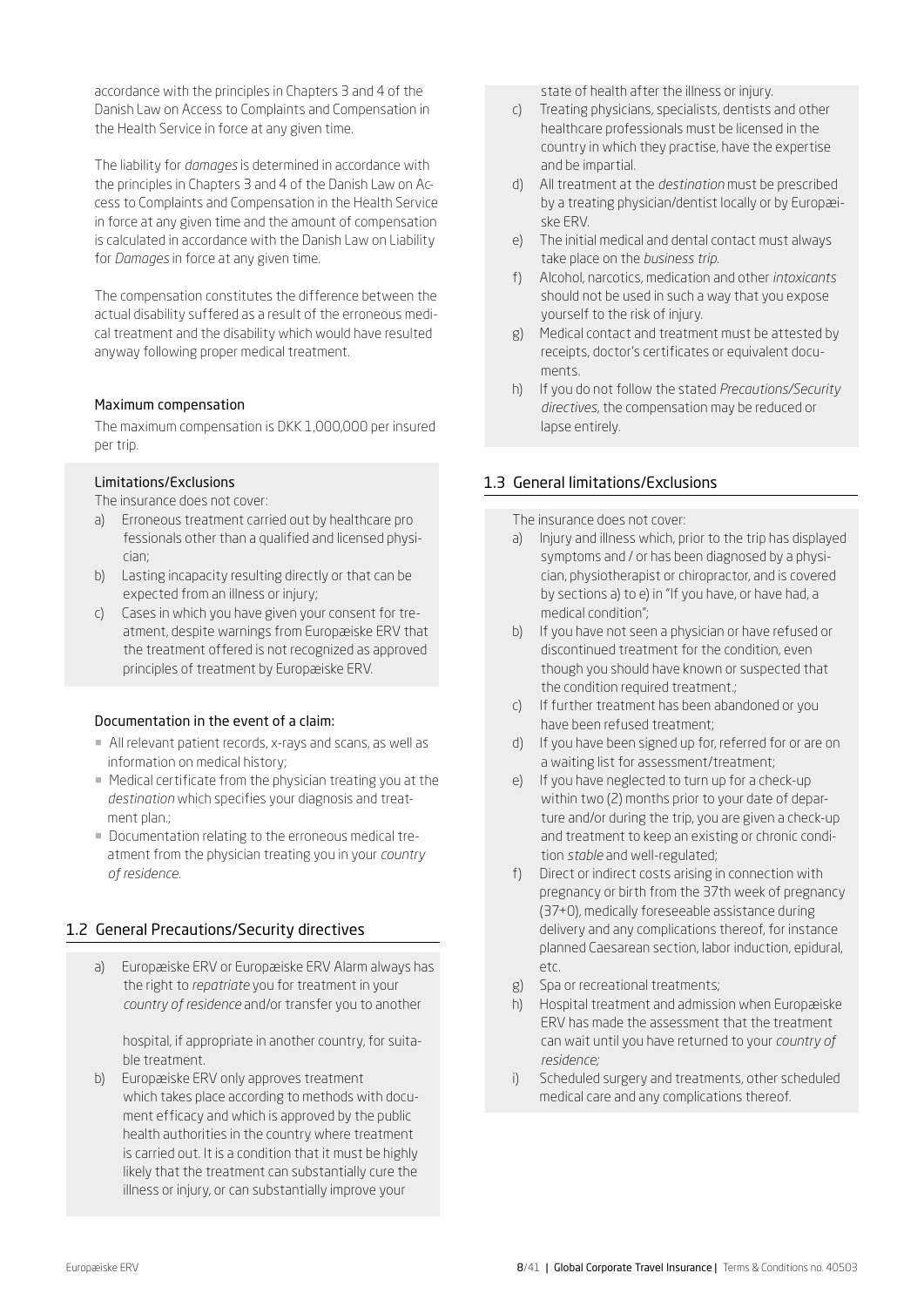- i) Scheduled surgery and treatments and any complications thereof.;
- j) Plastic surgery or cosmetic operations or the consequences thereof, unless it has been part of the treatment for a serious injury requiring urgent treatment and the treatment has been pre-approved by Europæiske ERV;
- k) Continued treatment and hospitalisation, if you refuse *repatriation*, when Europæiske ERV has decided that you should be repatriated;
- l) Induced abortion;
- m) Costs arising because you have not followed the instructions of the treating physician or Europæiske ERV;
- n) In case of *substitution, replacement or repair of prosthetic devices,* spectacles, contact lenses, hearing aids or other functional aids;
- o) If you have been advised not to commence the trip by a physician.
- p) Expenses for treatment arranged by yourself which would not have incurred if Europæiske ERV had arranged for the treatment.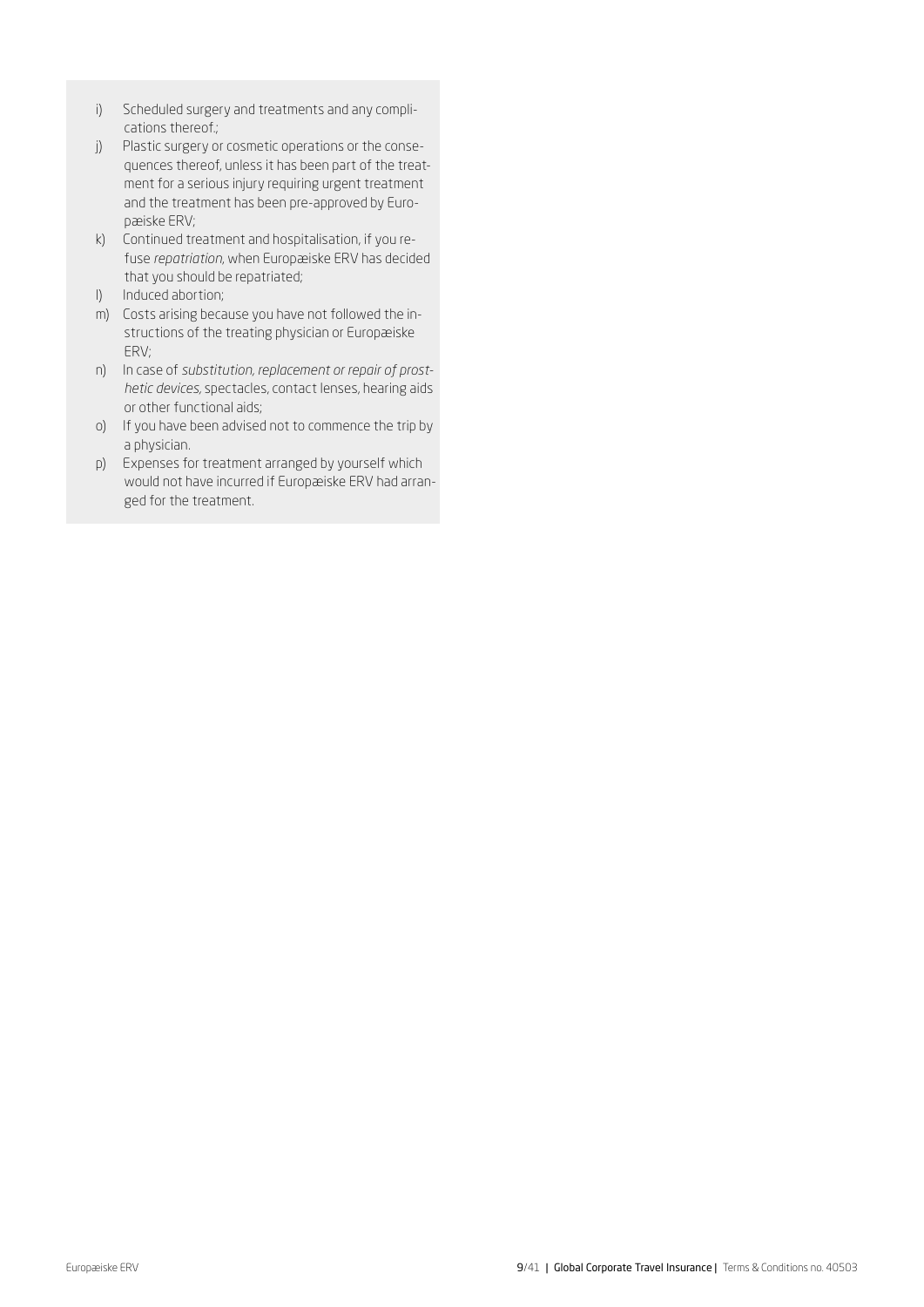# <span id="page-9-0"></span>2. Crisis Setup

## 2.1 What the insurance covers

The insurance covers *reasonable and necessary* costs for professional crisis response counselling service.

## 2.1.A Crisis counselling for you as insured

The insurance covers you if you are admitted to hospital in connection with major *accidents*, have been subjected to rape, *assault*, robbery, or a traumatic experience in connection with *natural disasters*, *acts of terrorism,* war or war-like situations, *political unrest* or life-threatening *epidemics*.

Professional crisis counselling is made available by telephone during the *business trip*. In the case of major events, which involve several people, Europæiske ERV can put the emergency management set up into effect at the scene of the accident, if Europæiske ERV's medical advisor makes the assessment that the setup has to be put into effect. .

## 2.1.B Crisis counselling for relatives

The insurance covers your *close relatives,* if you are admitted to hospital in connection with major *accidents*, have been subjected to rape, *assault* or robbery, or a traumatic experience in connection with *natural disasters, acts of terrorism*, war or war-like situations, *political unrest* or lifethreatening *epidemics*.

The insurance covers expenses for professional crisis counselling by telephone for your *close relatives.*

If Europæiske ERV assesses that face-to-face crisis intervention is required in connection with meeting you at the airport, etc., the insurance covers the *reasonable and necessary costs* for transport of your *close relatives* in their *country of residence.* 

## 2.2 Limitations/Exclusions

The insurance does not cover:

- ¡ If you travel into an area after local authorities, the *Ministry of Foreign Affairs* or the health authorities in your *country of residence* have advised against all travel or has recommended immediate *return*;
- ¡ Crisis counselling following your *return* to your *country of residence.*

Europæiske ERV may be restricted in or prevented from rendering assistance in the affected area, depending on the nature of the incident/disaster.

## 2.3 Precautions/Security directives

Expenses for "Crisis therapy for insured parties" and "Crisis counselling for relatives" must be pre-approved by Europæiske ERV.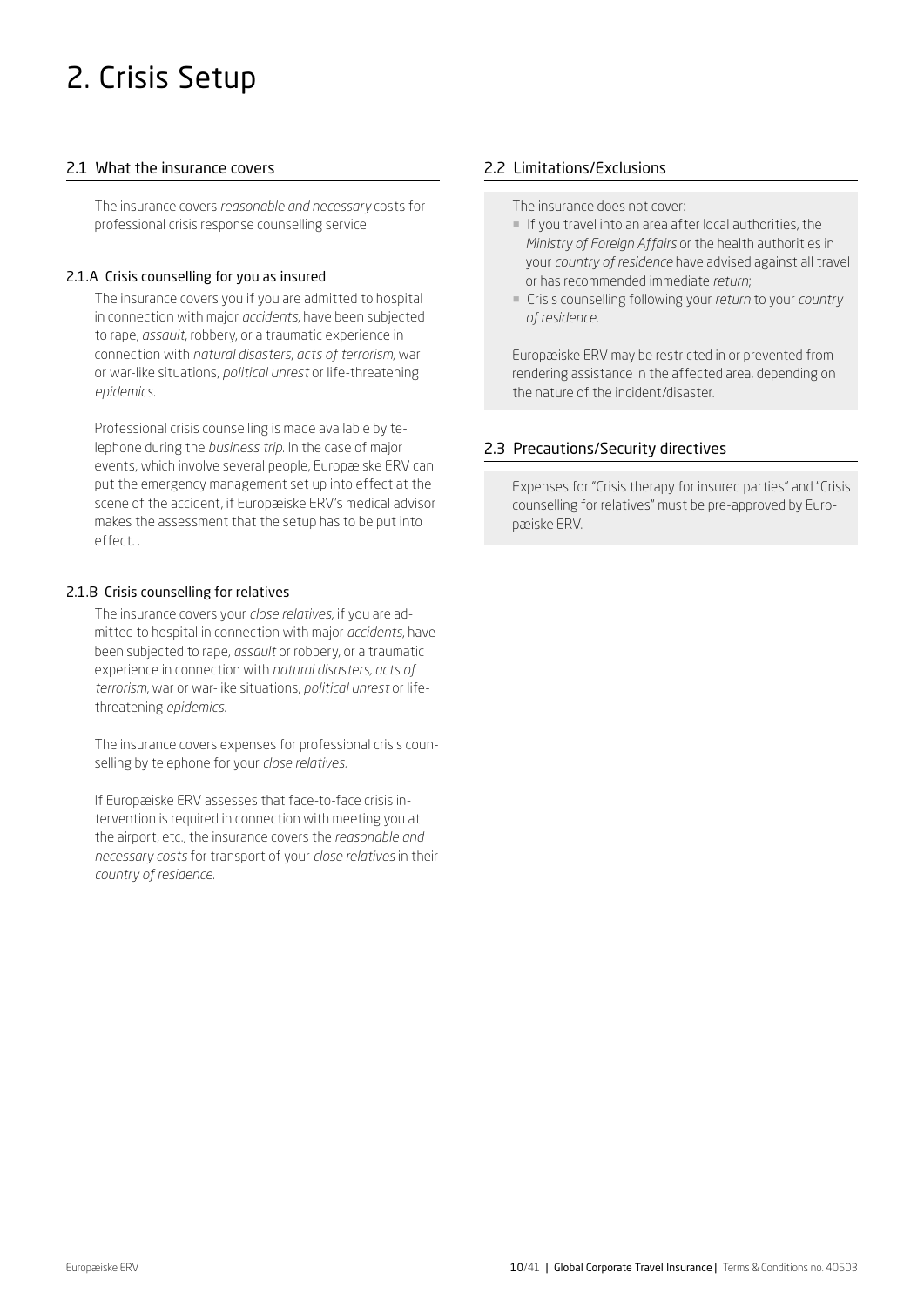# <span id="page-10-0"></span>3. Repatriation

In order to be covered for "*Repatriation*" it is a requirement that the claim is covered under "*Emergency/Unforeseen illness and injury".* 

## 3.1 What the insurance covers

The insurance covers *additional reasonable and necessary costs* for:

■ *Repatriation* to your place of residence or to a hospital in your *country of residence.* 

*Repatriation of the remains of the deceased, to an undertaker in the country of residence*, including the costs of fulfilling any obligation required by law, e.g. embalming and zinc-lined coffin.

¡ Return of your ordinary luggage in the event you had to leave behind due to *repatriation*.

## 3.1.1 Maximum cover

The maximum amount is unlimited.

## 3.1.2 Limitations/Exclusions

Europæiske ERV's medical advisor will assess, after contact with the treating physician, whether *repatriation* is medically necessary and safe. Based on the medical assessment of your condition Europæiske ERV will determine suitable means of transport.

Europæiske ERV, our assistance company's physicians or our medical advisors have the right to request your *return* to your *country of residence* for continued medical treatment.

## 3.1.3 The insurance does not cover

- a) *Repatriation* by air ambulance if Europæiske ERV medical advisor assesses that transport can take place in another, medically safe manner;
- b) Transport arranged by you or others, if Europæiske ERV's medical advisor assesses that this means of transport is not medically necessary and / or safe;
- c) *Repatriation* because of your worries about contamination risks.;
- d) Expenses for *repatriation* without prior approval from Europæiske ERV or expenses which would not have incurred if Europæiske ERV had arranged the transport.

## 3.1.4 Precautions/Security directives

Europæiske ERV is not liable for delays or restrictions in connection with the transport due to weather, mechanical problems, restrictions or constraints by the authorities or from the pilot or other circumstances beyond Europæiske ERV's ability to influence.

## 3.1.5 Documentation in the event of a claim

- Medical certificate, copy of medical record or other documentation for illness or injury from the treating physician or the hospital at the *destination*; information on diagnosis and treatment must be stated;
- Receipts for expenses incurred by you.

## 3.2 Funeral expenses at the destination

If you die the insurance covers *reasonable and necessary expenses* for cremation and / or burial at the location if your relatives so whish. The coverage is limited to the equivalent *reasonable and necessary cost* of returning your body to your *country of residence.*

## 3.2.1 Limitations/Exclusions

it is a requirement that the cause of death is covered under *"Emergency/Unforeseen illness and injury".* 

## 3.2.2 Documentation i the event of a claim

- Medical certificate, copy of medical record or other documentation for illness or injury from the treating physician or the hospital at the *destination*; information on diagnosis and treatment must be stated;
- **Death certificate;**
- **Receipts for expenses incurred.**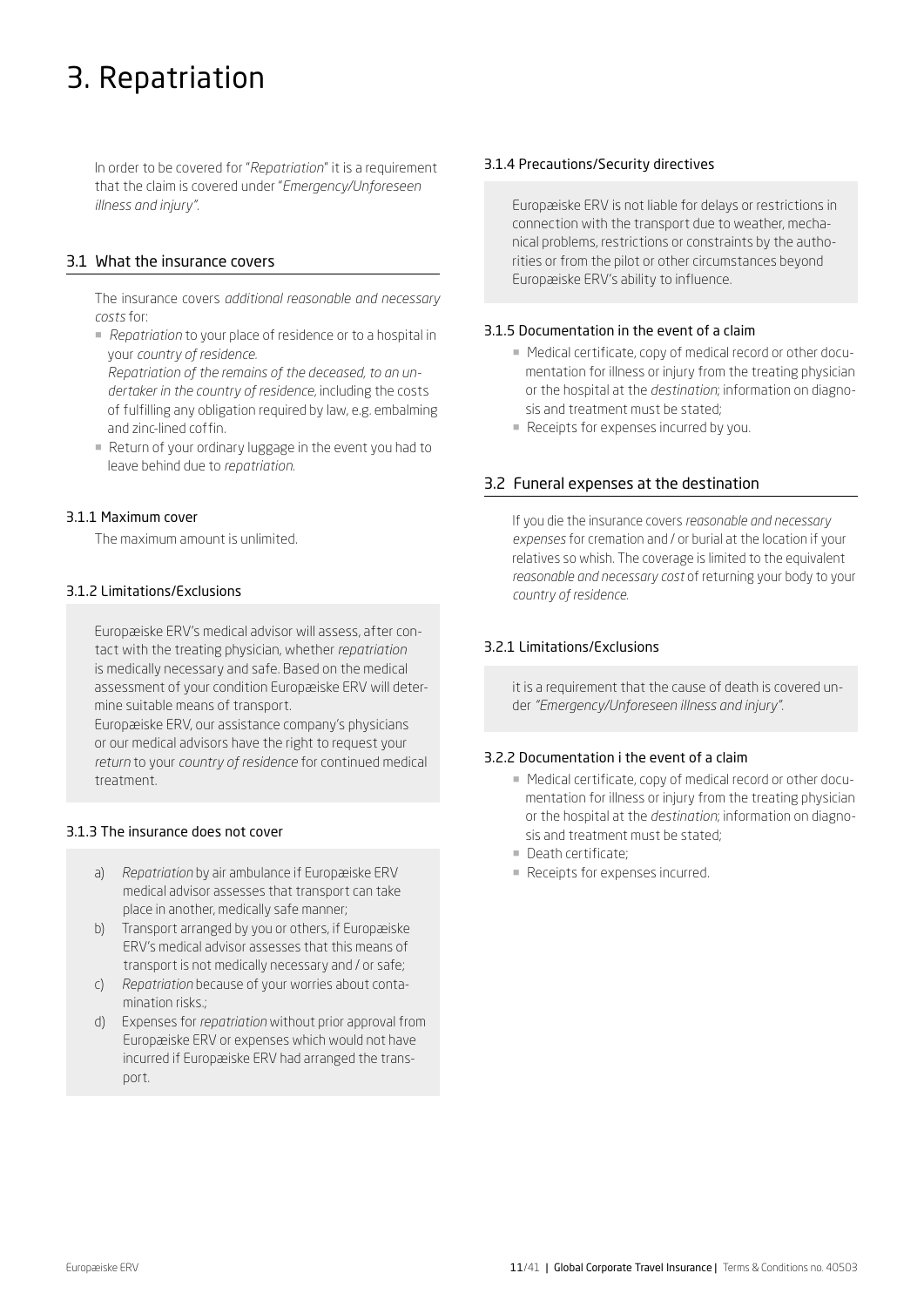# <span id="page-11-0"></span>4. Escorting and summoning

In order to be covered it is a requirement that the claim is covered under *Emergency/unforeseen illness and injury* or *Repatriation*.

## 4.1 Escort

## 4.1.1 What the insurance covers

The insurance covers up to three persons either to be summond or as an escort of your own choice who can accompany you in case:

- ¡ You are hospitalized due to *Emergency/unforeseen illness or injury;*
- ¡ You are affected by life-threatening illness/injury;
- $\blacksquare$  Of your death;
- ¡ You have to be *repatriated*;
- ¡ You cannot follow the original *fixed itinerary.*

The insurance covers *reasonable and necessary additional costs* for:

- ¡ Transport up to the same standard as you, however not by air ambulance;
- ¡ *Homebound travel* of the person(s) escorting you to the latter's *country of residence* up to the standard of economy class when you have arrived at your residence or at the hospital in your *country of residence;*
- ¡ Accommodation, meals and local transport up to a daily limit of DKK 2,000 per escorting person
- Issuing or extension of visa for the escorting person(s).

## 4.2 Summoning

## 4.2.1 What the insurance covers

The insurance covers up to three persons either to be summond or as an escort of your own choice in case:

- ¡ You are hospitalised for at least 3 days due to *Emergency/unforeseen illness or injury;*
- ¡ You are admitted due to a life-threatening illness or have been the subject of a life-threatening injury;
- ¡ Of your death.

The insurance covers *reasonable and necessary additional costs* for:

- ¡ Outbound and homebound transport from the summoned person's place of residence out to your *destination*; if travel takes place by private car we will compensate up to the limit of the *official travel allowance* per kilometre.
- Accommodation, meals and local transport up to a daily limit of DKK 2,000 per escorting person(s).
- ¡ Expenditure on issuing or extension of visa for the summoned person(s).
- Travel insurance during the period of summoning.

## 4.3 Maximum compensation

The maximum compensation is unlimited unless otherwise specifically stated above.

## 4.4 Limitations/Exclusions

The insurance does not cover:

- a) Summoning if you are repatriated within 24 hours from the summoned person's departure from his/her place of residence;
- b) Summoning after you have been discharged from hospital;
- c) When, in the case of *repatriation*, you have arrived at your place of residence or to the treatment site in your *country of residence*.

## 4.5 Precautions/Security directives

Expenses for escort and summoning must be pre-approved by Europæiske ERV.

## 4.6 Documentation in the event of a claim

- Doctor's certificate, copy of medical record or other documentation of illness or injury; information on diagnosis and treatment must be stated;
- Copy of original itinerary;
- Receipts for expenses incurred by you.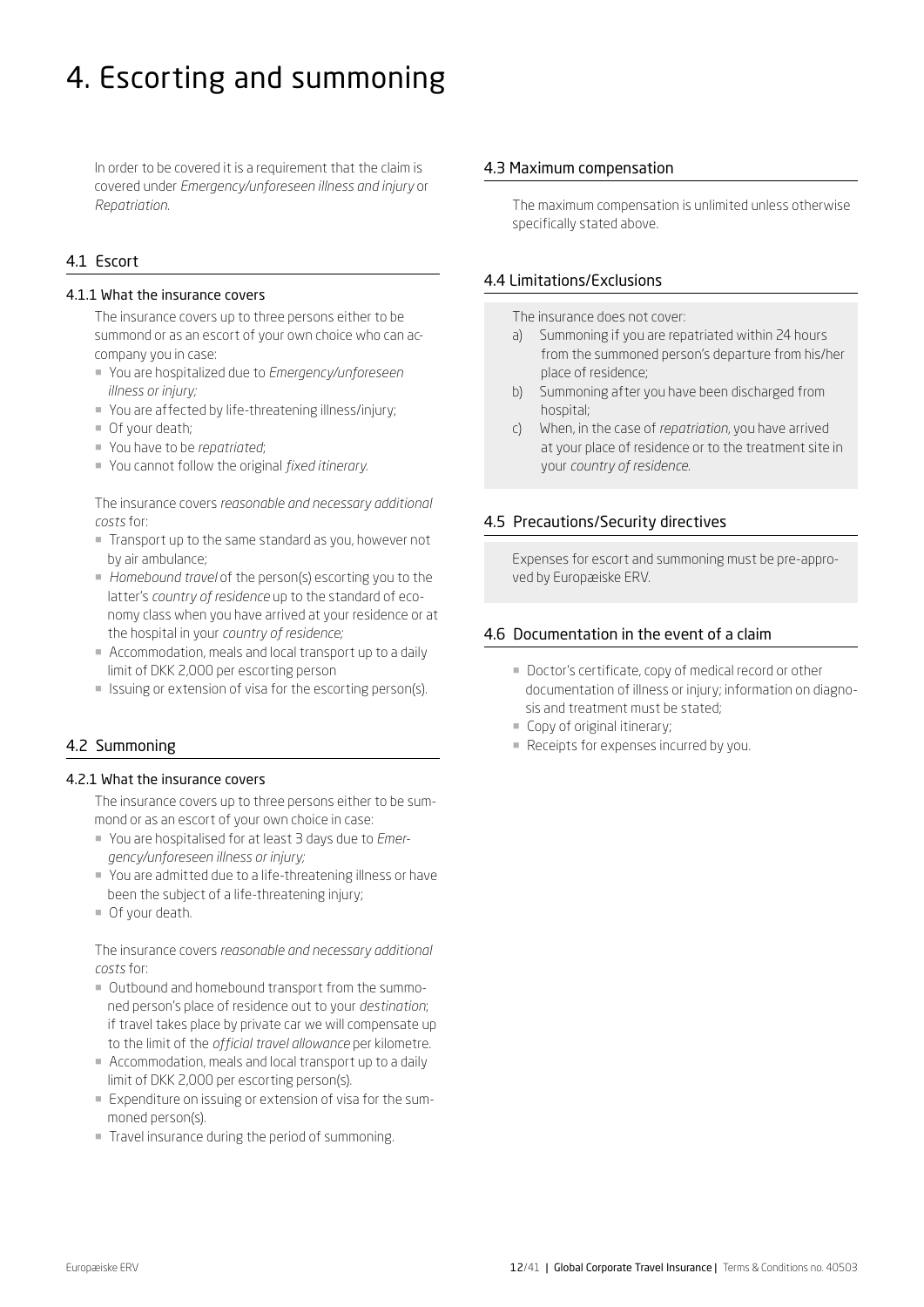## <span id="page-12-0"></span>5. Personal accident - disability and death

Additional coverage and applies only if stated in your insurance policy.

## 5.1 What the insurance covers

- A.1 Disability due to accident
- A.2 Immediate compensation due to injury
- B. Loss of earning capacity
- C. Disability caused by tropical and eye diseases
- D. Transport between home and work
- E. Aids and devices
- F. Technical alterations of local environment
- G. Training and occupational rehabilitation
- H. Coma
- I. Loss of life
- J. Double compensation

## A.1 Disability due to accident

1) You are entitled to compensation if a *bodily injury*  causes permanent disability of at least 5 %. The degree of disability is assessed once your condition has stabilised meaning that your state of health is no longer expected to improve or change significantly. However, the degree of disability will, if possible, be determined no later than 3 years after the *bodily injury* occurred.

- 2) The degree of disability is assessed in accordance with The Permanent Injury Rating List of the Danish Labour Market Insurance without taking your profession into account.
- 3) Disfigurement is also regarded as *bodily injury.*
- 4) The disability compensation constitutes the percentage of the capital amount corresponding to the level of disability.
- 5) If you are not in agreement, with the degree of disabi lity assessed by Europæiske ERV, you have the op portunity to obtain a statement from Arbejdsmarke dets Erhvervssikring (AES). If the AES evaluates the degree of disability to be higher than assessed by Europæiske ERV, then Europæiske ERV will use the degree of disability concluded by AES for payment, and also refund the fee for AES

## A.2 Immediate compensation due to injury

If a *bodily injury* causes a diagnosis listed in the table below you will be entitled to an immediate compensation corresponding to the percentage of the sum insured. The compensation is payable within 14 days after notification and necessary documentation have been received by Europæiske ERV.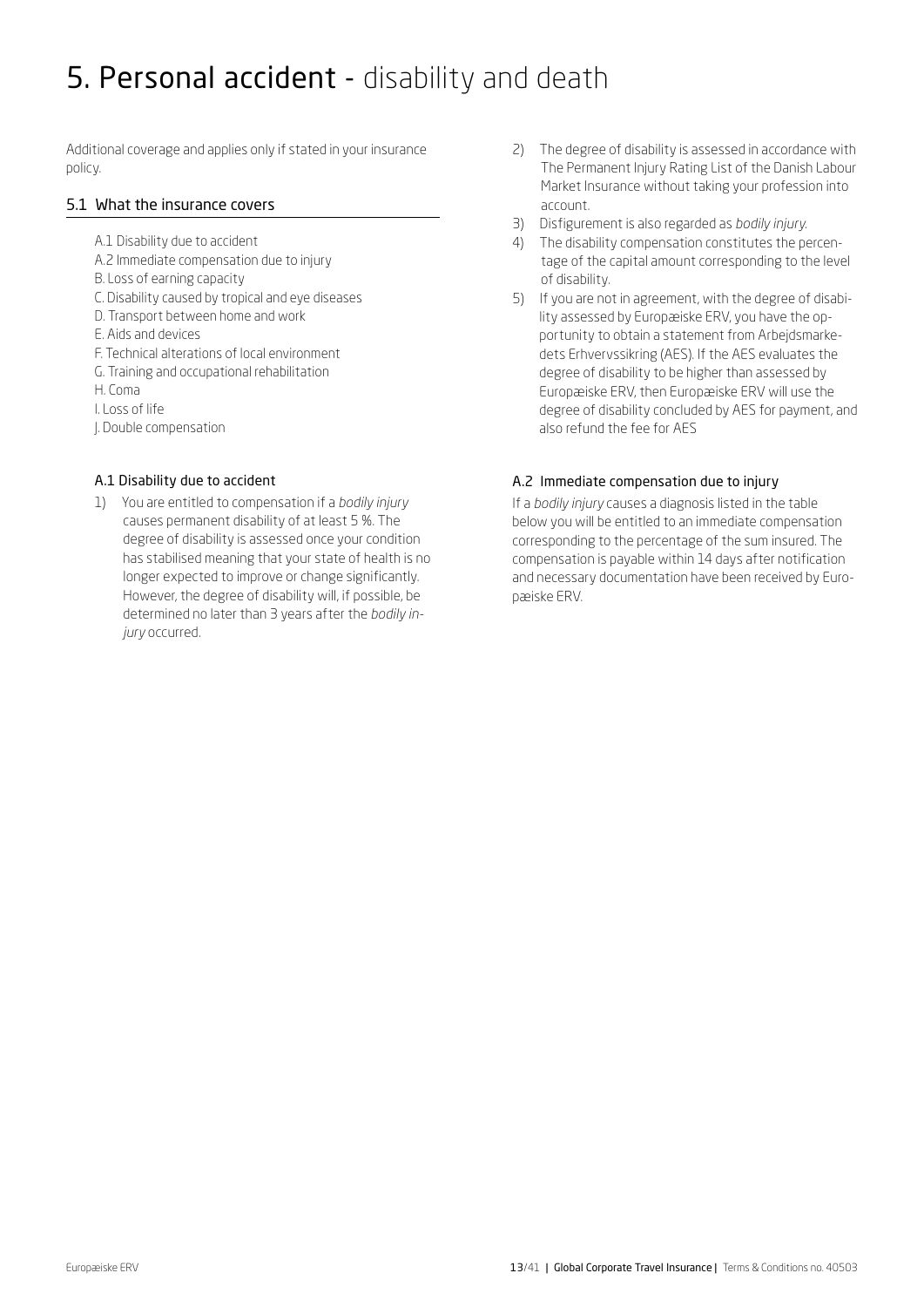| <b>Diagnosis</b>                                                                                                                            | Compensation<br>(percentage of sum insured) |
|---------------------------------------------------------------------------------------------------------------------------------------------|---------------------------------------------|
| Lower extremities (foot, leg, hip)                                                                                                          |                                             |
| Fracture of ankle (malleolar fracture)                                                                                                      | 5                                           |
| Fracture of heel bone (calcaneal fracture)                                                                                                  | 5                                           |
| Fracture of tibia (leg fracture)                                                                                                            | 5                                           |
| Fracture of tibia, including condyle, where the fracture extends into the knee joint<br>(fracture of proximal part of leg or knee fracture) | 5                                           |
| Fracture of patella (patellar fracture)                                                                                                     | 5                                           |
| Knee ligament injury (injury of anterior/posterior cruciate ligament)                                                                       | 5                                           |
| Fracture of femur (femoral fracture)                                                                                                        | 5                                           |
| Fracture of femoral neck including well-functioning artificial hip joint (fracture of head<br>of femur)                                     | 5                                           |
| Upper extremities (hand, arm, shoulder)                                                                                                     |                                             |
| Loss of all fingers on one hand                                                                                                             | 40                                          |
| Loss of thumb including metacarpal bone                                                                                                     | 20                                          |
| Loss of thumb                                                                                                                               | 20                                          |
| Loss of distal phalanx of thumb                                                                                                             | 10                                          |
| Loss of half distal phalanx of thumb                                                                                                        | 5                                           |
| Thumb with stiff distal joint                                                                                                               | 5                                           |
| Thumb with stiff distal joint and basal joint                                                                                               | 10                                          |
| Loss of 2nd and 3rd fingers                                                                                                                 | 10                                          |
| Loss of distal and middle phalanges of 2nd finger                                                                                           | 10                                          |
| Loss of distal and middle phalanges of 3rd finger                                                                                           | 5                                           |
| Loss of distal phalanx of 2nd or 3rd finger                                                                                                 | 5                                           |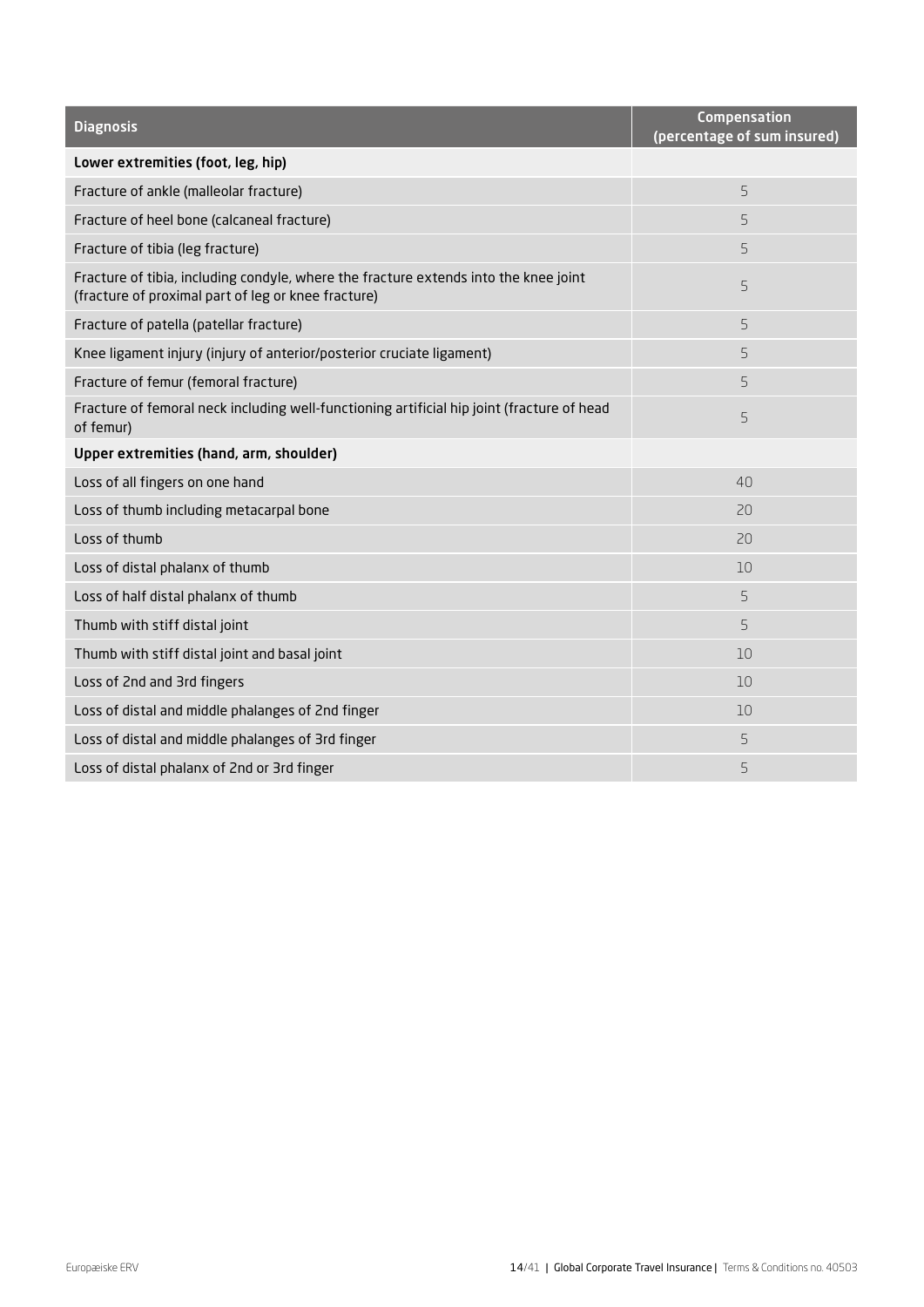| <b>Diagnosis</b>                                                                                  | Compensation<br>(percentage of sum insured) |
|---------------------------------------------------------------------------------------------------|---------------------------------------------|
| 2nd, 3rd or 4th finger with stiff distal joint in extended position                               | 5                                           |
| 2nd, 3rd or 4th finger with 90 degree extension defect in medial joint                            | 5                                           |
| Loss of 4th or 5th finger                                                                         | 5                                           |
| Loss of distal and middle phalanges of 4th or 5th finger                                          | 5                                           |
| Loss of hand                                                                                      | 40                                          |
| Fracture of wrist (Colles fracture or Smith fracture)                                             | 5                                           |
| Fracture of forearm (antebrachial fracture)                                                       | 5                                           |
| Fracture of ulna at elbow joint (ulnar fracture)                                                  | 5                                           |
| Fracture of upper arm (humeral fracture)                                                          | 5                                           |
| Fracture of shoulder (proximal humerus fracture)                                                  | 5                                           |
| Loss of whole arm                                                                                 | 40                                          |
| Injuries to other parts of the body                                                               |                                             |
| Fracture of vertebral body in the lumbar vertebra (lumbar spine fracture)                         | 5                                           |
| Fracture of vertebral bodies in spine - more than one lumbar vertebra (lumbar column<br>fracture) | 10                                          |
| Injury to eyesight, leading to total loss of vision = less than 1/60 in best eye                  | 50                                          |
| Injury to eyesight, leading to total loss of vision in one eye                                    | 20                                          |

## B. Loss of earning capacity

If a *bodily injury*, after your state of health has stabilised, has led to a permanent reduction in your ability to earn an income from work, you are entitled to additional compensation for loss of earning capacity.

Loss of earning capacity is assessed in accordance with Section 5 of the Danish Liability for Damages Act. If the loss of earning capacity is 15 % or higher, you are entitled to compensation of 25 % of the compensation for permanent disability as paid out under the Disability cover. The calculation does not take into account any possible deduction of compensation paid out pertaining to the cover Immediate Compensation.

If you are not in agreement, with the degree of disability assessed by Europæiske ERV, you have the opportunity to obtain a statement from Arbejdsmarkedets Erhvervssikring (AES). If the AES evaluates the degree of disability to be higher than assessed by Europæiske ERV, then Europæiske ERV will use the degree of disability concluded by AES for payment, and also refund the fee for AES

## C. Disability caused by tropical and eye diseases

- 1) The insurance covers disability arising as a consequence of a *tropical disease* or an eye disease occurring on a *business trip* outside your *country of residence*. Assessment of the degree of disability is subject to the same provisions as those applicable the Disability cover.
- 2) If the illness worsens continuously, the final compensation is fixed on the basis of the degree of permanent disability that was actually determined on the 3rd anniversary of the occurrence of the illness.

3) It is a condition for Europæiske ERV's compensation liability that you have complied with the recommendations issued by WHO and/or Denmark's State Seruminstitut on vaccinations and medical prophylaxis, including medical malaria prophylaxis.

## Maximum compensation

The sum insured per person, per claim for A.1, A.2, B and C is stated in the insurance policy under Disability

## D. Transport between home and work

The insurance covers the employer's *reasonable and necessary additional costs* if, due to a *bodily injury* claim acknowledged by Europæiske ERV, you are temporarily unable to use your regular means of transport between your residence and your workplace, and your employer has incurred expenses for your transport.

The insurance provides cover while you attend medical treatment for healing purposes, or until you are able to use your regular means of transport again. Your need for an alternative means of transport must be attested by medical documentation.

## Maximum compensation

The maximum limit of coverage is DKK 10,000 per person per claim.

## Limitations/Exclusions

Compensation is not payable for expenses that can be indemnified from other sources by law, other statutes, conventions or claims to indemnity.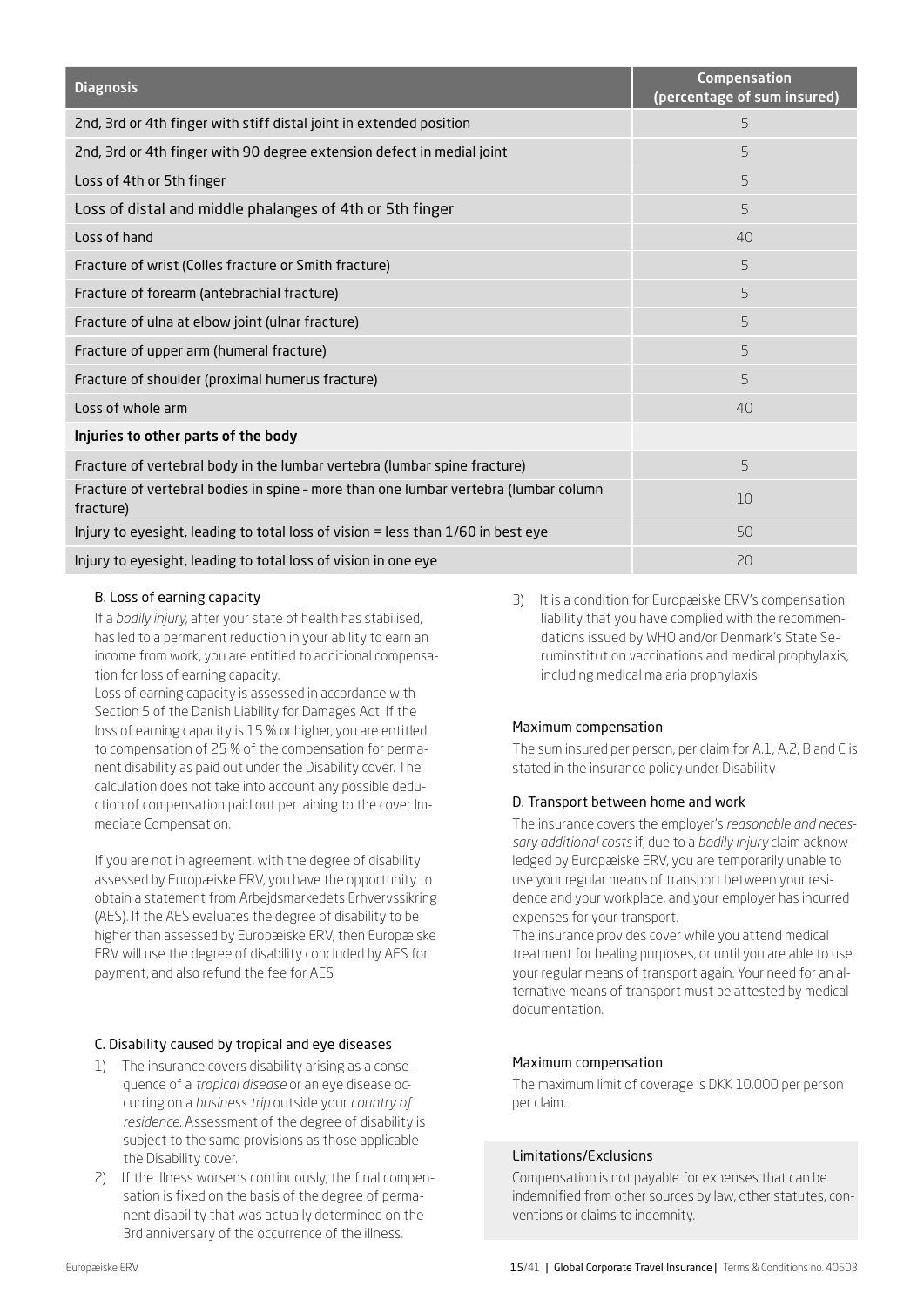## <span id="page-15-0"></span>E. Aids and devices

The insurance covers, for up to 3 years following a *bodily injury* claim acknowledged by Europæiske ERV, costs on assistive devices which, based on a medical assessment, are necessary to mitigate the consequences of the *bodily injury.*

#### Maximum compensation:

DKK 50,000 per person per claim.

## F. Technical alterations of local environment

The insurance covers *reasonable and necessary costs* for technical modifications of your workplace, your permanent private residence or your private car, if, due to a *bodily injury* claim acknowledged by Europæiske ERV, you need strainrelieving measures to enable you to carry out your work.

## Maximum compensation

DKK 60,000 per person per claim.

## Limitations/Exclusions

It is a requirement for payment to be made that the degree of permanent disability is assessed to be at least 15 %. It is additionally a requirement that the expenses are pre-approved by Europæiske ERV, and that payment thereof cannot be claimed from another party pursuant to law or liability for compensation, for example Labour Market Insurance or other form of social security.

## G. Training and occupational rehabilitation

The insurance covers the *reasonable and necessary costs* for training and occupational rehabilitation incurred by you in case you, as a result of a *bodily injury,* have to undergo rehabilitation to enable you to carry out your work. Corresponding expenses on retraining are alternatively covered if you are unable to perform your previous work duties after the *bodily injury.* 

## Maximum compensation

DKK 60,000 per person per claim.

## Limitations/Exclusions

It is a requirement for payment to be made that the degree of permanent disability is assessed to be at least 15 %. It is additionally a requirement that the expenses are pre-approved by Europæiske ERV, and that payment thereof cannot be claimed from another party pursuant to law or liability for compensation, for example Labour Market Insurance or other form of social security.

## H. Coma

If you are declared *comatose* as a result of a *bodily injury,* the insurance covers compensation at DKK 5,000 per week, for as long as you are in a *coma*.

## Maximum compensation

The maximum compensation is DKK 100,000 per insured per claim event.

## I. Loss of life

When a *bodily injury* directly leads to your death within 3 years after the occurrence of the accident, the sum insured set for loss of life will be paid.

If compensation has been paid out by Europæiske ERV for Immediate Compensation, Loss of earning Capacity or Disability caused by *tropical* or eye disease, the compensation for loss of life will be deducted with the payment already made.

## Maximum compensation

The sum insured is stated in the insurance policy under Loss of life.

## J. Double compensation

In the case of a degree of permanent disability of 20 % or higher, the compensation under A.1,4 is doubled. This cover is optional and must be stated in the insurance policy.

## 5.2 Who will receive the compensation?

Compensation or reimbursement under Disability, Immediate Compensation, Loss of earning Capacity or Disability caused by *tropical* or eye disease is paid to you. It is a condition of payment that you are alive at the time when payment of compensation can be claimed. In case of your death, the sum payable on loss of life is paid, unless otherwise notified to Europæiske ERV, to your *nextof-kin.* If there are no persons defined as *next of kin,* the sum is paid to your legal inheritors in accordance with The Danish Inheritance Act.

Compensation under *Coma* is paid, unless otherwise notified to Europæiske ERV, to your *next-of-kin.* If there are no persons defined as next of kin, the sum is paid to your legal inheritors in accordance with The Danish Inheritance Act. Compensation for Transport between home and work is paid to your employer.

Compensation for Aids and Devices, Technical alteration of local environment and training and occupational rehabilitation is paid to your employer. If you have incurred the expense, you receive the compensation.

## 5.3 Limitations/Exclusions

a) A disability existing before the *bodily injury* took place cannot have the effect of the degree of permanent disability being set higher than if such pre-existing disability had not been present. Harm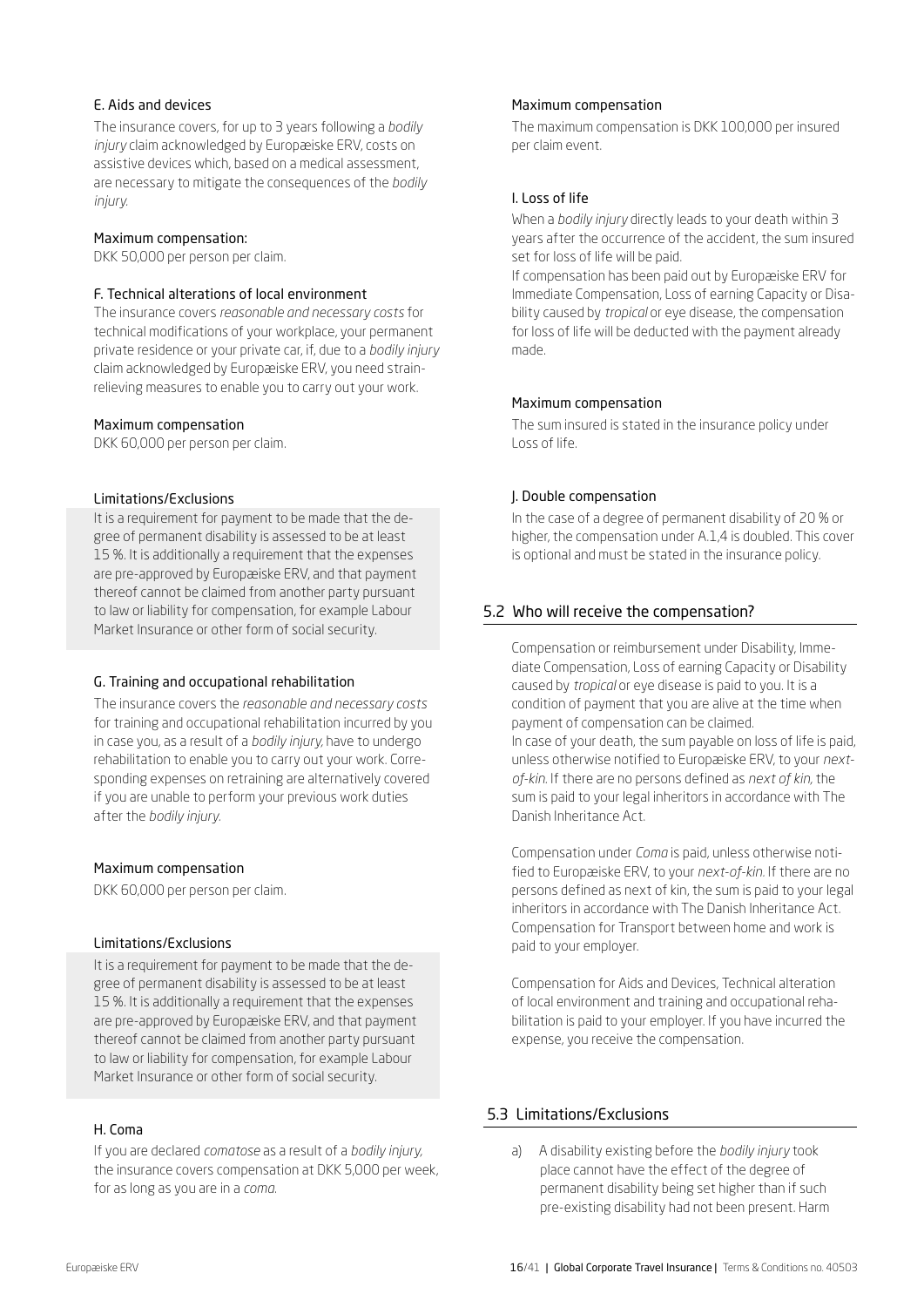<span id="page-16-0"></span>due to pre-existing disability is thus not included in compensation for permanent disability.

- b) The degree of permanent disability for loss of more than one limb/part of the body cannot in aggregate exceed 100 %.
- c) If compensation is paid for Immediate Compensation in connection with the same claim, this compensation is deducted from the final payment. No deduction will be done, though, for loss of arms or injury to *hands*, fingers or eyesight.
- d) The total compensation under Disability, Loss of earning capacity, Disability caused by *tropical* or eye disease and Coma can, for a single claim, not exceed the sum insured multiplied by two.
- e) For persons over the age of 65, compensation for Disability and Immediate Compensation is covered up to 50% of the sum insured specified in the policy.
- f) For persons under the age of 18 the sum insured in the event of Loss of Life is limited to DKK 50,000. The sum insured for Disability is automatically raised by the amount by which the sum insured for loss of life is reduced.
- g) For persons over the age of 75, compensation for Loss of Life is covered up to 50% of the sum insured specified in the policy.
- h) For claim events occurred during *scuba diving* or skiing, the compensation of permanent disability is not doubled at 20 % or higher, and compensation paid out under 5.A.2, Immediate Compensation, will be deducted in case of in loss of arms or injuries to *hands*, fingers or eyesight.
- i) Irrespective of whether higher sums insured have been taken out on one or more policies with Europæiske ERV, Europæiske ERV's obligation to pay compensation can never exceed DKK 15 million per person under Disability, Loss of earning Capacity, Disability caused by *tropical* or eye disease and Coma and DKK 10 million under Loss of life. Europæiske ERV's total liability per claim event cannot exceed DKK 350 million if several insured by the same policyholder including group and affiliated companies, are to be compensated for the same claim event even though the event is covered by one or more policies taken out by the same policyholder or group with Europæiske ERV.

## 5.4 The insurance does not cover:

- a) *Bodily injuries,* where no causal connection can be established between the accident and the injury;
- b) Any disease, including illness arising due to infection with viruses, bacteria, microorganisms and similar situations;
- c) If the permanent disability occurred as a consequence of illness and/or onset of latent predisposition to illness, even if the illness has occurred or has been aggravated as a result of the *bodily injury.*
- d) Consequences of medical treatment or other treatment, including treatment with medication, unless the treatment was necessary in connection with a *bodily injury* for which there is an entitlement to cover;
- e) Permanent disability sustained by your participation in a fight, scuffle and the like or your participation in criminal actions;
- f) *Bodily injury* as a result of wearing-down/attrition or excess strain, which cannot be characterised as a sudden injury;
- g) Permanent disability in the form of psychological consequences in cases where you have not been at in danger for sustaining a physical injury.
- h) Bodily injuries occuring in connection with childbirth, unless it is proven, that the accident definition of the insurance, in the event of an accident, can be consi dered fulfilled.

## 5.5 Labour Market Insurance

Upon demand by you, the degree of permanent disability will be finally determined by the Danish Labour Market Insurance ("Arbejdsmarkedets Erhvervssikring"). The costs of such arbitration will be shared equally between you and Europæiske ERV.

If the degree of disability fixed by Danish Labour Market Insurance is higher than the one fixed by Europæiske ERV, Europæiske ERV shall pay the full fee to the Danish Labour Market Insurance. Europæiske ERV is entitled to present a case to Danish Labour Market Insurance. If Europæiske ERV demands the presentation, the company pays all expenses connected to the presentation.

## 5.6 Documentation in the event of a claim

- ¡ Information on name and address of treating physician/ hospital at the destination;
- Copy of doctor's report or medical record from the time of the *bodily injury;*
- Police report, in case one has been filed;
- **Relevant medical and health-related information:**
- ¡ Death certificate;

Europæiske ERV is entitled to obtain information from hospitals, physicians, dentists or other therapists who have diagnosed or treated you.

In the event of loss of life Europæiske ERV is entitled to demand an autopsy and receive the results of such autopsy.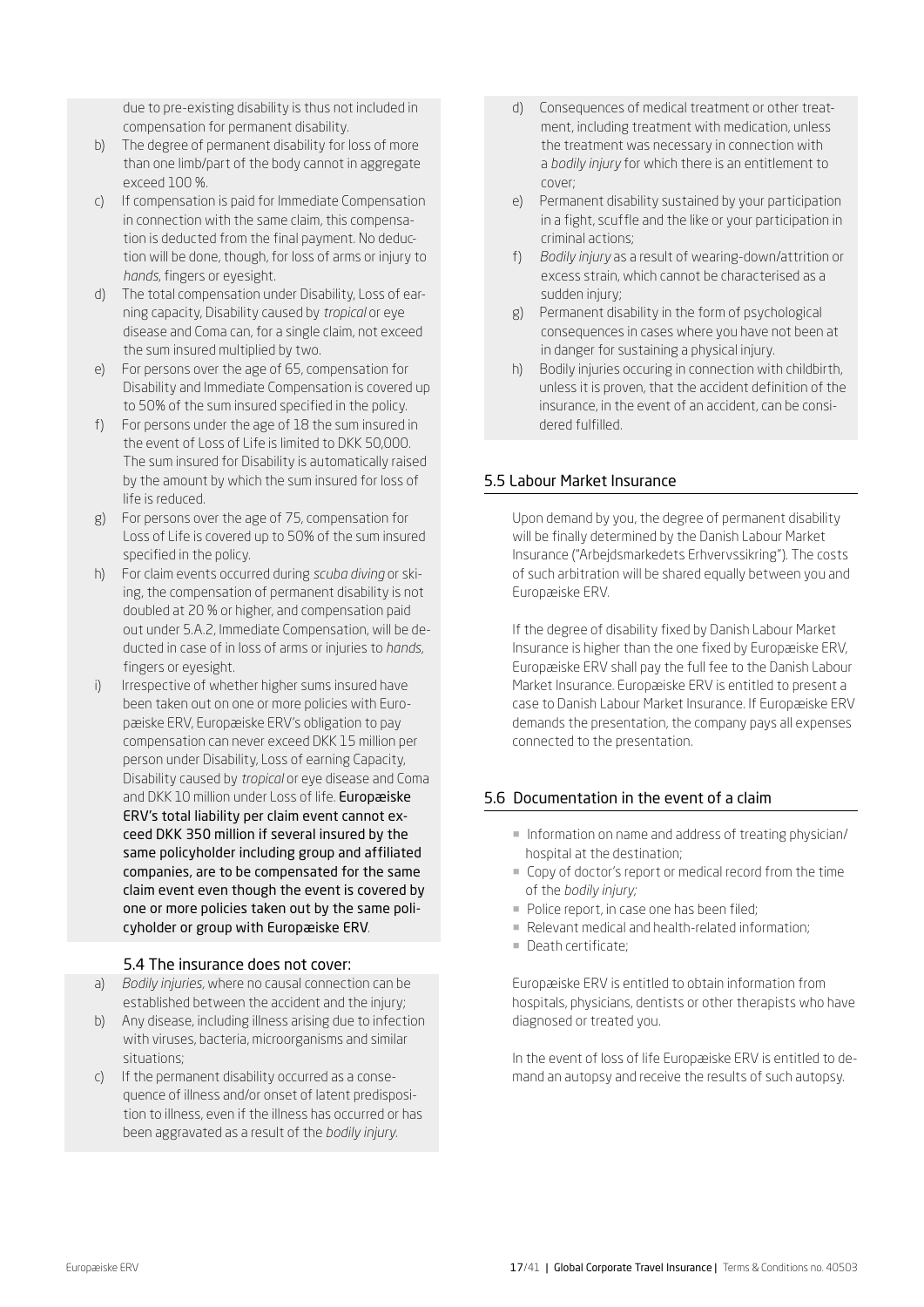# <span id="page-17-0"></span>6. Life insurance - permanent disability (Illness)

Additional coverage and applies only if stated in your insurance policy.

## 6.1 What the insurance covers

## A.1 Compensation for permanent disability in case of illness

- 1) If an illness which has arisen on the *business trip* has led to permanent disability of at least 5 %, the insurance entitles you to compensation. The degree of permanent disability is established when your state of health has stabilised, i.e. when your state of health is not expected to change substantially. The degree of disability is, however, established not later than 3 years after the illness has arisen.
- 2) The degree of permanent disability is established according to the medical degree of disability without taking your profession into account.
- 3) The compensation constitutes the percentage of the sum insured multiplied by two and is paid out as double compensation.

## B Life – compensation in case of death

In the event of your demise, although not as a consequence of an accident or *bodily injury*, the sum insured set at the time of death is paid out.

Furthermore, the following cover applies to *business trips*  within and outside the *country of residence:*

## Cover in connection with business trips outside the country of residence:

If you are *repatriated* by Europæiske ERV during a *business trip* abroad, the insurance covers compensation in case of your demise if you die as a direct consequence of the illness or complications of the illness that led to the *repatriation*, for up to 14 days after arrival to your country of residence.

## Cover in connection with *business trips* within the *country of residence:*

If you are hospitalised due to an emergency during *business trips* in your *country of residence*, the insurance covers compensation in case of your demise if you die as a direct consequence of the illness or complications of the illness that led to the hospital admission, for up to 14 days after the time of admission. It is a condition that the *country of residence* is stated as geographical area of cover in the policy.

## 6.2 Maximum compensation

The sum insured per person, per claim is stated in the insurance policy.

## 6.3 Who will receive compensation?

- a) The compensation for permanent disability is paid out to you. It is a condition of payment that you are alive at the time when payment of compensation can be claimed.
- b) In case of your death, the sum payable on loss of life is paid, unless otherwise notified to Europæiske ERV, to your *next-of-kin*. If there are no persons defined as *next of kin*, the sum is paid to your legal inheritors in accordance with The Danish Inheritance Act.

## 6.4 Precautions/Security directives

You must be under continuous treatment by a physician and follow the physician's instructions.

The term "arisen" in this cover entails that you can prove to a feasible degree that you have been infected or have had the first sign of symptoms on the *business trip*. If you have had first sign of symptoms before the *business trip*, and the illness is diagnosed during the *business trip*, the illness is not considered to have arisen on the *business trip*. Irrespective of whether more than one part of the body suffer a permanent disability, the combined degree of permanent disability cannot, on aggregate, exceed 100 %. An existing disability does not entitle you to any higher assessment of compensation than if such disability had not previously existed. No compensation will be paid in respect of a disability existing prior to the occurrence of the illness.

An existing disability does not entitle the insured to compensation.

## 6.5 Limitations/Exclusions

The insurance does not cover

- a) Compensation for loss of life for children below the age of 18;
- b) Persons who on the date of the event leading to the claim have reached the age of 65;
- c) Claims covered by Personal Accident

## 6.6 Documentation in the event of a claim

It is a condition for Europæiske ERV's compensation liability that:

¡ The claim is notified to Europæiske ERV as quickly as possible by filing a claims form; it is important for correct assessment of Europæiske ERV's liability for cover that the event is accurately described in the notification of claim; if you have been under medical and/or hospital treatment, this must be stated in the notification of claim together with information on name and address of physician and/or hospital;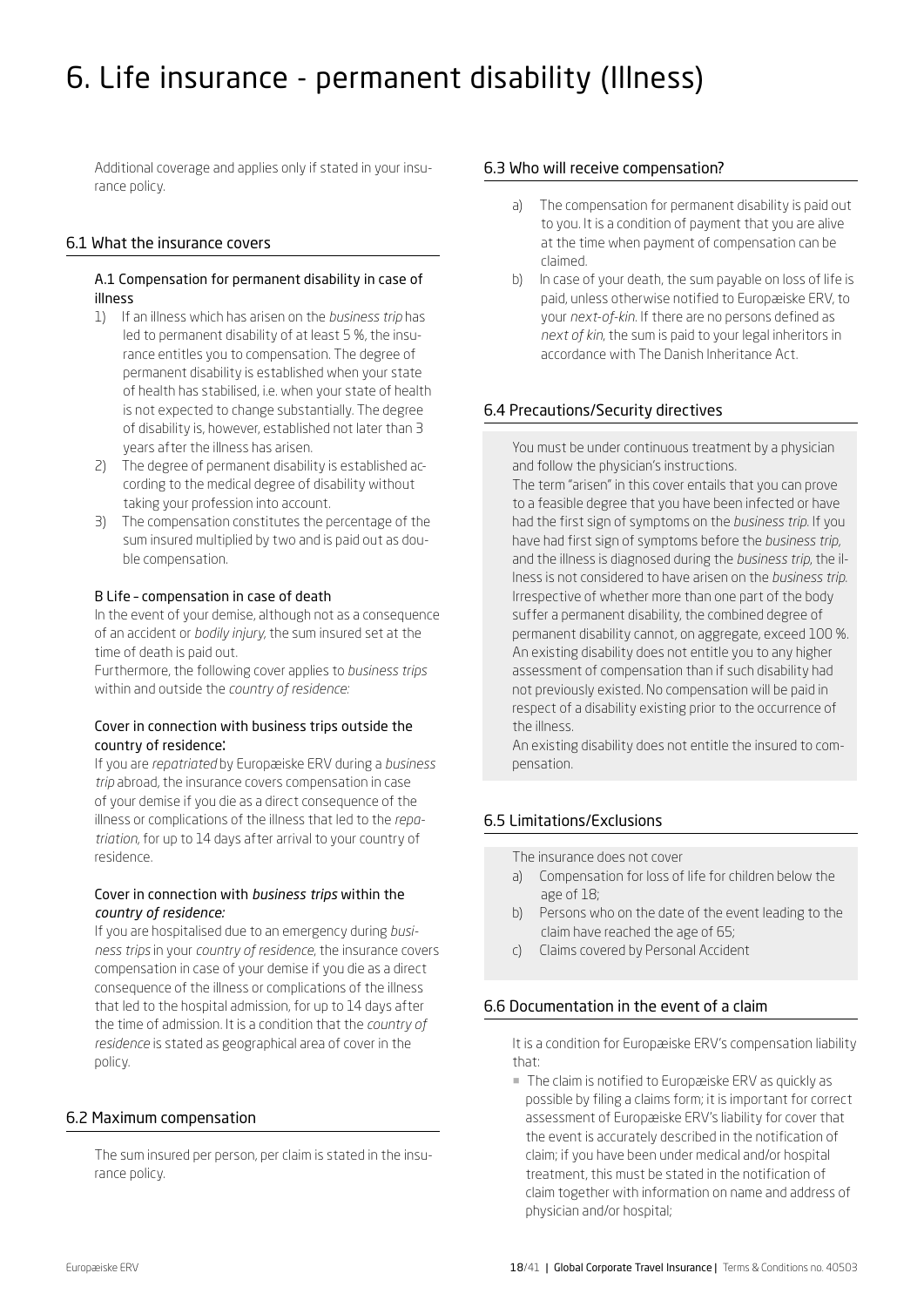- Medical report or hospital record must be submitted to Europæiske ERV as soon as you are in possession of these documents; you grant Europæiske ERV the right to obtain information from hospitals, physicians, dentists or other therapists who have diagnosed or treated you.
- ¡ In the event of loss of life, your family grants Europæiske ERV the right to have an autopsy carried out and to receive the result of such autopsy. Europæiske ERV must additionally receive a copy of the death and probate certificate.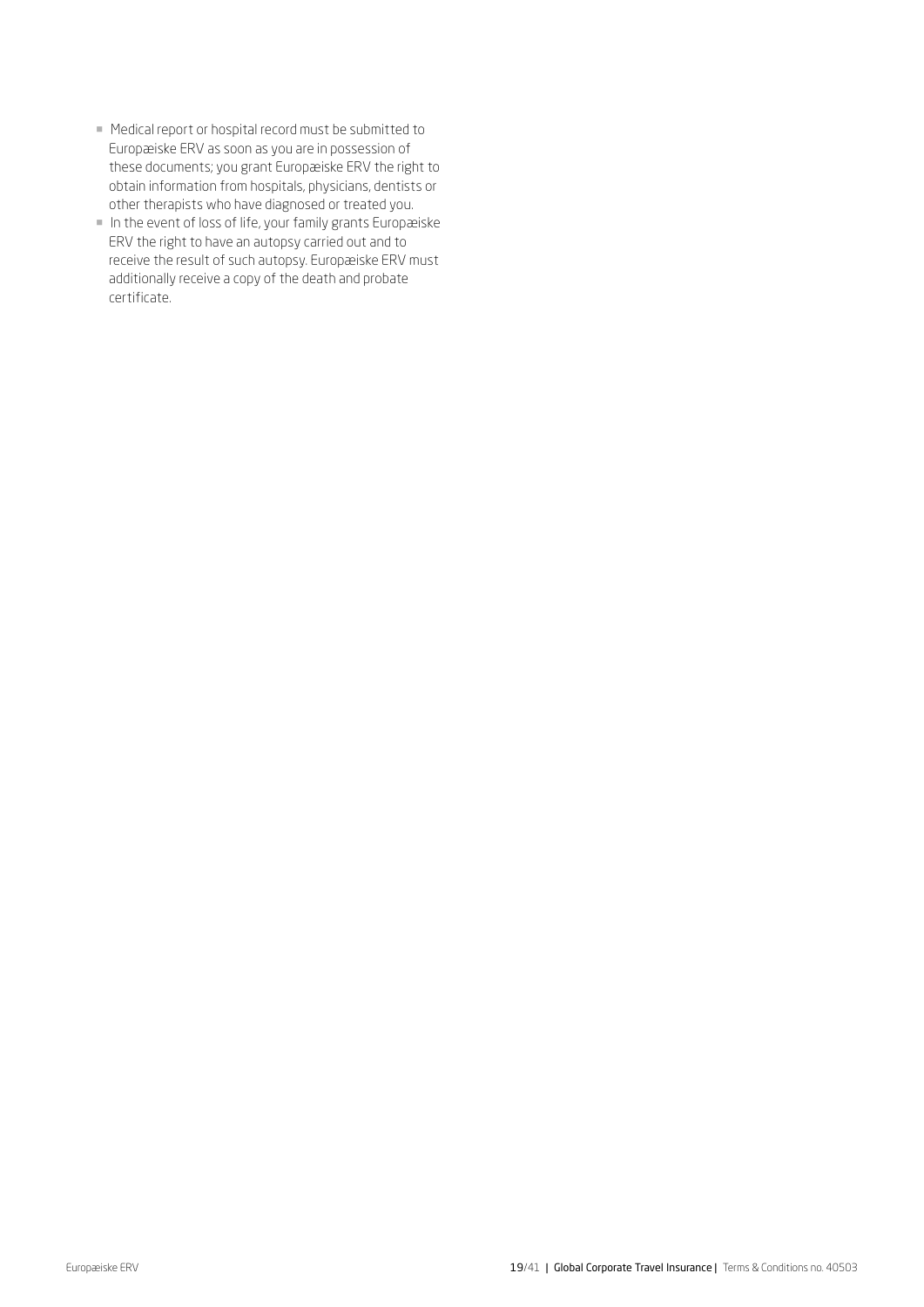## <span id="page-19-0"></span>7. Missed departure or missed connection

Additional coverage and applies only if stated in your insurance policy.

## 7.1 Delay on the way to the place of departure or missed connection

## 7.1.1 What the insurance covers

The insurance covers the *reasonable and necessary additional cost*s required to catch up with the original itinerary if, when embarking on the *business trip* or on route, you are delayed while travelling to the place of departure due to unforeseen events and therefore miss a scheduled, booked departure or connection with *public means transport*. The insurance provides cover for outward trips, round trips and homebound trips.

*Additional costs* can consist of a new ticket at maximum the same class of travel as the original journey, as well as accommodation, meals and local transport. Toiletries and clothing can also be covered if hotel accommodation is necessary and the luggage is in transit and cannot be handed out in connection with a change of flight.

## 7.1.2 Maximum compensation

- ¡ New ticket: *reasonable and necessary additional costs*.
- ¡ Up to DKK 2,000 in total per day per insured for *additional costs* for accommodation, meals, local transport, toiletries and clothing.

## 7.1.3 Limitations/Exclusions

The insurance does not cover:

- a) If the reason for arriving late for the departure/connection could have been anticipated or prevented;
- b) If the official minimum check-in or the *minimum connection time* stated by the carrier in the timetable, have not been observed.
- c) For costs that you are entitled to get from the transport company, the carrier or the trip organizer or from other sources, either by law, by statute, by convention or by claim for damages.
- d) When delay is due to bankruptcy of the common carrier
- e) In the event of strike, industrial action or lockout.

## 7.1.4 Precautions/Security directives

Compensation may be denied if weather and traffic conditions are not taken into consideration.

Ample transfer time should be allowed for change of flight or other change of means of transport. The transfer time should not be less than 2 hours. A shorter transfer time may result in the compensation being reduced or denied.

## 7.2 Delayed or cancelled mode of transport

## 7.2.1 What the insurance covers

If a *public means of transport* by which you intend to travel is delayed for more than 3 hours, cancelled or over-booked, the insurance covers *reasonable and necessary additional costs* for accommodation or equivalent, meals and local transport. Toiletries and clothing can also be covered if hotel accommodation is necessary and the luggage is in transit and cannot be handed out in connection with a change of flight. The insurance provides cover for outward trips, round trips and homebound trips.

*Additional costs* can comprise a new ticket at maximum the same class of travel as the original journey, accommodation, meals and local transport.

## 7.3 Maximum compensation

- ¡ New ticket: *reasonable and necessary additional costs.*
- ¡ Up to DKK 2,000 in total per day per insured for *additional costs* for accommodation, meals, local transport, toiletries and clothing.

## 7.4 Limitations/Exclusions

The insurance does not cover:

- a) If the official minimum check-in or the *minimum connection time* stated by the carrier in the timetable has not been observed;
- b) If, due to over-booking, you voluntarily give up your seat;
- c) For costs that you are entitled to get from the transport company, the carrier or the trip organizer or from other sources, either by law, by statute, by convention or by claim for damages.
- d) When delay is due to bankruptcy of the common carrier
- e) In the event of strike, industrial action or lockout.
- f) Schedule changes announced before you leave your residence or depart from your *destination* are not regarded as delay under these insurance conditions.

## 7.5 Documentation in the event of a claim

- ¡ Original, unused airline tickets, itinerary, documentary evidence of the delay/cancellation from an airline, etc.;
- Receipts for expenses incurred by you.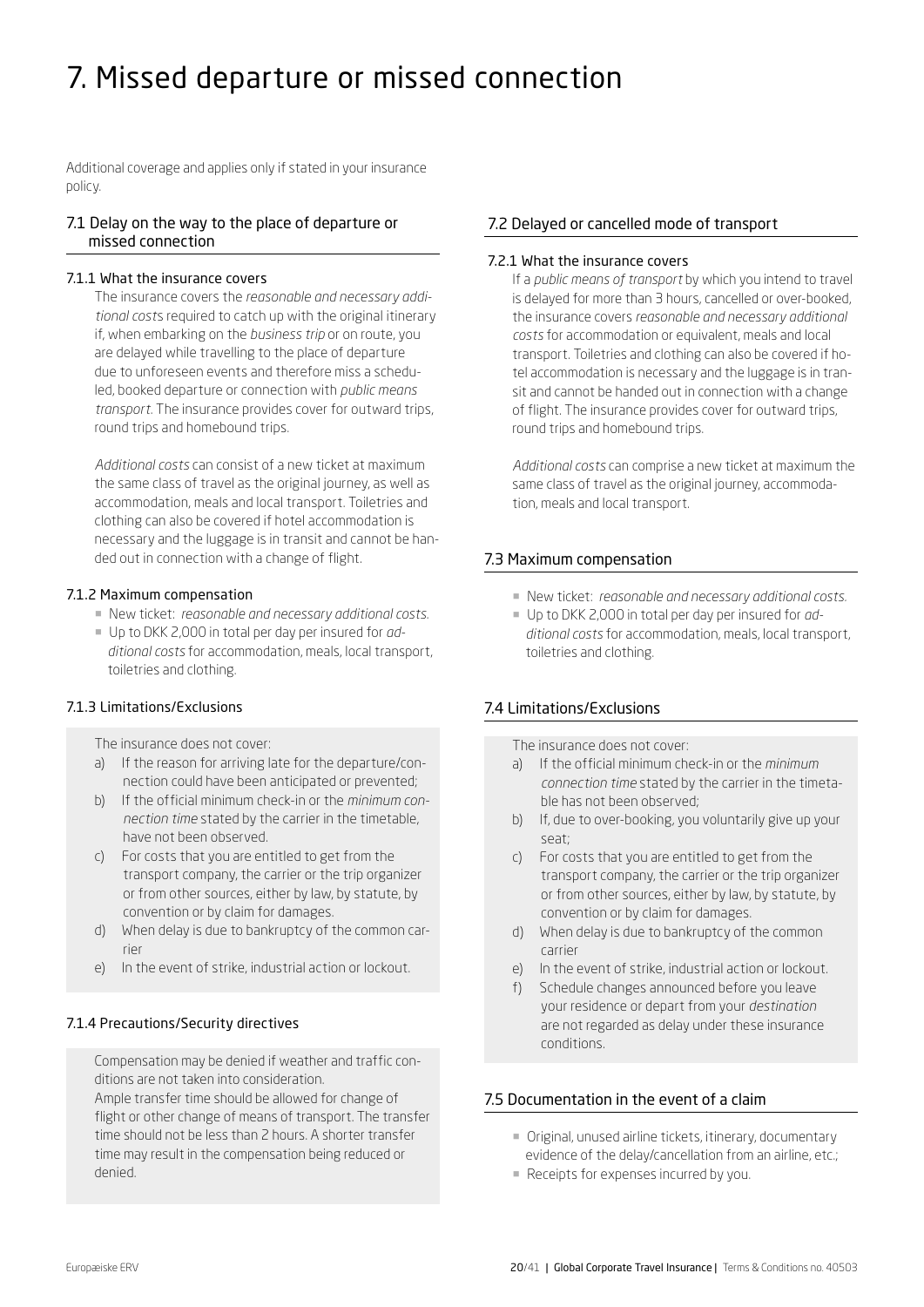# <span id="page-20-0"></span>8. Luggage delay

Additional coverage and applies only if stated in your insurance policy.

## 8.1 What the insurance covers

The insurance covers *reasonable and necessary additional costs* for replacement purchases as for example clothing and toiletries if your checked-in luggage is delayed and does not arrive at your *destination* at the same time as you do.

## 8.2 Maximum compensation

- ¡ Outbound trip: the sum insured per person, per claim is stated in the insurance policy;
- ¡ Homebound trip: up to DKK 2,000 per person for *reasonable and necessary additional costs* for clothing and toiletries;

## 8.3 Precautions/Security directives

The replacement purchases must be made during the actual travel, in direct connection to the delay and before the luggage is returned to you.

Ample transfer time should be allowed for change of flight or other change of means of transport. The transfer time should not be less than *minimum connection time*. A shorter transfer time may result in the compensation being reduced or denied.

## 8.4 Limitations/Exclusions

The insurance does not cover:

- a) For costs that you are entitled to get from the transport company, the carrier or the trip organizer or from other sources, either by law, by statute, by convention or by claim for damages.
- b) When delay is due to bankruptcy or intervention by authorities;
- c) If the luggage delay is due to a strike;
- d) Transport expenses incurred when collecting your luggage or making purchases.

## 8.5 Documentation in the event of a claim

- **PI.R. (Property Irregularity Report) from the airline;**
- Receipts for your replacement purchases
- **u** Itinerary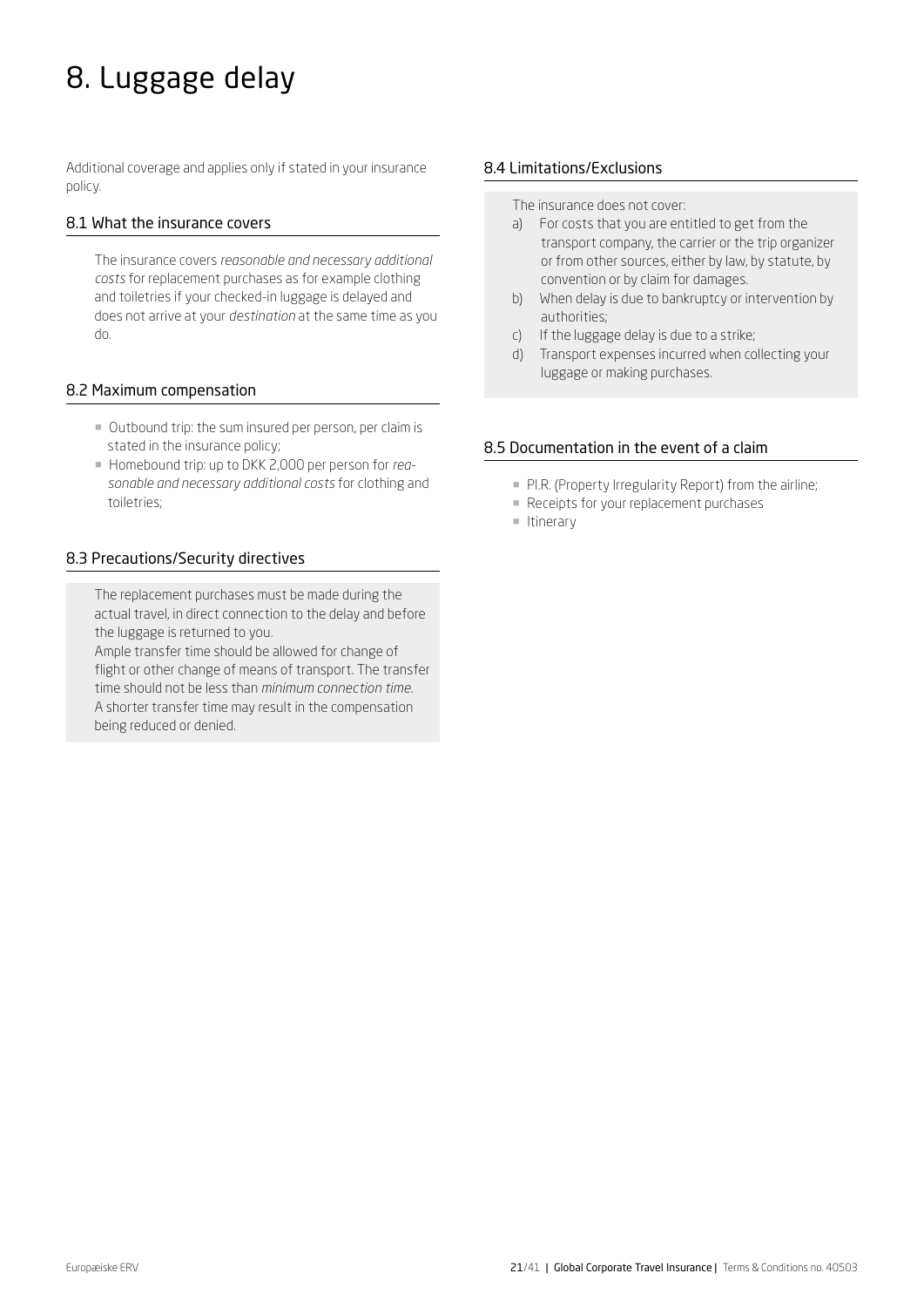## <span id="page-21-0"></span>9. Road safety

Additional coverage and applies only if stated in your insurance policy.

## 9.1. What the insurance covers

The insurance applies to vehicles with a maximum total original weight of 3.5 tonnes. The vehicle must not be more than 10 years old, based on the date when it was first registered.

If the vehicle during the *business trip* suffers an unexpected breakdown, is involved in a collision, the vehicle runs/skids off the road or other events occur which make it impossible to continue the journey using the same vehicle, the insurance covers *reasonable and necessary expenses* for:

- ¡ Roadside assistance or towing of the vehicle to a workshop or other location if necessary due to the incident, at up to DKK 1,500 per claim,
- Rental vehicle up to DKK 1,000 per day for a maximum of 3 days, or
- ¡ Travel expenses for *public transport* to your residence or workplace up to DKK 2,000 per person per claim, maximum DKK 6,000 per group or
- Food and accommodation for up to 2 days at up to DKK 1,000 per day per person, maximum DKK 6,000 per day per group. It is a requirement that it is expected to take more than 12 hours to repair the vehicle, and that the incident occurred more than 80 km from your residence.

## 9.2 Maximum compensation

The maximum compensation is stated above.

## 9.3 Limitations/Exclusions

The insurance does not cover:

- a) Other costs than the actual rental costs when renting a vehicle, including but not limited to additional equipment, fuel, additional insurance, parking charges etc.;
- b) Damage occurring because you have clearly neglected to maintain and care for the vehicle;
- c) Damage occurring when you have deliberately acted in a way which is a felony under local legislation;
- d) Damage when applicable traffic law in the country/ area and/or law regarding driving under the influence has been violated.
- e) Events which are based on or involve competitions, car displays, off-road competitions or test-driving the vehicle;
- f) Damage where a breakdown is caused by you omitting to refuel the vehicle, or have failed to maintain the vehicle with oil or water.
- g) Damage to the interior of the vehicle;
- h) Expenses for which compensation has been or can be obtained from another party under current legislation, provisions, conventions, compensation for loss or damage or guarantee.

## 9.4 Documentation in the event of a claim

- Report from towing or recovery service
- **Rental contract for car rental company**
- Receipts for expenses incurred by you.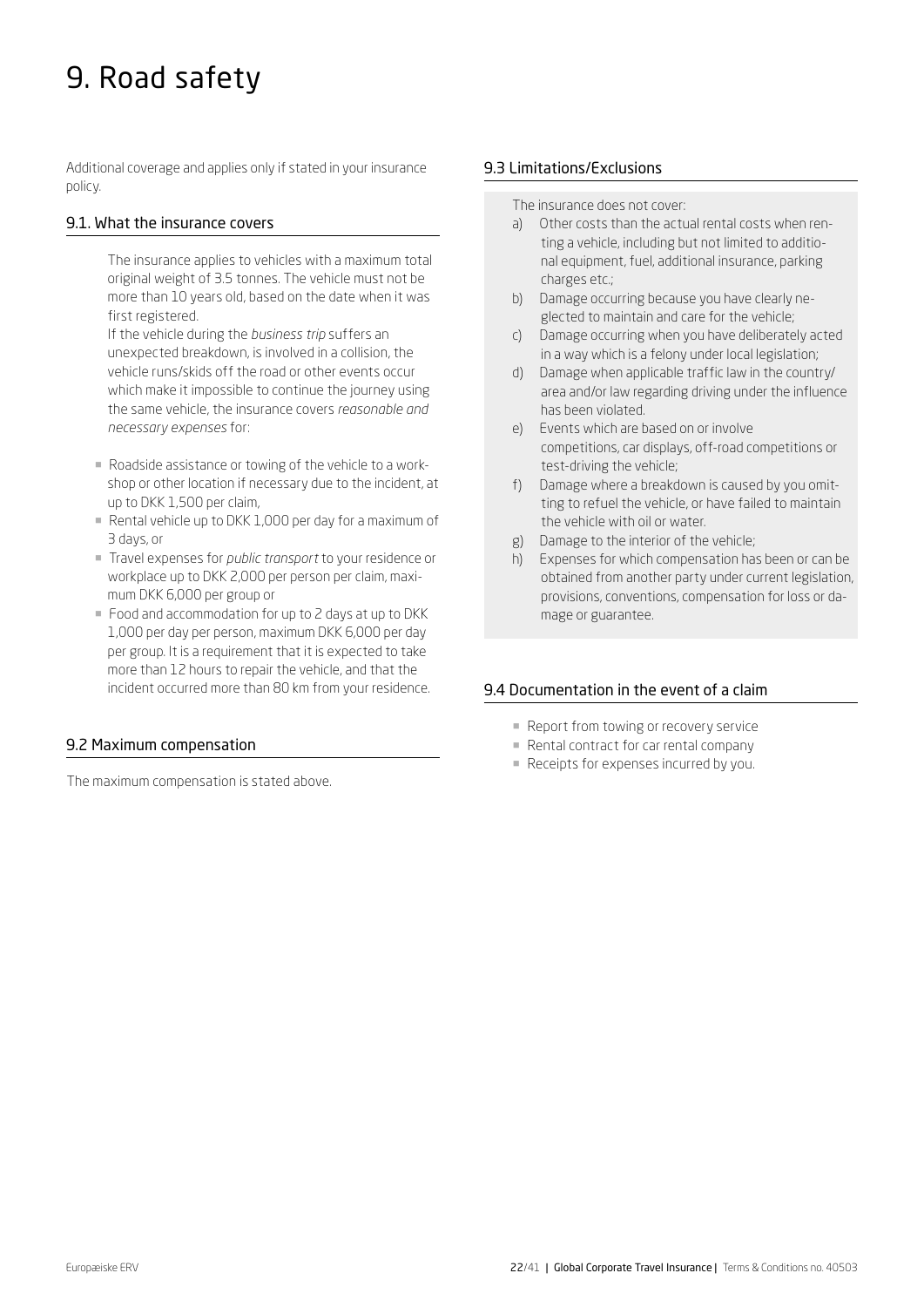# <span id="page-22-0"></span>10. Luggage cover

Additional coverage and applies only if stated in your insurance policy.

## 10.1 What the insurance covers

- ¡ The insurance covers theft, *damage* and loss of your luggage. The *damage* must be due to sudden and unforeseen events.
- ¡ The insurance also covers *damage* to and loss and luggage which you have to leave behind as a result of evacuation covered according to section 13.1.

## 10.1.1 The insurance covers the following objects::

Professional and personal possessions for use during the *business trip*, which you take with you or buy on the *business trip*, including rented or borrowed objects, as well as gifts.

## 10.1.2 Cash, credit cards, travel documents and keys

- ¡ Cash is covered up to DKK 5,000 per person per claim, unless otherwise stated in the insurance policy.
- ¡ *Travel documents* are covered up to DKK 30,000 per person, per claim.

The insurance also covers verified *reasonable and necessary additional costs* which are directly related to a covered claim, for example expenses for:

- Cancelling debit cards or credit cards, or travel expenses incurred in connection with submitting a police report or similar, up to a total of DKK 5,000 per person per claim;
- ¡ New keys for a private vehicle and/or new keys and/or new locks in a private residence, up to DKK 10,000 DKK per person per claim. The insurance covers new locks, if documents or objects that can identify the home are lost together with the keys. The locks must be changed within a week of the incident.

## 10.2 Valuation and payment of compensation

The insurance covers the direct financial loss corresponding to the replacement price which applied prior to the insurance incident. This means the amount of compensation can be affected by the age, wear and tear, usefulness and modernity of the item.

The following are, for example, not considered to be direct financial loss:

- ¡ Sentimental value;
- **Loss of earnings;**
- ¡ Value of the work you yourself have invested in the production of photographs, films, recordings, computer programs, models and similar items, or the value of your own work and efforts in connection with a claim;
- Losses that may arise from the use of debit cards/credit cards, telephone/SIM cards or similar, cheques and use of accounts, irrespective of whether this can be deemed to have taken place lawfully or unlawfully.

In the specific situation Europæiske ERV's decides whether the form of compensation is cash payment or a new, a used or a repaired object. Europæiske ERV may also decide how any purchase or repair shall take place.

In case of *damage* to objects, these must not be thrown out without permission from Europæiske ERV, or until the claim has been settled. The objects must be submitted, on demand, to Europæiske ERV.

When compensation is paid for objects they become the property of Europæiske ERV. If replaced objects are recovered, you must contact and return the refunded object to Europæiske ERV or refund the amount of compensation that was received.

## 10.2.1 VALUATION TABLE

Deduction for age, calculated from the purchase date in % of the new price.

A single object is covered up to a maximum of 50 % of the sum insured.

| <b>Posession</b>                                                                    | 1 year                                                             | 2 years | 3 years | 4 years | 5 years |
|-------------------------------------------------------------------------------------|--------------------------------------------------------------------|---------|---------|---------|---------|
| Glasses                                                                             | 0%                                                                 | 0%      | 20%     | 40 %    | 50%     |
| <b>Bicycles</b>                                                                     | 0%                                                                 | 0%      | 30 %    | 40 %    | 50 %    |
| Tools, electronic instruments and measuring devices                                 | 0%                                                                 | 20%     | 30 %    | 40 %    | 50%     |
| Mobile phones/ Laptops/computers/tablets/GPS /<br>accessories                       | 0%                                                                 | 30%     | 50%     | 60 %    | 80%     |
| Videos/video cameras - Cameras/accessories - Radios/<br>TVs/stereo systems          | 0%                                                                 | 30%     | 50%     | 60 %    | 80%     |
| Clothes and similar items                                                           | 0%                                                                 | 0%      | 20%     | 40 %    | 50 %    |
| Watches $\leq$ DKK 5 000                                                            | 0%                                                                 | 0%      | 20%     | 40 %    | 50 %    |
| Watches $>$ DKK 5 000                                                               | Valued at market valuei                                            |         |         |         |         |
| Leather jackets/Furs over DKK 10,000                                                | Valued at market value                                             |         |         |         |         |
| Gold/jewellery                                                                      | Valued at market value, however up to max. 50 % of the sum insured |         |         |         |         |
| Books/antiques                                                                      | Valued at market value                                             |         |         |         |         |
| Photographs/videos/tapes/similar digital recordings/<br>manuscripts, drawings, etc. | Compensation is paid for the replacement cost of the raw materials |         |         |         |         |
| Make-up/toiletries                                                                  | Compensation of 50 % is paid if the packaging has been opened      |         |         |         |         |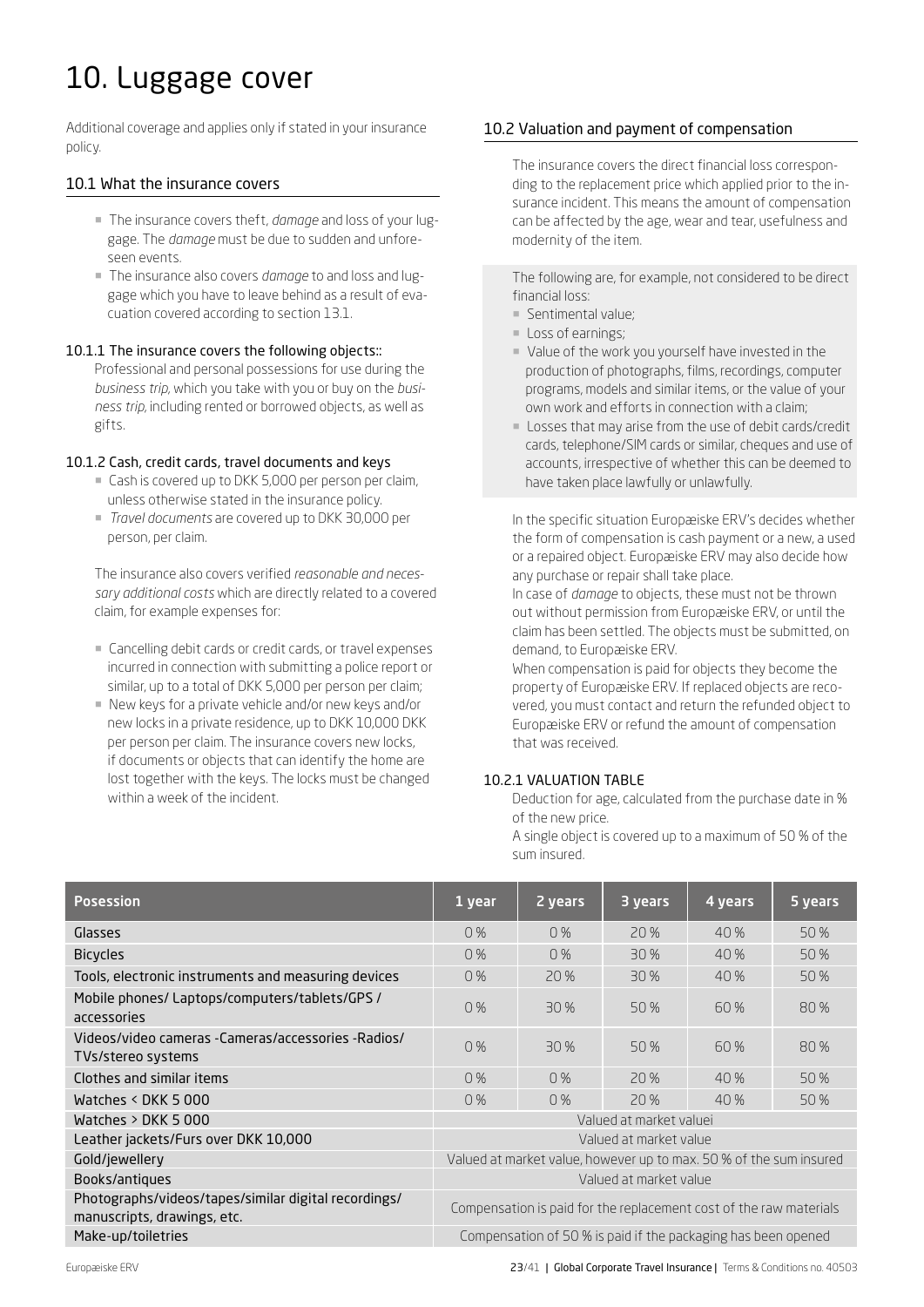## <span id="page-23-0"></span>10.3 Maximum compensation

The sum insured per person, per claim is stated in the insurance policy, unlimited unless otherwise stated above.

## 10.4 Limitations/Exclusions

- The insurance does not cover:
- a) Goods intended for sale or processing, sample collections, samples of merchandise, advertising gifts and articles, or similar;
- b) Stamps, coins and bank notes of value to collectors, manuscripts, drawings or valuable documents;
- c) Animals;
- d) Objects sent separately are not covered during transport or before they are collected by you;
- e) Motor vehicles, caravans, trailers, aircraft, parachutes, hang-gliders, yachts and motor boats or other similar conveyances. The insurance does not apply to parts or accessories for the above-mentioned vehicles and water crafts.

Compensation is not payable for:

- f) Superficial *damage*, such as scratches or similar *damage* that do not reduce the value of utility;
- g) Objects, money, *travel documents* and documents of value which are left behind, lost or mislaid, are handed over for transport or check-in or entrusted to the care of others, who are not under your supervision and control;
- h) Burglary, where there is no visible sign of forced entry;
- i) *Theft-prone property* and high value items left behind in a motor vehicle parked overnight (overnight parking comprises the hours between 22:00 and 06:00);
- j) *Damage, erroneous exchange* or loss of luggage during transport, claimed for without original P.I.R (Property Irregularity Report) issued by airline or handling company at the airport at the *destination* (can be collected for up to 7 days after return);
- k) Expenses that can be reimbursed by another party under law, other provisions, conventions, insurance or compensation claims;
- l) Property belonging to the *policyholder* is covered by this insurance only if compensation cannot be obtained through other insurance or contract

## 10.5 Precautions/Security directives

In order to qualify for full compensation, you must handle your property with due care so that theft and *damage* can be prevented as far as possible, and you must be able to document your claims with receipts/documents demonstrating the value of the lost/*damaged* items. It is important to note that *theft-prone property*, delicate or *particularly valuable* requires special supervision.

Requirements concerning standards of care also mean that:

- Means of transportation or temporary residence should not be left unlocked, or with open windows. Temporary residence includes e.g. apartment, hotel room, passenger cabin, or similar.
- ¡ Money, *travel documents* and *theft-prone property* must be locked in a safe deposit box, suitcase, cabinet, drawer, or similar, when you leave your temporary residence;
- ¡ *Theft-prone property* must not be left unattended or kept in luggage that is checked in without being under your immediate control and supervision;
- ¡ *Particularly valuable property* must, wherever possible, be carried in hand luggage or be checked in separately subject to special precautions;
- Bottles or other liquid containers, except for cosmetics and toiletries, must not be placed in checked-in luggage;

Failure to meet these requirements to exercise standards of care may result in reduced or no compensation. The amount by which the compensation is reduced depends on the circumstances, amongst other things the degree of negligence and its significance to the claim and the value of the item of property.

## 10.6 Documentation in the event of a claim

- Police report from local authorities in the event of theft or loss;
- ¡ P.I.R. (Property Irregularity Report) from the airline, if your luggage has been swapped, *damaged* or lost while it was in the airline's custody; receipts, warranties or similar documenting the age and value of the property.
- ¡ Copy of your itinerary.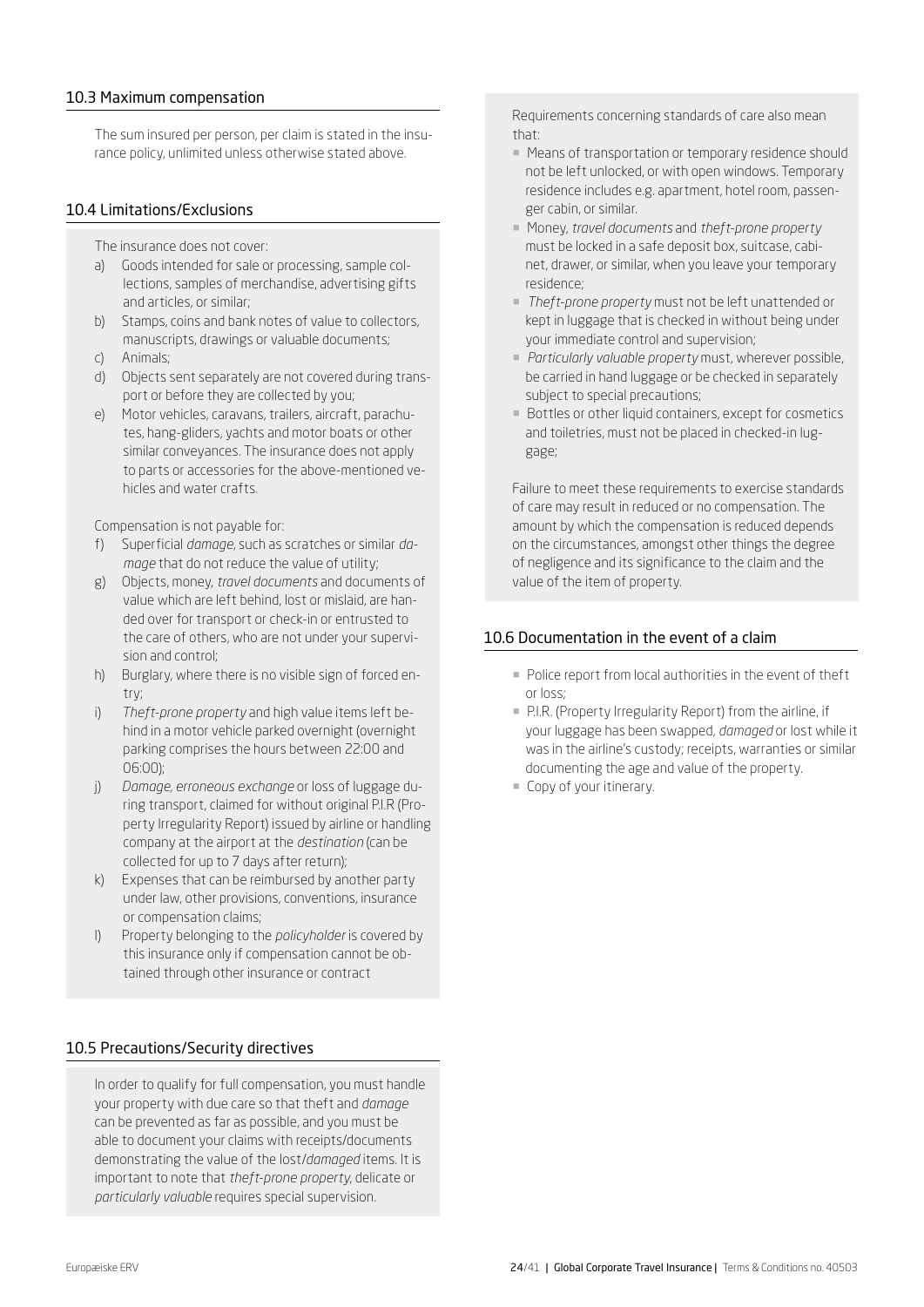# <span id="page-24-0"></span>11. Curtailment

Additional coverage and applies only if stated in your insurance policy.

## 11.1 What the insurance covers

If you have to interrupt your stay and travel back to your *country of residence*, the insurance covers *reasonable and necessary additional costs* for:

## A. Private curtailment

*Return* to your *country of residence,* if your *business trip*  has to be interrupted due to:

- ¡ Serious *unforeseen illness or injury* resulting in hospitalisation or death in your *close relatives;*
- ¡ Serious damage *occurring in your place of residence* which requires your immediate attendance.

## B. Business-related curtailment

*Return* to your *country of residence,* if your *business trip*  has to be interrupted due to:

- ¡ Serious *unforeseen illness or injury* which results in hospitalisation or death among your *close colleagues* in your *country of residence;*
- ¡ Serious *damage occurring at the workplace* which requires your immediate attendance;
- ¡ A sudden and unforeseen event at the *destination*, which makes it impossible to carry out your business or makes the purpose of the *business trip* impossible.

## 11.2 Maximum cover

The insurance covers *reasonable and necessary additional costs* for:

- ¡ Transport to the *country of residence* at the same form/ class of transport as you have chosen on the original journey, maximum on commercial flights;
- Return/new outbound journey to the place where your trip was interrupted and subsequent *return* to your *country of residence* with the same form/class of transport as you have chosen on the original journey, maximum on commercial flights. The *return* journey must be undertaken not later than 14 days after your curtailment;
- ¡ If you travel by private car we will reimburse up to the limit of the *official travel allowance* per kilometre.

## 11.3 Limitations/Exclusions

The insurance does not cover:

- a) Costs if your *return* journey is less than 12 hours before your originally scheduled arrival time at which you were due to arrive home.
- b) In case the person causing the need for curtailment went on the same trip as you and had to be *repatriated*;
- c) Costs for *return journey* arranged by you yourself, which Europæiske ERV would not have incurred if Europæiske ERV had arranged the transport.

## 11.4 Precautions/Security directives

It is a condition that the criteria for curtailment are met at the time of *return* journey.

## 11.5 Documentation in the event of a claim

- Medical certificate, copy of medical record from treating physician or hospital in *country of residence*, or copy of death certificate;
- ¡ In the event of bankruptcy, fire, burglary, etc., a copy of the petition for bankruptcy, police report or damage report;
- ¡ Proof of travel or other documentation for the *destination,* duration and purpose of the journey;
- Receipts for expenses incurred by you.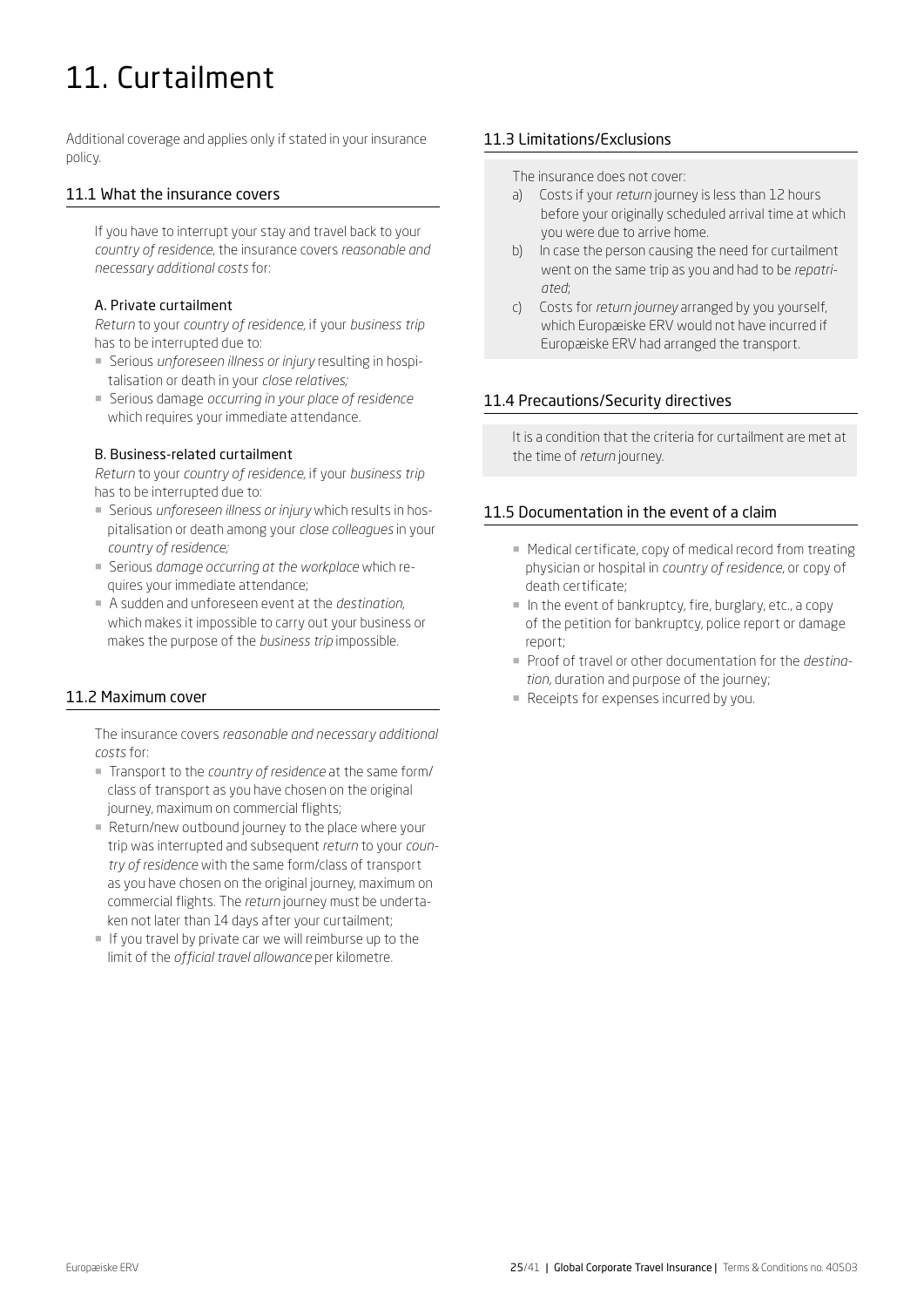# <span id="page-25-0"></span>12. Replacement employee

Additional coverage and applies only if stated in your insurance policy.

It is required that the claim is covered under Illness and injury or Curtailment. Cover for Curtailment must be taken out.

## 12.1 What the insurance covers

The insurance covers *reasonable and necessary costs,* if you have to interrupt the *business trip* and have to be replaced by another member of staff in cases where:

- ¡ You are unable to work because of *emergency/unforeseen illness, injury* or death;
- ¡ You are curtailed in accordance with the cover for Private Curtailment or Business-related Curtailment;

The insurance covers *reasonable and necessary costs* for:

- ¡ Transport from the replacement person's residence or workplace to your location and back again using the same means of transport as you, however to maximum economy class;
- **If replacement person travels by private car we will** reimburse up to the limit of the *official travel allowance* per kilometer.

## 12.1.2 Maximum cover

Transport: *reasonable and necessary costs.* 

## 12.1.3 Limitations/Exclusions

The insurance does not cover expenses for a journey arranged by you yourself without approval from Europæiske ERV, or expenses for travel which Europæiske ERV would not have incurred if Europæiske ERV had arranged the transport.

## 12.1.4 Documentation in the event of a claim

- Medical certificate, copy of medical record from treating physician or hospital in *country of residence*;
- ¡ Copy of death certificate;
- ¡ In the event of bankruptcy, fire, burglary, etc., a copy of the petition for bankruptcy, police report or damage report;
- ¡ Proof of travel or other documentation for the *destination*, duration and purpose of the journey;
- Receipts for expenses incurred by you.

## 12.2 Reimbursement of unused travel expenses

If a replacement person is not sent out and you are unable yourself to resume work at the location where the *business trip* was interrupted due to *Emergency/unforeseen illness or injury* or Curtailment, the insurance covers unused average travel expenses for the days of travel which could not be carried out.

Compensation is payable for average non-refundable travel expenses when you, due to *Emergency /unforeseen illness or injury* or *Repatriation,* could not work for at least two consecutive days at the place where the journey was interrupted.

The actual travel and accommodation costs are divided by the total number of days of travel to calculate the average daily travel rate.

## 12.2.2 Maximum cover

DKK 50,000 per claim.

## 12.2.3 Limitations/Exclusions

The insurance does not cover expenses for a journey arranged by you yourself without approval from Europæiske ERV, or expenses for travel which Europæiske ERV would not have incurred if Europæiske ERV had arranged the transport.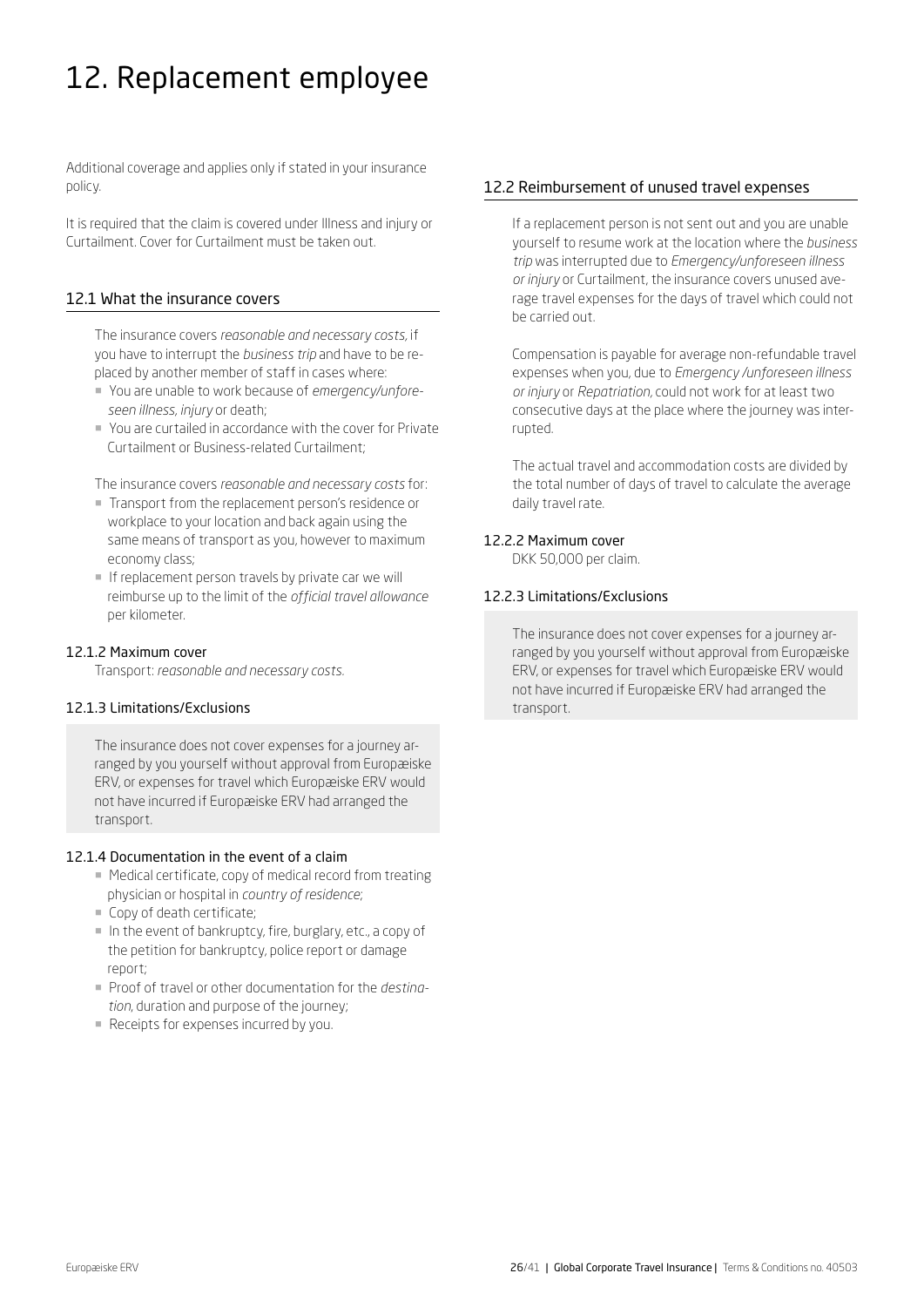# <span id="page-26-0"></span>13. Security Package

Additional coverage and applies only if stated in your insurance policy.

## 13.1 Evacuation

## 13.1.1 When does the insurance cover?

The insurance covers evacuation, which means when the authorities issue a decree or order that people must leave an entire area in the event of war, natural disasters or other life-threatening circumstances, and that urgent action is required to get to safety. Thus, it is only an evacuation when the Ministry of Foreign Affairs in your home country or other national or local authority at the destination in the affected area, confirms that evacuation is required.

## 13.1.2 What the insurance covers

The insurance covers *reasonable and necessary additional costs* for:

- ¡ Transportation to *nearest safe place or your country of residence* in the event that the *Ministry of Foreign Affairs* or other national or foreign authority initiates an evacuation of the area where you are currently staying because of *natural disaster, acts of terrorism*, outbreak of war or war-like situation, *political unrest* or imminent danger of life-threatening *epidemics*;
- ¡ In case of an act of *terrorism*, the insurance covers transport, maximum on economy class, if you are affected by an act of *terrorism* within a radius of 50 kilometers from your *destination*. It is a condition for coverage that the disruption of the journey takes place within 48 hours after the act of *terrorism.*
- ¡ *Additional costs* up to DKK 2,000 per insured per day for hotel accommodation, meals and local transport in connection with evacuation to your *country of residence* or to the nearest temporary safe place from the time an incident as described above makes *return trip* impossible and until *return* becomes possible again;
- Replacement purchases of clothing and toiletries are covered up to DKK 6,000 per person per trip, if you are evacuated without your luggage.

## 13.1.3 Maximum compensation

The insurance covers *reasonable and necessary costs.* 

## 13.1.4 Limitations/Exclusions

The insurance does not cover:

- a) If it is not considered an evacuation as per definition in section 13.1.1.
- b) If you travel to or within areas where the local authorities/ the *Ministry of Foreign Affairs* in your *country of residence* or Health protection agency have issued a travel warning or have recommended that you leave the area/*return home;*
- c) If, in connection with danger of life-threatening *epidemics*, there is a known vaccine against the disease;
- d) In *active participation in war*, riots, demonstrations or similar;
- If you travel into an area which prior to your trip appears on the Europæiske ERV war and risk list as a

*war zone*; Europæiske ERV's war zone list can be found under Travel Safety at [erv.dk/risikoomraader.](http://www.erv.dk/risikoomraader ) 

- f) Expenses covered by travel agent, carrier and public authorities.
- g) Evacuation based on your concern or fear alone.
- h) Expenses for evacuation which Europæiske ERV would not have incurred if Europæiske ERV had been responsible for the evacuation.

## 13.1.5 Precautions/Security directives

Transport must take place at the first given opportunity. Europæiske ERV's possibility to send in assistance may in some cases be limited in areas which are affected by *natural disaster*, *acts of terrorism,* war or war-like states, *political unrest* and life-threatening *epidemics*.

Compensation is provided for additional expenses. This means for example, that you must have a pre-paid return ticket and/or pre-paid hotel- or other accommodation reservation, which can not be used or refunded. Expenses for evacuation need pre-approval by Europæiske ERV.

## 13.1.6 Documentation in the event of a claim

- ¡ Documentation for the incident that resulted in the evacuation.
- ¡ Travel documentation or other documentation showing the duration and the purpose of the trip.
- **Documentation for pre-paid expenses.**
- ¡ Documentation for reimbursement of pre-paid expenses (e.g. flight taxes or fees).
- ¡ Original receipts for expenses paid by you.

## 13.2 Extended stay due to detention

## 13.2.1 What the insurance covers

The insurance covers *reasonable and necessary additional costs* for *return trip*, accommodation and meals, if you by the authorities are forced to extend your *business trip*  and are unable to *return* due to:

- ¡ *Natural disaster*
- ¡ Quarantine in *epidemics;*
- *Acts of terrorism;*
- **Outbreaks of war or war-like states;**
- ¡ *Political unrest.*

## 13.2.2 Maximum cover

DKK 50,000 per insured per trip.

## 13.2.3 Limitations/Exclusions

It is a requirement that the expenses are pre-approved by Europæiske ERV.

## 13.2.4 Documentation in the event of a claim

- ¡ All information and documents which can shed light on the case;
- Receipts for expenses incurred by you.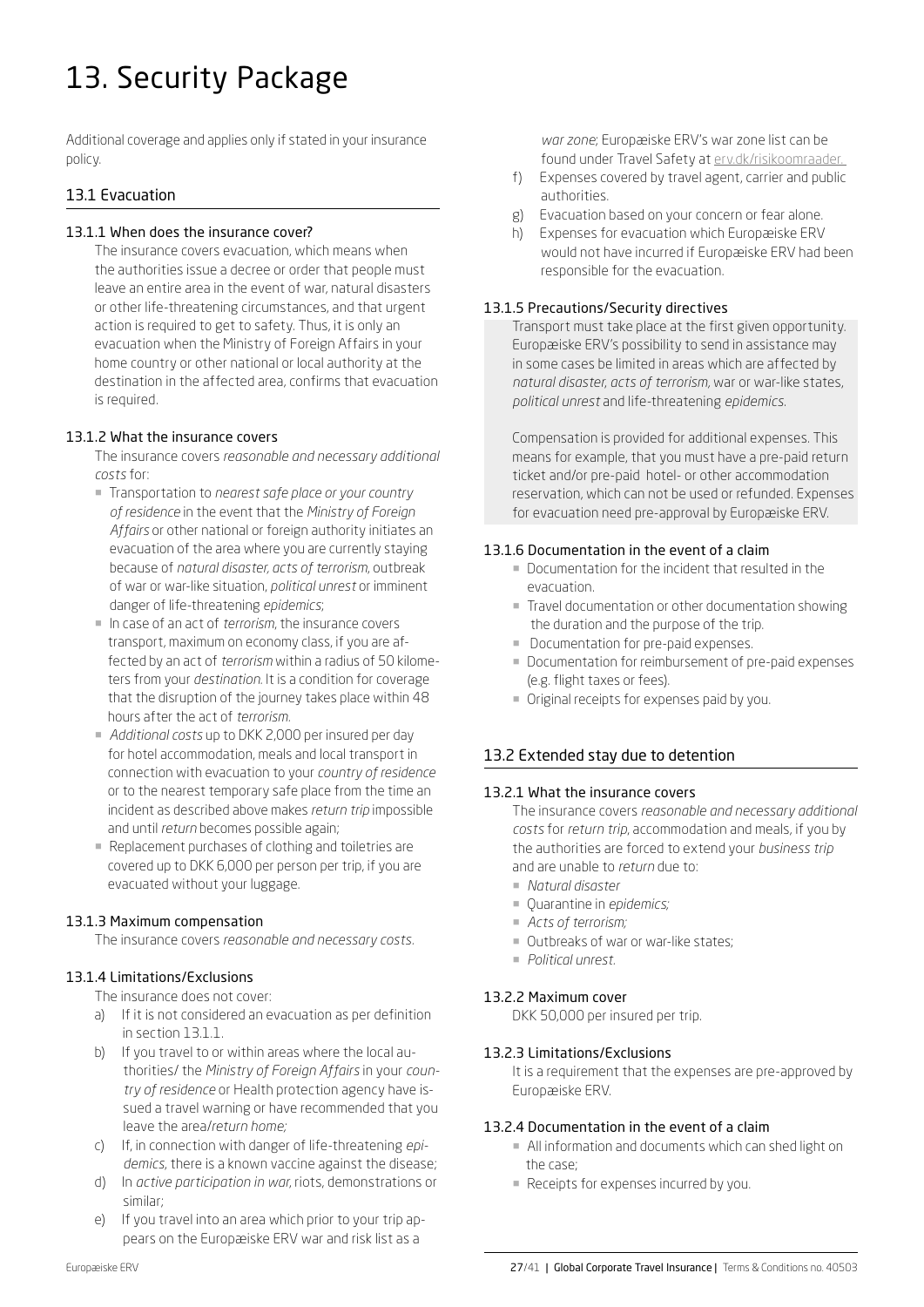## <span id="page-27-0"></span>13.3 Closed by order of public authority

## 13.3.1 What the insurance covers

The insurance covers *reasonable and necessary additional costs* if you, during a *business trip*, do not have access to your private belongings because your temporary place of residence has been sealed off by the authorities. The sealing-off may be a consequence for example of fire, *acts of terrorism* or equivalent serious incident.

## 13.3.2 Maximum cover

The insurance covers up to DKK 6,000 per person per trip for example for clothing, toiletries or other expenditure necessary for the purposes of the *business trip.* 

## 13.3.3 Limitations/Exclusions

The sealing-off must last for a minimum of 3 hours and must be verifiable by confirmation from an authority sealing off or lawful representative of the place of temporary residence.

## 13.3.4 Documentation in the event of a claim

- Receipts for expenses incurred by you.Police notification
- or documentation from another public authority.
- ¡ Proof of travel or other documentation for the *destination*, duration and purpose of the trip.

## 13.4 Search and rescue

The insurance covers *reasonable and necessary costs* for police, civilian or military search and/or rescue, if you have been reported missing to the police or other public authority for at least 24 hours, have been seen alive within the last 5 days, and your temporary place of residence has been confirmed.

Costs are covered in the event that the local authorities demand payment or guarantee of payment before search or rescue operation is carried out.

Compensation is paid for search and rescue for up to 14 days after you have been reported missing and within a radius of 50 kilometres from the place where you were last seen.

## 13.4.1 Maximum compensation

The maximum amount is DKK 250,000 per insured per claim or up to DKK 500,000 per claim. If several persons are searched for as a group, the search expenses will be distributed equally between the number of persons insured by Europæiske ERV.

Necessary expenses under this cover means expenses for professional assistance, including divers, police, searching with dogs, helicopters or similar.

## 13.4.2 Limitations/Exclusions

The insurance does not cover:

- a) Search and rescue in connection with *kidnapping* or *hijacking*.
- b) Expenses covered by public authorities;
- c) Expenses Europæiske ERV would not have had if Europæiske ERV had arranged for the search and rescue.
- d) Charges to organisations/authorities which normally work on voluntary basis/free of charge on search and rescue operations.

## 13.4.3 Precautions/ Security directives

- Expenses for search and rescue must be pre-approved by Europæiske ERV.
- Expenses for transport and hotels for family members are covered only if their participation is necessary and contributes to search, rescue or recovery. Europæiske ERV assesses whether the participation is necessary.
- ¡ It is not regarded as a search if you have neglected to inform family members of your whereabouts and location, and your family wishes to get in contact with you, regardless of the reason for the wish for contact.
- ¡ Europæiske ERV cooperates with the *Ministry of Foreign Affairs* and its international network, when deemed appropriate for the operation.

## 13.4.4 Documentation in the event of a claim

- **Police report or equivalent documentation from an** authority;
- ¡ Itinerary or other documentation of temporary residence;
- ¡ All information and documents which can shed light on the case;
- **Receipts for expenses incurred.**

## 13.5 Hostage compensation

## 13.5.1 What the insurance covers

The insurance provides cover in the event that you are *kidnapped* or subjected to *hijacking* during a *business trip.*

## A Insured

- Daily compensation of DKK 2,500, up to DKK 250,000 per insured;
- Psychological debriefing and counselling following release at up to a total of DKK 50,000.

## B Policyholder

- Expenses for advice and negotiation up to DKK 50,000;
- ¡ Transport expenses for one replacement person up to DKK 50,000;
- ¡ Salary compensation for the employee in the period of detention as well as a month extra up to DKK 250,000.
- C Spouse, cohabiting partner, children, siblings and parents
- ¡ Regular updates from Europæiske ERV and professional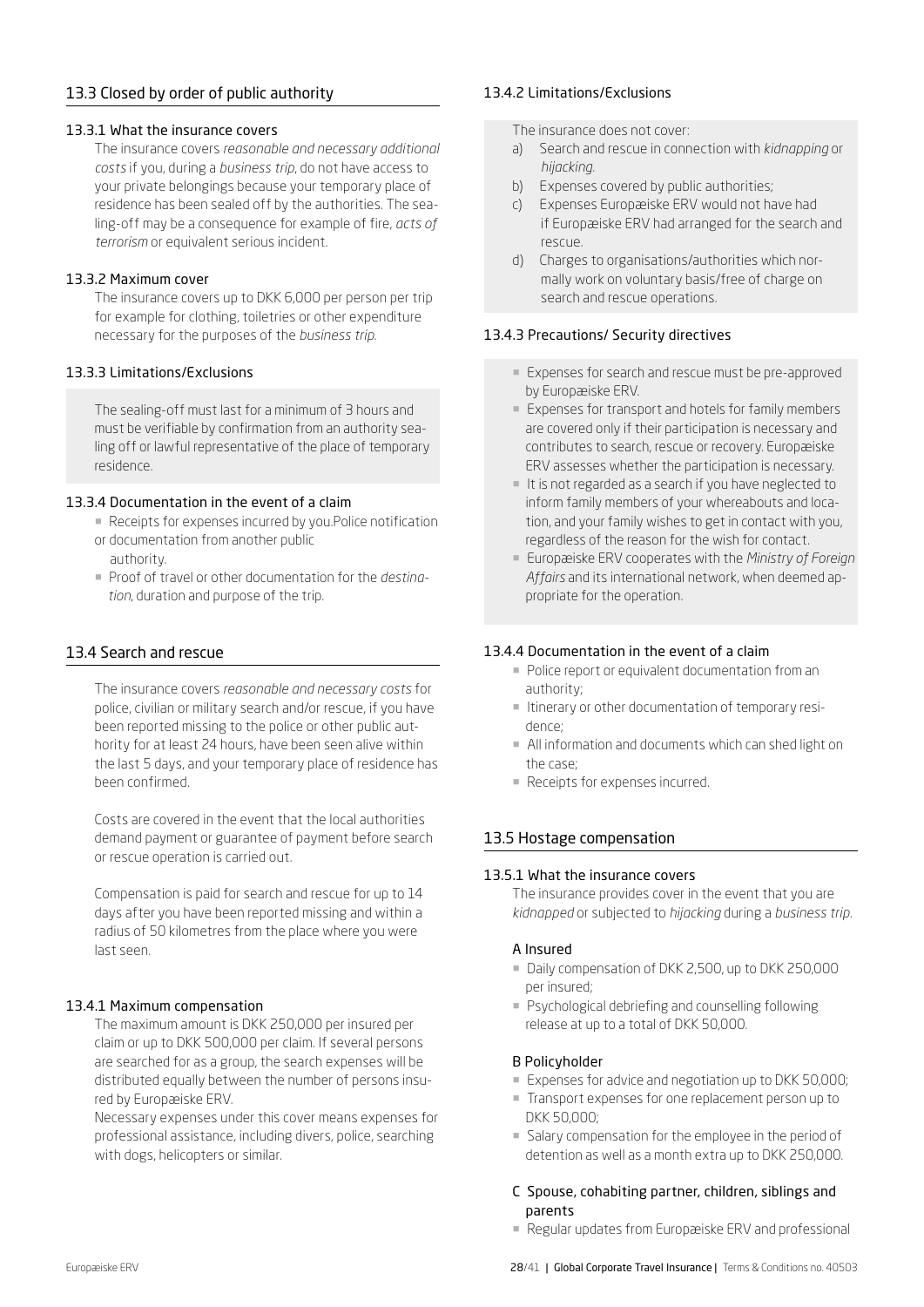crisis counselling by phone up to DKK 50,000;

¡ Cover for transport, temporary stay, meals and loss of in come at up to DKK 50,000 for travelling out to the country/area where you are being detained. This cover applies only in case you have been detained for at least 48 hours

#### 13.5.2 Maximum compensation

The maximum compensation is DKK 750,000 per claim event.

#### 13.5.3 Repatriation and extension of the insurance

Necessary extra expenses for repatriation of the insured to the country of residence (including air ambulance if necessary), if the Europæiske ERV's alarm center and its doctors deem repatriation necessary, and that the transport is arranged in accordance with the agreement with Europæiske ERV.

Extension of the insurance period, in cases where the insurance period expires while the insured is being held hostage. The extension takes effect at the end of the current insurance period and lasts until the insured has returned to the country of residence - however, a maximum of 14 days after the insured has been released.

## 13.5.4 Limitations/Exclusions

The insurance does not cover ransom.

#### 13.5.5 Precautions/Security directives

When the *kidnapping* is confirmed Europæiske ERV or our alarm centre must be notified as quickly as possible. Travel by family members to the *destination* must be approved by Europæiske ERV or our alarm centre. If the *policyholder* does not follow the *Security directives*, the compensation may be reduced or denied.

## 13.5.6 Documentation in the event of a claim

Original documentation of expenses incurred.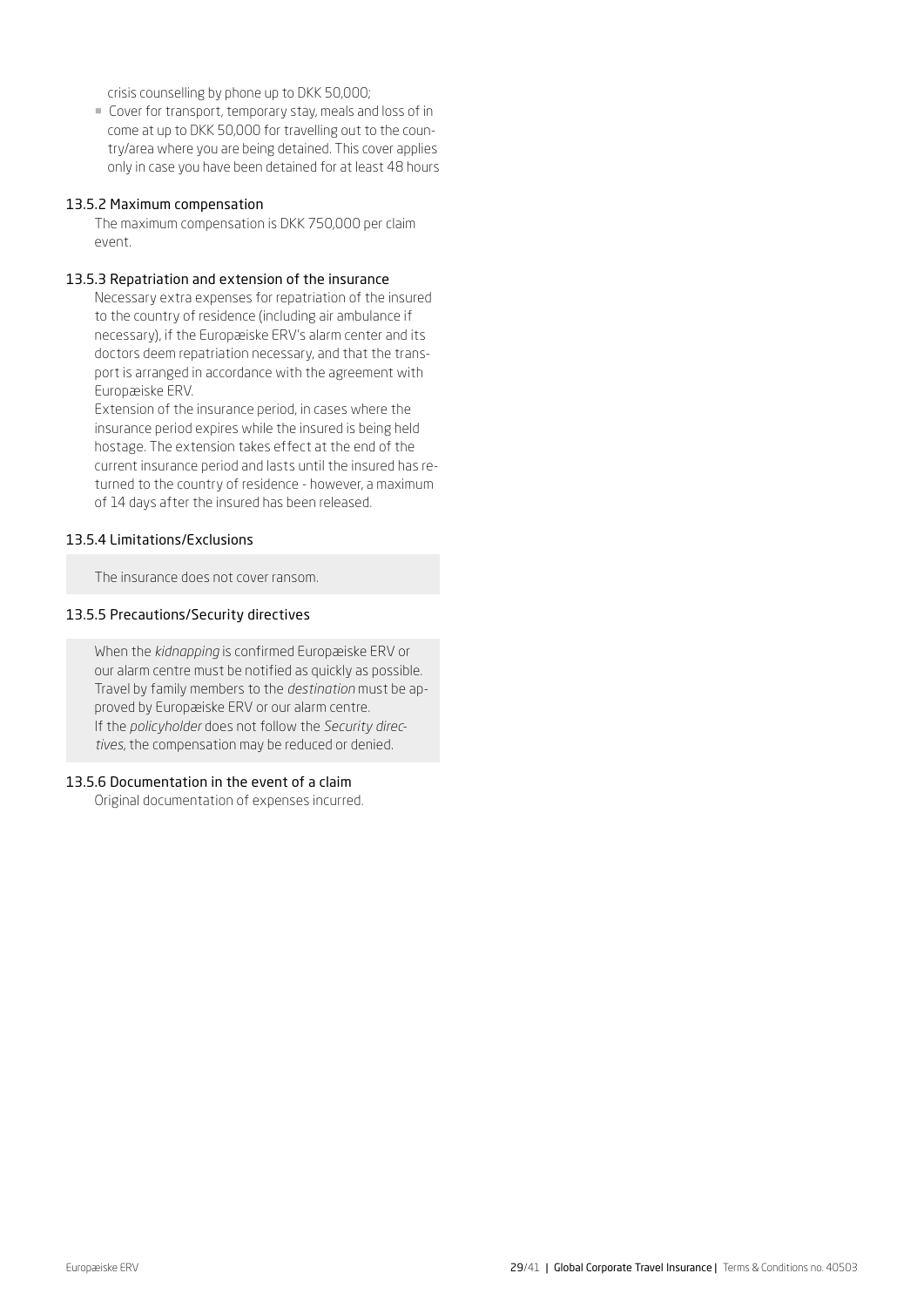# <span id="page-29-0"></span>14. Personal liability and legal expenses coverage

Additional coverage and applies only if stated in your insurance policy.

## 14.1 Private liability

## 14.1.1 What the insurance covers

The insurance covers the situation when you as a private individual become liable for compensation to a third party for personal injuries or damage to property under the statutory provisions on non-contractual liability in the country where the incident has occurred. The incident must have been caused by you during a *business trip*.

The insurance covers:

- a) Reasonable and customary costs incurred when determining liability and the extent of compensation.
- b) Amounts you become liable for, according to the ap plicable and statutory provisions on non-contractual liability, of the country where the incident/accident occurred;
- c) Damage to rented accommodation/hotel room and contents.

Expenses are paid upon approval and in consultation with Europæiske ERV.

Europæiske ERV's undertakings:

In case you may be held liable to pay compensation for damages under this cover, Europæiske ERV has the right and obligation, on your behalf, to:

- **Investigate whether you according to the legislation** on your *destination* are liable for damages;
- ¡ Negotiate with the party claiming damages;
- **Plead your case in court or arbitration proceedings.**

You cannot with binding effect for Europæiske ERV, wholly or partially, acknowledge liability in respect of the loss, *damage* or injury caused.

## 14.1.2 Maximum compensation

Personal injury: DKK 10,000,000 per insured, per claim; Damage to property: DKK 10,000,000 per insured, per claim;

Regardless of whether one and the same claim event causes both personal injury and property damage, the maximum amount of compensation is DKK 15,000,000 per claim. If several injuries or damages occur at the same time this is considered to be one claim event if these have been caused by the same incident or event.

The maximum amount for which Europæiske ERV can be liable to pay compensation for one claim event is DKK 18.000.000 totally if several insured by the same policyholder including group and affiliated companies are liable to pay damages and even though the event is covered by one or more policies taken out with Europæiske ERV by the same policyholder or group.

If you are liable to pay damages for injury to a person domiciled in Denmark, the amount of compensation that will paid from this insurance will be limited to rea reasonable compensation for such personal injury in accordance with Danish law.

## 14.1.3 Limitations/Exclusions

The liability cover does not apply to:

- a) Claims arising out of incidental contracts (with the exception of section 14.1.1.c regarding rented accommodation/hotel room and contents);
- b) Claims arising in connection with your occupation or work;
- c) Pure economic loss, i.e. a loss occurred that have no connection to personal injury or damage to property;
- d) Loss, damage or injury for which you have assumed liability, which is over and above the statutory provisions governing non-contractual liability;
- e) Damage/injury that you have inflicted on a *close relative*;
- f) Loss of or damage to property that you have rented, leased, borrowed, manufactured, processed, repaired, stored or have temporarily had in your possession (with the exception of section 14.1.1.c on rented accommodation/hotel room and contents);
- g) Loss, damage or injury resulting from wear and tear, gross negligence or a deliberate malicious action;
- h) Loss, damage or injury caused by self-inflicted expo sure to drugs or other intoxicants and self-inflicted intoxication from alcohol;
- i) Loss, damage or injury caused by animals;
- j) Claims arising as a consequence of you having transmitted disease to another person by infection or in a similar way;
- k) Loss or damage for which you may be held liable as the owner of property, or apartment, or as the owner of leasehold rights;
- Liability for damage caused while using motor vehicles, caravans, trailers or aircraft, paragliders, hang-gliders or other similar craft. The exclusion does not, however, apply to electric wheelchairs;
- m) Liability for damage caused while using marine craft more than 3 metres in length with sail or engine or marine craft less than 3 metres in length with engine power exceeding 3HP.
- n) Damages occurring in connection with you having wilfully committed a criminal act;
- o) Fines or similar demands imposed on you;
- p) *Random accidents;*
- q) Nuclear damage;
- r) Damage which is directly or indirectly due to, or the course of which is related to, war, war-like events, civil war or revolution;
- s) Expenses incurred because a ship or aircraft was required to alter its travel route due to your state of health;
- t) Damage you have caused to another person covered by this insurance.
- u) Costs and /or liability arising as a result of you not following the regulations of the airline.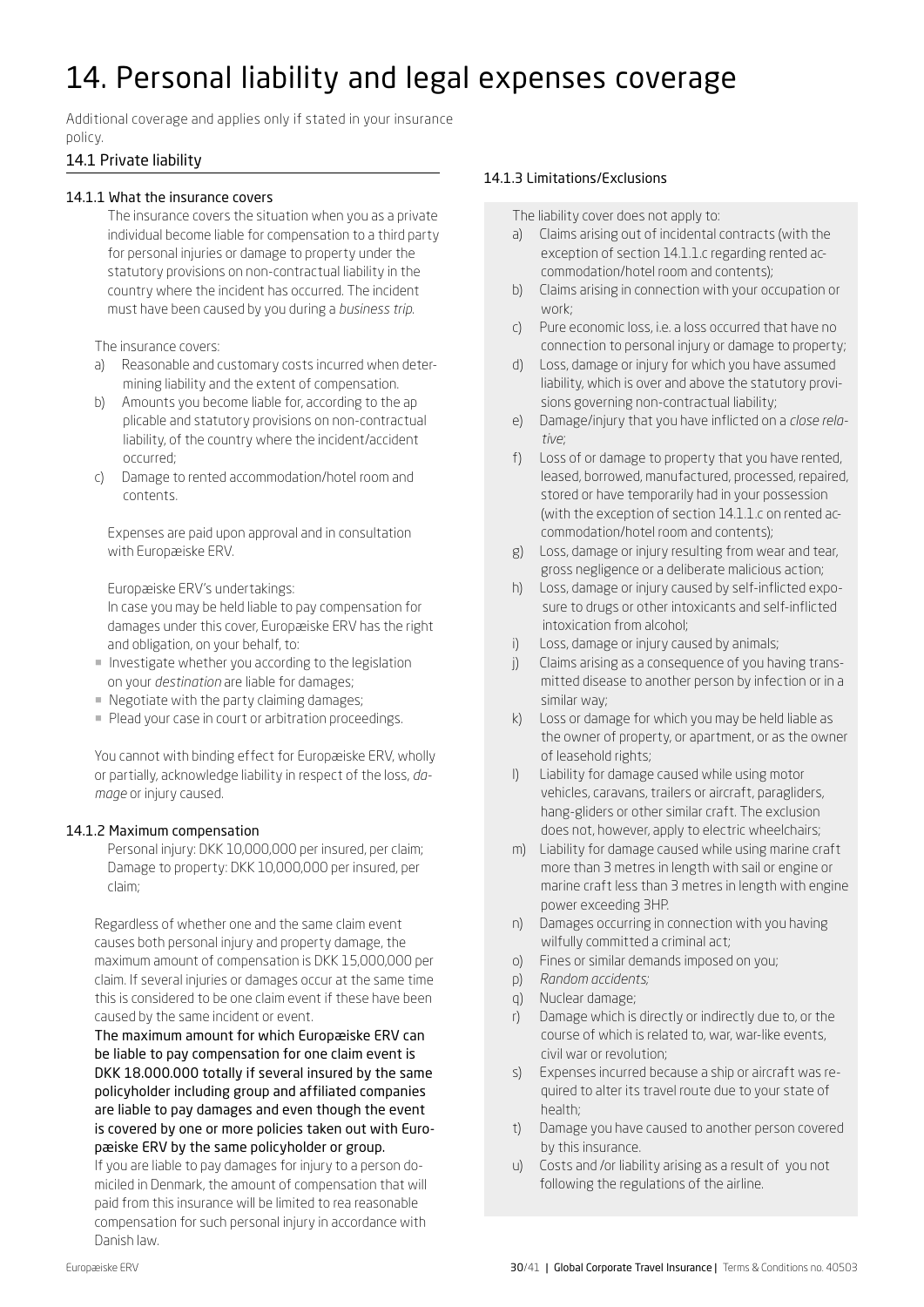## 14.1.4 Precautions/Security directives

Claims for which Europæiske ERV may be liable to pay compensation must be reported to Europæiske ERV without delay.

## 14.1.5 Obligation to provide information

You have an obligation to submit to Europæiske ERV, without delay, relevant documents and other information that may be significant for the assessment of a claim. If you deliberately withhold or conceal any information which is of significance for the assessment of the claim, the insurance will cease to apply.

## 14.1.6 Obligation to take appropriate measures

You have a duty, to the best of your ability, to avert imminent damages or to endeavour to limit damages which have already occurred.

This means, amongst other things, that:

- ¡ You have an obligation to limit the effects of the incident that may entail liability to pay damages.
- ¡ You have a duty to cooperate to ensure that any right of recourse against a third party is preserved.

If you fail to comply with these provisions, this may entail a partial or total reduction in the amount of compensation.

## 14.1.7 Summons and legal counsel

If you are summoned to appear before a court or are advised that such summons is forthcoming, this must be reported to Europæiske ERV immediately. If you fail to comply with these obligations, a court order regarding liability to pay compensation cannot be referred to Europæiske ERV, nor will litigation or arbitration court costs be compensated.

## 14.1.8 Settlement out of court

If Europæiske ERV so wishes, you are obliged to cooperate in negotiations to reach an out-of-court settlement with the injured party. If Europæiske ERV has declared a preparedness to accept settlement out of court with the party demanding damages, Europæiske ERV shall be discharged from any obligation to meet any subsequent expenses or claims or from obligations to carry out a further investigation.

If you, without Europæiske ERV´s prior consent, assume liability for damages, endorse claims for compensation, or pay compensation, Europæiske ERV is free of all obligations.

## 14.1.9 Penalty interest

Europæiske ERV will not pay any interest incurred because of delay by you to meet your obligation under the provisions of these insurance terms and conditions.

## 14.2 Legal expenses

## 14.2.1 What the insurance covers

The insurance applies to specific and ongoing legal disputes arising during your trip abroad which could be brought before a county court, or equivalent court / panel or which, after trial in such a court, can be tried by the courts of appeal of the Danish Supreme Court or equivalent court(s) abroad.

The insurance covers *reasonable and necessary costs* for:

- a) Your own and a counterparty's legal fees which you may be instructed to pay after dispute has been tried at one of the courts stated above.
- b) Legal costs that are incurred in the event of a settlement during legal proceedings, which you have undertaken to pay the opposite party, on the condition that it is evident that the court would have instructed you to pay legal costs amounting to a greater sum if the dispute had been tried.
- c) Expert reports.
- d) Unilaterally obtained specialist reports.
- e) Legal costs in disputes both your own costs and such costs you may be instructed to pay after the dispute has been tried at one of the courts stated above).
- f) Travel expenses as a result of being summoned as a witness or for testimonial in a foreign court ,if personal appearance is required.
- g) Costs of legal representation up to DKK 25,000 in connection with charges/indictments for a criminal offence. The expenses are covered up to an including the decision of the matter at a court of first instance. If you are found guilty of the offence by the court of first instance, the costs of legal representation are considered an interest-free loan, which is to be repaid to Europæiske ERV on demand.

## 14.2.2 Maximum compensation

The maximum sum insured per person, per trip is stated in the policy.

There is an excess of 10 % of total claim costs, subject, however, to a minimum of DKK 2,500. There is no excess if the economic conditions for legal aid in the country in which the case is instituted are met. If an appeal is lodged, the excess applies to every instance.

## 14.2.3 Choice of representative

It is a requirement that you engage an appropriate legal representative taking into consideration your place of residence, the location where the dispute will be tried as well as nature and extend of the dispute. Any choice of foreign legal representative must be approved by Europæiske ERV. Assessment is made based on the nature of the lawsuit and the *procedural risk.* 

## 14.2.4 Limitations/Exclusions

The insurance does not cover:

- a) Civil-law disputes between you and the travel agency, trip organiser, transport provider or Europæiske ERV;
- b) Legal disputes which are directly or indirectly related to the execution of your profession, including work placements matters;
- c) Family and inheritance matters;
- d) Criminal cases (with the exception of section 14.2.1.g);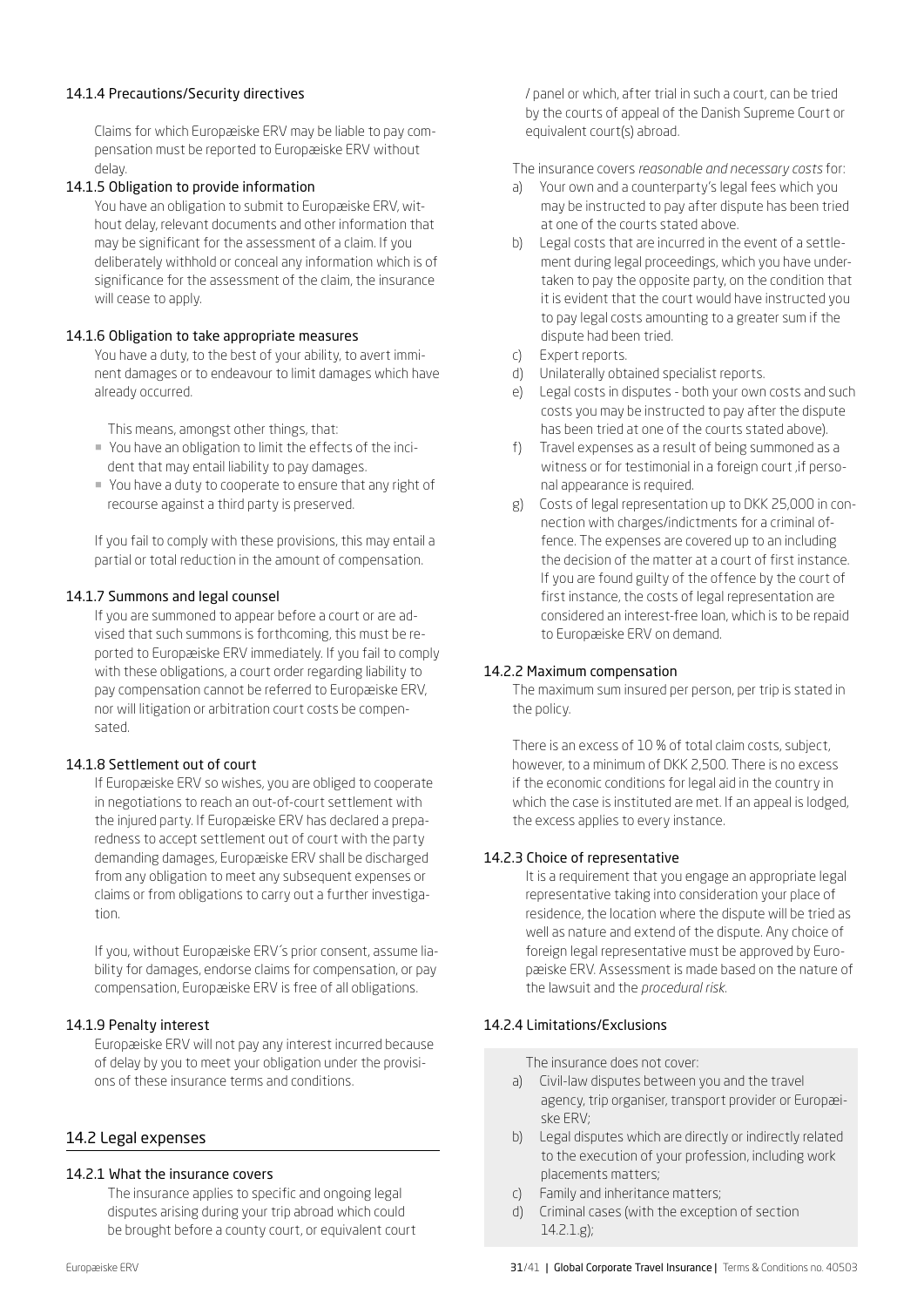- e) Damage for which you may be held liable as the owner, user or driver of motor vehicles, caravans, trailers, aircraft, paragliders, hang-gliders or similar craft;
- e) Actual compensation, fines or fine-like demands.

## 14.2.5 Documentation in the event of a claim:

- Notification to Europæiske ERV, submitted by you or your attorney, as soon as the attorney has taken on the case, and before further steps are taken;
- **Indication of and information on the counterparty;**
- $\blacksquare$  Allegation(s) made in the case:
- ¡ Brief presentation of the case specifying the allegations on which the case can be supported.
- ¡ Information on planned procedural steps of a costdemanding nature, or which exceptionally may have been initiated, including specification of the *procedural risk;*
- Any further information relevant to the case.

## 14.3 Bond/bail

Optional cover. Applies only if stated in the insurance policy.

## 14.3.1 What the insurance covers

The insurance covers if you are detained by public authorities:

- a) Bond/bail. For the purposes of this policy the term "is suing of bond/bail" shall be taken to mean payment which can permanently or temporarily secure your release or your possessions from detention/seizure effected by public authorities. The bond/bail is provided as an interest-free loan which shall be repaid to Europæiske ERV immediately upon release of the amount deposited as bond/bail,
- b) Travelling expenses for a person chosen by you, maximum on economy class, to your *destination* and *return journey* to his/her residence if you are detained by public authorities for more than 48 hours.

## 14.3.2 Maximum Compensation

The sum insured per person, per trip is stated in the insurance policy. If travelling takes place by private car we will compensate up to the limit of the *official travel allowance* per kilometre to the extent that this does not exceed the expenses Europæiske ERV would have incurred if Europæiske ERV had made the transport/travel arrangements.

## 14.3.3 Limitations/Exclusions

The insurance does not cover:

- a) Legal problems between you or the *policyholder* and the travel agency, trip organiser or transport provider.
- b) Legal problems in connection with contractual, professional or employment matters;
- c) Legal problems in connection with family law and law on inheritance.
- d) Legal problems between you and Europæiske ERV;
- e) Cases which have not arisen during the trip.
- f) Litigation concerning liability for use of motor vehicles, vessels or other means of conveyance;
- g) Actual indemnity, fines or damage-like demands.
- h) Disputes that can be brought before an approved con sumer complaints board, in either Denmark or in the country, where you have been met with a claim.

## 14.3.4 4 Documentation in the event of a claim

- It is a condition for Europæiske ERV's compensation liability that you:
- $\blacksquare$  Give Europæiske ERV all information which can shed light on the case;
- ¡ Complete a claims form;
- Supply relevant documentation, including a written presentation of the case.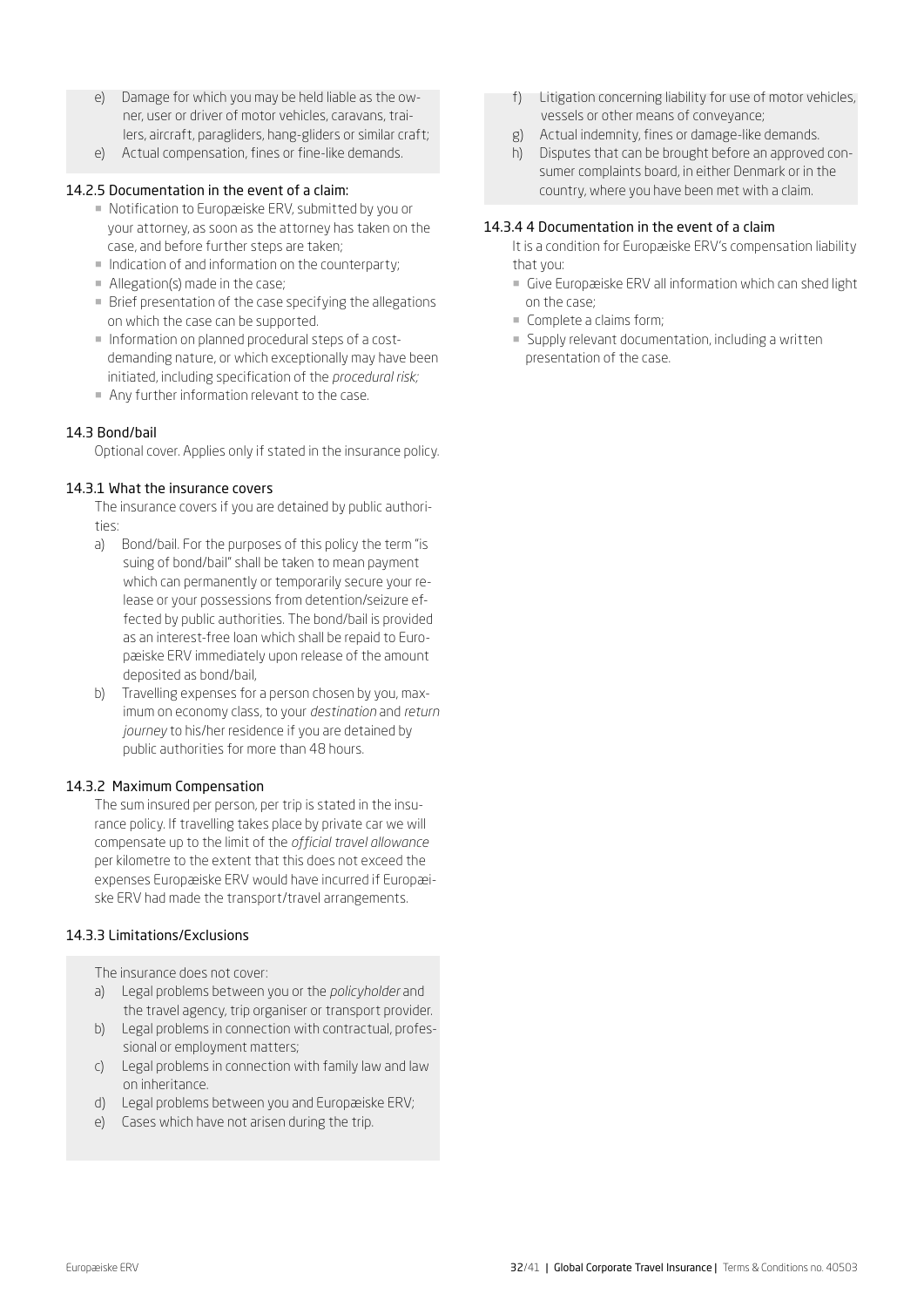# <span id="page-32-0"></span>15. Personal Assault

Additional coverage and applies only if stated in your insurance policy.

## 15.1 What the insurance covers

Compensation is paid for personal injury that you in the capacity of a private individual suffers through *assault* or other intentional violence during a *business trip.* 

Compensation equivalent to the amount that a wrongdoer, under Danish legal practice, would be sentenced to pay for a personal injury in accordance with the applicable Law on Liability for Damages if the personal injury had been sustained under similar circumstances in Denmark.

It is a condition for compensation to be paid that you are alive at the time of payment.

## 15.2 Maximum compensation

The maximum compensation is DKK 1,000,000 per insured per claim.

## 15.3 Limitations/Exclusions

Several injuries are considered as one claim if they arose on the same occasion.

The insurance does not cover:

- a) Compensation is not paid for injury you suffer when:
- b) You have subjected yourself to the risk of injury without due cause.
- c) You, linked to the personal injury, were guilty of a wilful act that can result in fines or greater punishment under Danish law.
- d) You were injured by a *close relative* or another person covered by this insurance.
- e) The injury's occurrence or extent was directly or indirectly caused by or linked to war, warlike events, civil war, revolution, uprising or riots.
- f) If the damages/indemnification for costs is paid by another party, e.g. the perpetrator, or the state / municipality or if the damages/indemnification has been paid from another insurance/insurance company.
- g) Damage to property.

## 15.4 Precautions/Security directives

The compensation may be reduced or lapse entirely if you fail to follow the stated precautions.

If the injury leads to prosecution of the wrongdoer, you are obliged, at the request of Europæiske ERV, to pursue the case for damages in court for whish Europæiske ERV shall pay the costs.

You must consult a physician or a hospital immediately after the *assault*, and a doctor's certificate must be issued.

## 15.5 Documentation in the event of a claim

- ¡ The police report for notification of the *assault*;
- ¡ Relevant medical and health-related information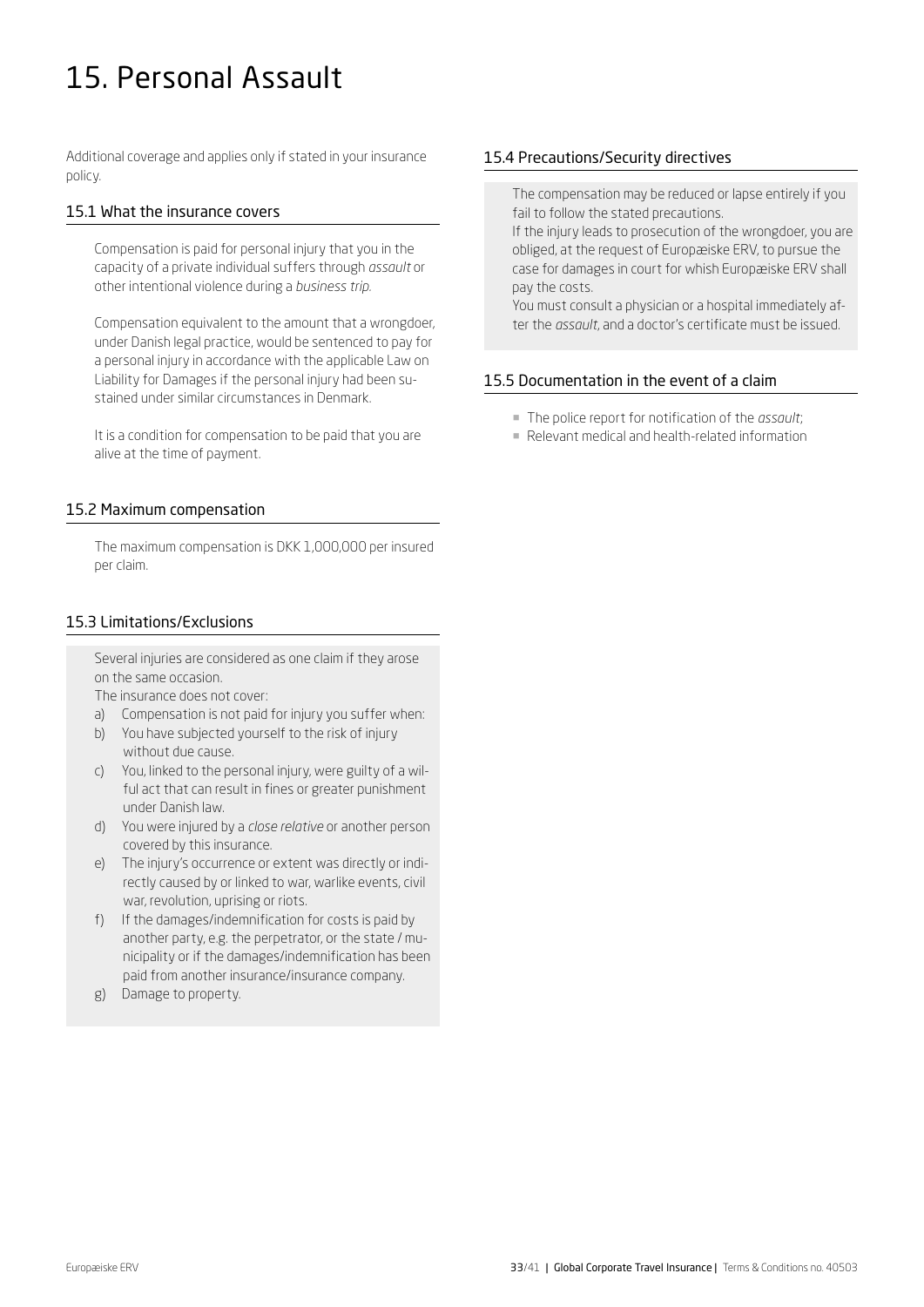<span id="page-33-0"></span>Additional coverage and applies only if stated in your insurance policy.

## 16.1. Home insurance

## 16.1.1 What the insurance covers

The insurance covers the excess for which you are liable in the event of indemnifiable damages under the terms of your Home insurance – when damages occur in your uninhabited permanent residence in your *country of residence*  during your *business trip*. It is a condition that none of the persons living in the residence were home at the time when the damage occurred.

## 16.1.2. Maximum compensation

The maximum compensation is DKK 15,000 per claim.

## 16.1.3 Limitations/Exclusions

The claimed amount from the home insurance must exceed the excess amount for the insurance coverage. The claim must be approved and settled by your home insurance before compensation for the excess can be paid. Excess cover for home insurance does not apply to:

- **Loss of bonus;**
- ¡ Wear and tear

## 16.1.4 Documentation in the event of a claim

- ¡ Copy of the claim settled by your home insurance, documenting that compensation has been paid and the excess deducted;
- ¡ If the incident has been notified to the police, a copy of the police report must be attached

## 16.2. Car insurance

## 16.2.1 What the insurance covers

The insurance covers the excess if your private car or car belonging to your spouse, partner or registered partner at the same residential address as you, suffers indemnifiable damage during your *business trip*. If the car is not used for the purpose of your *business trip* it is a requirement that the car must have stayed parked and unused in your *country of residence.* 

## 16.2.2 Maximum compensation

The maximum compensation is DKK 15,000 per claim.

## 16.2.3 Limitations/Exclusions

The indemnifiable damage must have met the terms and conditions of you motor insurance in order to be covered for the excess. The claimed amount must exceed the excess amount for the motor insurance coverage. The claim must be approved and settled by the motor insurance before compensation for the excess can be paid.

Excess coverage for motor insurance does not apply for:

- a) Damages covered under the motor vehicle's mechanical breakdown coverage or legal expenses coverage.
- b) Compensation relating to motor breakdown cover;
- c) Loss of bonus;
- d) Compensation for business interruption or rental car expenses;
- e) Wear and tear;
- f) Damage arising when travelling for a period longer than 30 days;
- Damage arising due to your violation of the local legislation/traffic law.

## 16.2.4 Documentation in the event of a claim

- ¡ Copy of the claim settlement from your comprehensive insurance, attesting that compensation has been paid and the excess has been deducted;
- $\blacksquare$  If the incident has been notified to the police, a copy of the police report must be attached.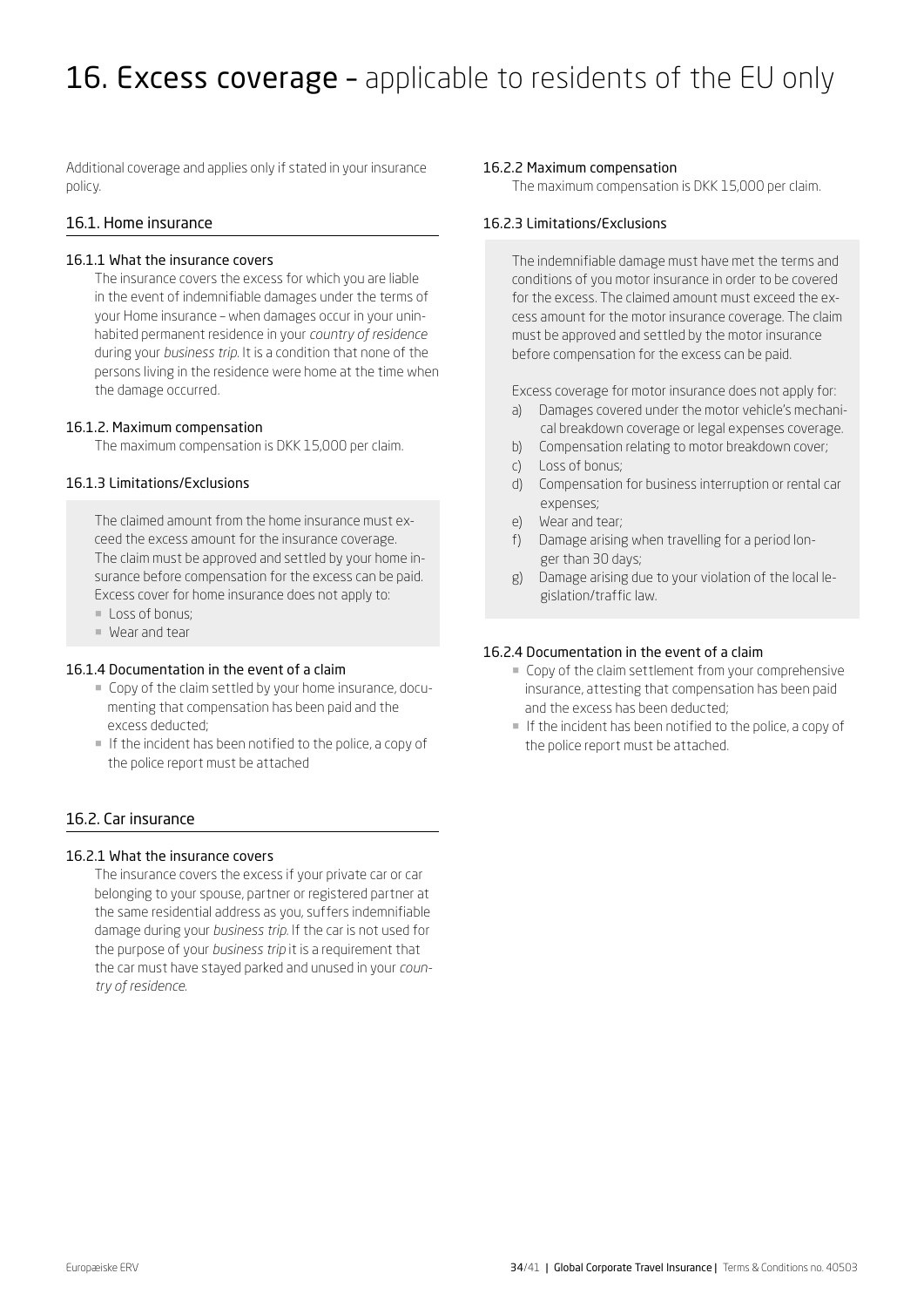# <span id="page-34-0"></span>17. Excess elimination for hired vehicle

Additional coverage and applies only if stated in your insurance policy.

## 17.1 What the insurance covers

If your rented car, mobile home, boat, motorcycle, moped, snow mobile or bicycle is damaged during the *business trip* the insurance covers the excess you are liable to pay to the rental firm. If the cost for repair is lower than the excess the insurance instead covers those repair costs.

## 17.2 Maximum Compensation

The maximum compensation is DKK 25,000 per claim.

## 17.3 Limitations/Exclusions

The claim must be approved and settled by the rental firm's insurance before compensation for the excess can be paid.

The insurance does not apply if you have not taken out full comprehensive insurance for the rental vehicle, boat, motorcycle, moped or snowmobile.

## 17.4 Documentation in the event of a claim

- ¡ Copy of rental agreement;
- **Receipt for payment of access.**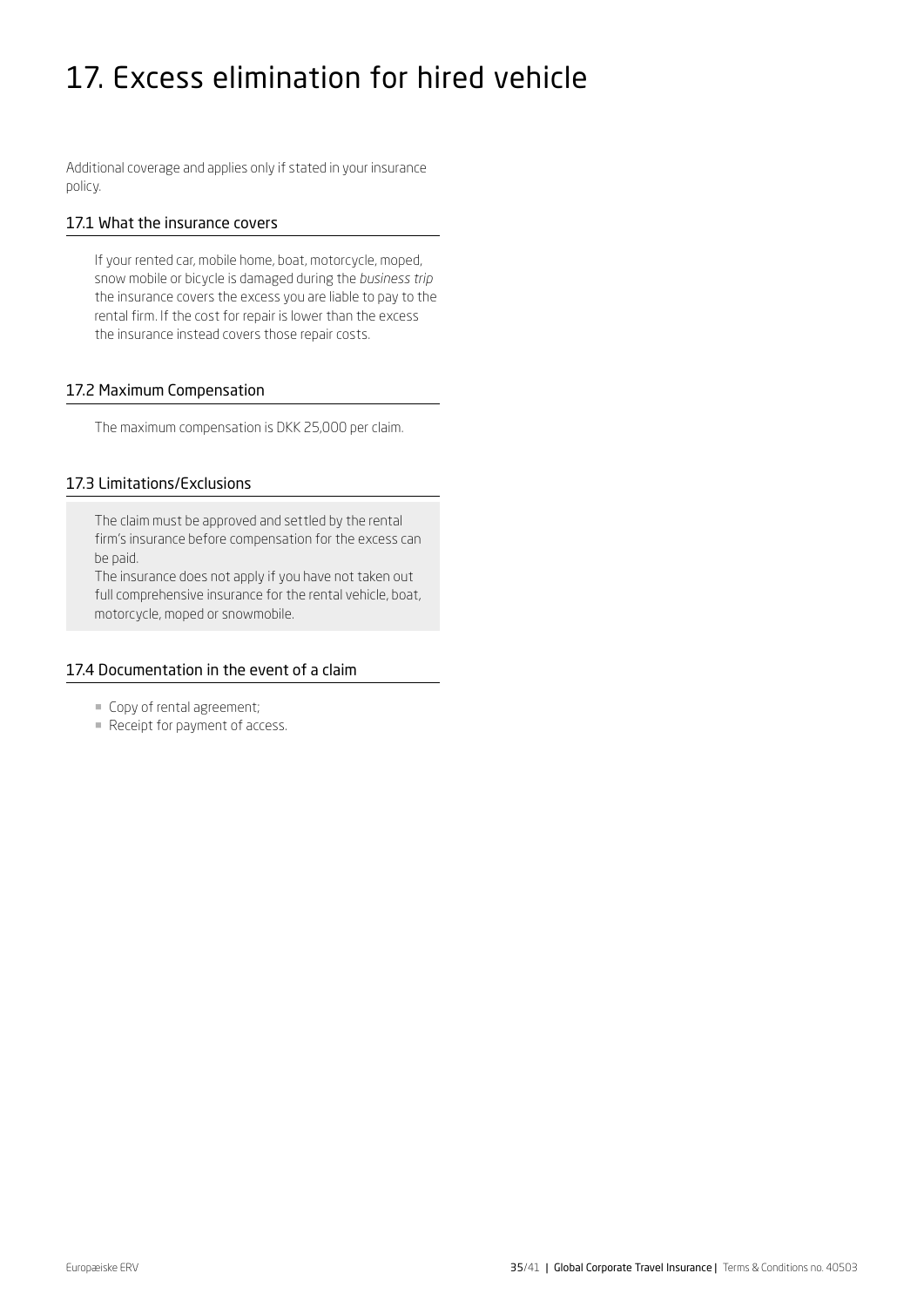# <span id="page-35-0"></span>18. Cancellation

Additional coverage and applies only if stated in your insurance policy.

## 18.1 When the insurance applies

The insurance applies from the time of booking of the *trip/ event*, but never prior to when this optional cover for cancellation was taken out.

The cover ceases when the *trip* or the *event* has started. The *trip* has started when you have passed security control at the airport or boarded the bus, train or ferry. When you are travelling by own car, the *trip* has started from you cross the border of your *country of residence*. For insurance of accommodation costs only, the *trip* has started when you have completed check in at the place of accommodation. The *event* has started when you have passed ticket inspection.

## 18.2 What the insurance covers

The insurance covers *trips /events* bought on the *policyholder's* account and where the intended *trip* is a *business trip.*

The insurance covers your share of the cancellation costs which may be charged according to rules on cancellation of the provider(s) of the *trip* or *event*, if you are prevented from going on a *trip*/attending an *event* or if the purpose of the *trip* cannot be fulfilled due to:

- a) *Emergency/unforeseen illness* and accident or death affecting you, a *close relative*, a *close colleague* or someone you were to visit;
- b) Unexpected illness or complications for the mother and/or the unborn child arising out of pregnancy or birth, if the the conditions for coverage are otherwise fulfilled.
- c) Unofficial walk-outs by employees in your own company within 2 weeks prior to departure;
- d) Fire, flood, burglary or storm *damage* in or to your private home or your own company within 2 weeks prior to your departure;
- e) Fraudulent activity in your own company or the company in which you are employed, within 2 weeks prior to departure, if your immediate presence is necessary;
- f) If you, on medical grounds, are unable to get a vaccination that is being introduced during the period of insurance and which is a requirement for travel to the country you are to travel to.
- g) If you are pregnant and cannot get a vaccine due to the risk it poses to the health of the foetus. It is a condition that you were not pregnant when you purchased the *trip*.
- h) The *Ministry of Foreign Affairs* is advising against all travel to the *destination*.

## 18.3 Maximum compensation

The maximum compensation per person, per trip is stated in the insurance policy.

## 18.4 Limitations/Exclusions

You will not receive compensation:

- a) If the cause of cancellation was known when you booked the *trip/event.*
- b) If compensation can be claimed from another party under the travel terms, statutory provisions, conventions or travel guarantee;
- c) If compensation has been paid from other insurance;
- d) For airport taxes, if these are refundable by the travel agency/airline;
- e) For *trips* or *events* cancelled by the organiser;
- f) For expenses related to doctors' certificates, medical records, etc.
- g) If the reason for the cancellation is due to a preexisting medical condition that has displayed symptoms and/or has been treated less than two months prior to the time of purchase of the insurance.
- h) If the reason for the cancellation is pregnancy or birth from the 37th week of pregnancy (37+0) .
- i) If your physician has advised against booking the *trip*/*event* at the time of booking thereof;
- j) In the event of bankruptcy or intervention by authorities;
- k) If the reason for the cancellation is that actions essential for the *trip*/*event* have not been taken, e.g. passport, visa, vaccinations or similar.
- I) In the case of events broken out or for which notice has been given prior to the insurance being taken out.

## 18.5 Documentation in the event of a claim

- ¡ Proof of travel, airline tickets, event tickets or other documentation of the price and purpose of the *trip/ event;*
- ¡ In the case of death, *unforeseen illness or injury* or pregnancy: not later than the scheduled day of departure, the treating physician must fill in a doctor's certificate which states a diagnosis and when the symptoms of the illness or injury arose.
- ¡ Unofficial walk-outs by employees: Documentary proof of such a walk-out.
- **Fire, flood etc.: police report or claim report.**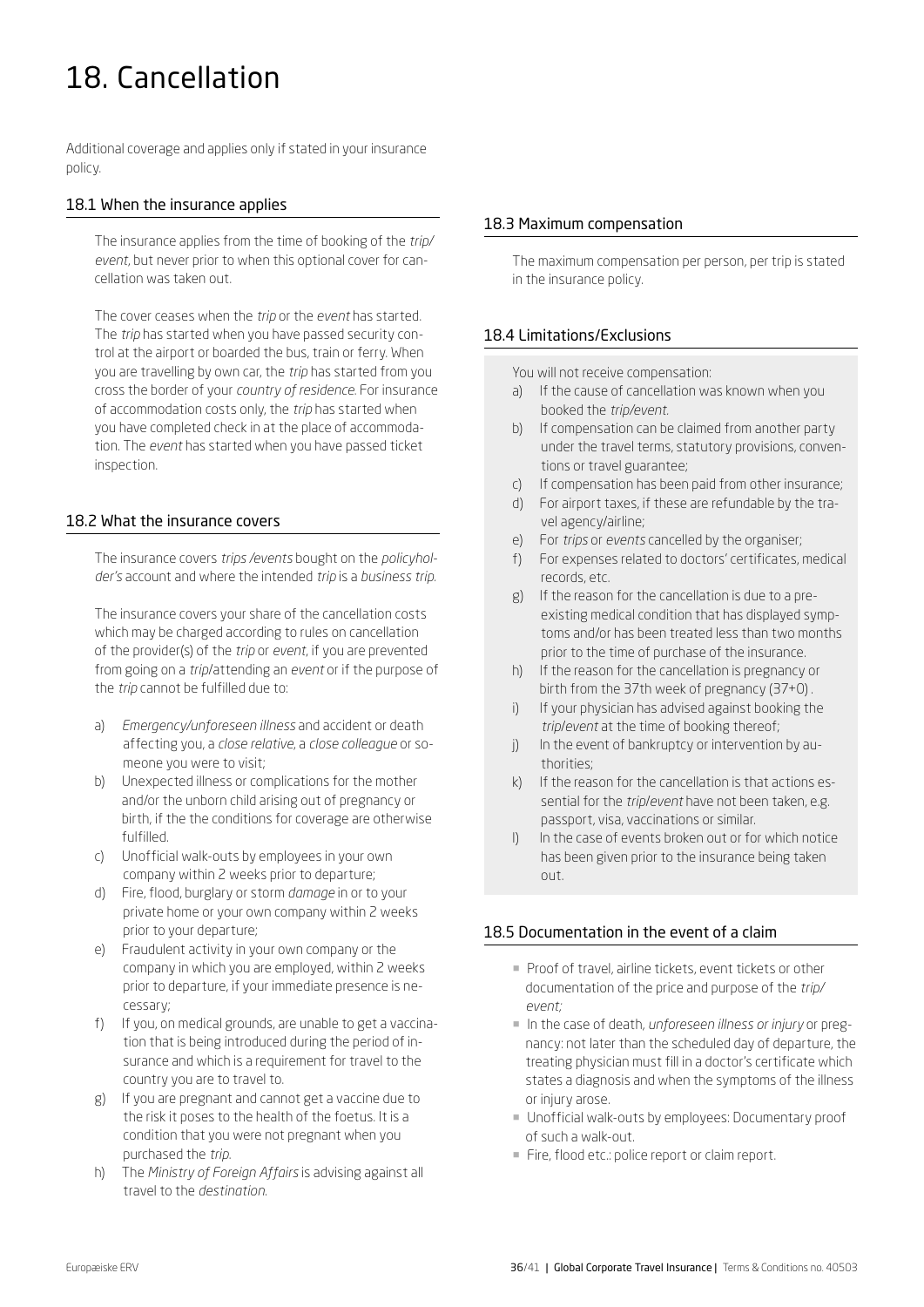## <span id="page-36-0"></span>General terms

The insurance does not cover costs which – irrespective of the insured's state of mind or sanity– relate to, are caused by or have arisen as a direct or indirect consequence of:

- a) A criminal offence committed by the insured or the latter's beneficiary under a will or legitimate heir;
- b) Wilful or grossly negligent actions or omissions on the part of the insured;
- c) Illnesses and ailments which have arisen prior to entry into effect of the insurance, and any consequences of such illnesses and medical conditions;
- d) Dental conditions which have not arisen acutely on a trip, and where dental treatment is not temporary and pain-relieving and can await the insured's return; e) *Medical travel*
- 
- f) Any form of fertility treatment, including hormone treatment, insemination or other related treatment;
- g) Induced abortion which is not performed on medical grounds;
- h) Cosmetic surgery and treatment unless in case surgery/treatment is medically necessary and is approved by Europæiske ERV;)
- i) Obesity and/or diabetes surgeries;
- j) Contraception, including sterilisation and treatment of sexual dysfunction;
- k) Any kind of experimental care, treatment by herbalists or homoeopaths and with herbal and homoeopathic medication other alternative forms of treatment and care not forming part of the medical or surgical treatment;
- l) Treatment performed by the insured himself or herself, the spouse, parents or children of the insured, or a company belonging to one of the parties mentioned;
- m) Expenses due to illness in case of *epidemics* taken under public care;
- n) The insured opposing or failing to follow instructions issued by Europæiske ERV's medical adviser and/or the treating physician;
- 0) The insured not wishing to accept medical transport or *repatriation*;
- p) Abuse of alcohol, narcotics or medication, involvement in fights, self-inflicted effects of narcotics or other *intoxicants*;
- q) Self-inflected *bodily injury*, suicide and attempted suicide;
- r) Injuries which have directly or indirectly arisen as a consequence of active *participation in war*, invasion, hostile attack, civil unrest, civil war, *acts of terrorism*, riots, revolution, rebellion, military or other takeover of power, military states of emergency and military operations on land, on water and in the air (irrespective of whether war is declared or not);
- s) Injuries occurring in countries or areas listed on Europæiske ERV's *war zone list*;
- t) Indirect losses;
- u) Strikes, lock-outs, arrest, confiscation or other measures taken by public authorities unless otherwise

stated under the individual cover;

- v) Atomic nuclei reactions or radioactive fallout, release of atomic energy or radioactive forces or radiation from radioactive fuel or waste as well as employees at nuclear facilities/power plants while carrying out their work assignment
- w) In cases where the insured opposes or does not follow instructions issued by Europæiske ERV;
- x) *Motor racing;*
- y) *Extreme sports, mountaineering or rock-climbing;*
- aa) *Professional sport* and training for the same
- bb) Participation in *scientific expeditions;*
- cc) Injuries that were to be anticipated prior to departure; Injuries sustained during a flight unless the insured is a passenger on board a nationally registered aircraft; Being a passenger means the insured not having or not performing a function or task connected with the flight.

In addition, the insurance does not provide cover where the activity is in direct contravention of applicable specific or general trade restrictions, including economic or financial restrictions and additional sanctions or embargoes imposed by the EU, the United States or Denmark unless the aforementioned measures are adopted in contravention of applicable EU legislation or Danish rules of law.

Furthermore, international sanctions may create obstacles for the insurance provider regarding delivery of the insurance services, including but not limited to, reimbursement of expenses the claimant, and providing assistance may be hindered or become impossible. The insurance provider or any of its partners will in those situations offer the best suitable solution for the parties, taking the circumstances into consideration.

## The insurance contract

The insurance cover is subject to the insurance policy, these insurance terms and conditions and the currently applicable Danish Insurance Contracts Act to the extent that the provisions of the Act have not been deviated from.

The scope and cover of the insurance and the premium amounts are stated in the insurance policy. In the event of discrepancies between these insurance terms and conditions and the insurance policy, the policy will take precedence over the insurance terms and conditions.

## Premium

The premium is in principle based on the selected cover and sums insured specified in the policy and the number of days of travel of the insured. Days of travel are counted in whole days. Both the day of departure and the day of return are counted in as a day of travel.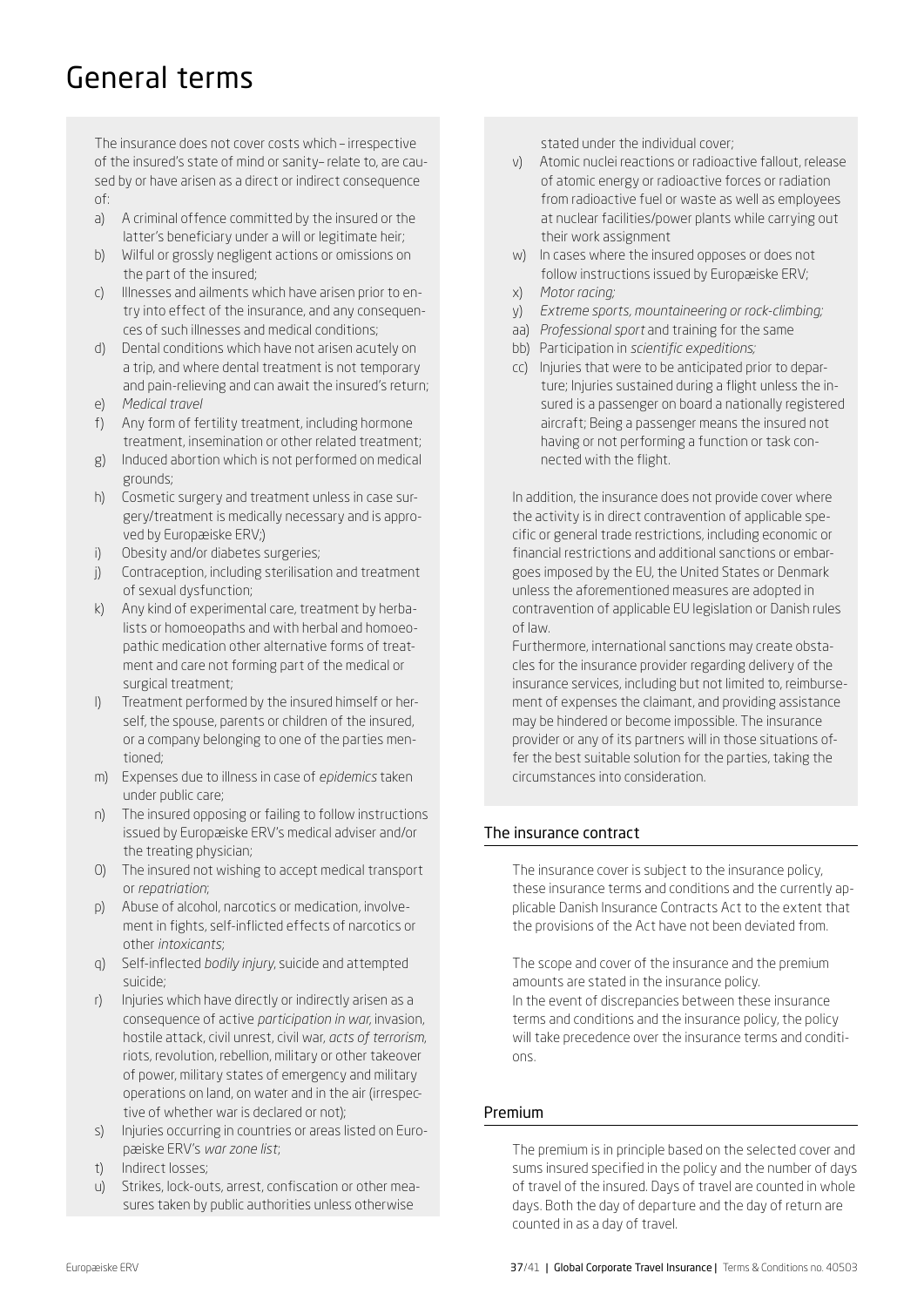## General terms

Days of travel must in principle be reported through www. bti.dk.

Europæiske ERV reserves the right to request documentation for reported days of travel. If no reporting takes place or reporting takes place after the deadline notified by Europæiske ERV has passed, the number of days of travel for the previous insurance year and next insurance year will be raised by 25 %.

## Collection of premium

When collecting the premium, the non-life insurance premium tax (IPT) is calculated and added to the premium in accordance with the applicable law on tax for non-life insurance policies or any other fees payable to the government.

The premium must be paid in accordance with the payment information and deadlines stated on the invoice. The premium will be collected by giro or via bank transfer. The *policyholder* bears the costs of the premium collection.

The first premium is due for payment no later than the date on which the policy comes into effect. The first invoice states when cover will lapse if the first premium is not paid on time.

Subsequent premium will be due on the specified due payment date. If the premium has not been paid, Europæiske ERV will send a reminder to the billing address informed to Europæiske ERV. The reminder will be send no earlier than 14 days after the due date to the specified billing address and will inform on the consequenses of late payment If the billing address is changed, Europæiske ERV must be informed immediately.

If the premium is not paid on time, Europæiske ERV may suspend payment of compensation

## Duration and renewal of the insurance contract

The insurance is taken out for a period of 1 year and remains in force until it is renewed or amended with at least one month's notice to the renewal date by either Europæiske ERV or the *policyholder*. Termination or amendment must take place in writing.

## Termination and cancellation of the insurance

In the event of changes in legislation, changed interpretation or adjustment of legislation which result in Europæiske ERV no longer being able to offer the insurance, Europæiske ERV reserves the right to terminate the policy with a 6 months' notice.

The insurance cover ceases automatically if the insured is

no longer working with one of the companies mentioned in the agreement entered into by the *policyholder* and Europæiske ERV or on the policy.

In the wake of any reported claim both Europæiske ERV and the *policyholder* may, from the time the claim is made and until 14 days after it has been paid or rejected, cancel the policy with 14 days' notice insofar as the insured is concerned. Termination following a notified claim with 14 days' notice does not give either the *policyholder* or Europæiske ERV the right to terminate the combined portfolio, but merely to terminate the claimant employee

## Changes to premiums and conditions

Europæiske ERV may alter the premium tariff and/or these insurance conditions with effect from the following renewal date with one month's notice to the renewal date.

If the *policyholder* does not approve the changes of which notice is given, Europæiske ERV must be notified within 14 days from the time when notification of these changes is received, and the insurance will then cease at the renewal date.

## Index adjustment

All premiums for individual cover are index-adjusted annually at the date of renewal.

The following total sums insured are index-adjusted annually at the date of renewal:

- **Personal Accident:**
- **Life Insurance;**
- ¡ Luggage.

Index adjustment does not apply to Assault. The Personal Accident cover can be taken out without index adjustment.

The index adjustment is based on the consumer price index published by Denmark's Central Bureau of Statistics for the month of June. The base point for adjustment is the consumer price index for September 2002.

Europæiske ERV is entitled, without notification, to carry out the index adjustment based on another index insofar as this change is carried out for all insurances of the same kind or if publication of the consumer price index is discontinued or if the basis on which it is calculated is altered, to stipulate new rules for future index adjustment.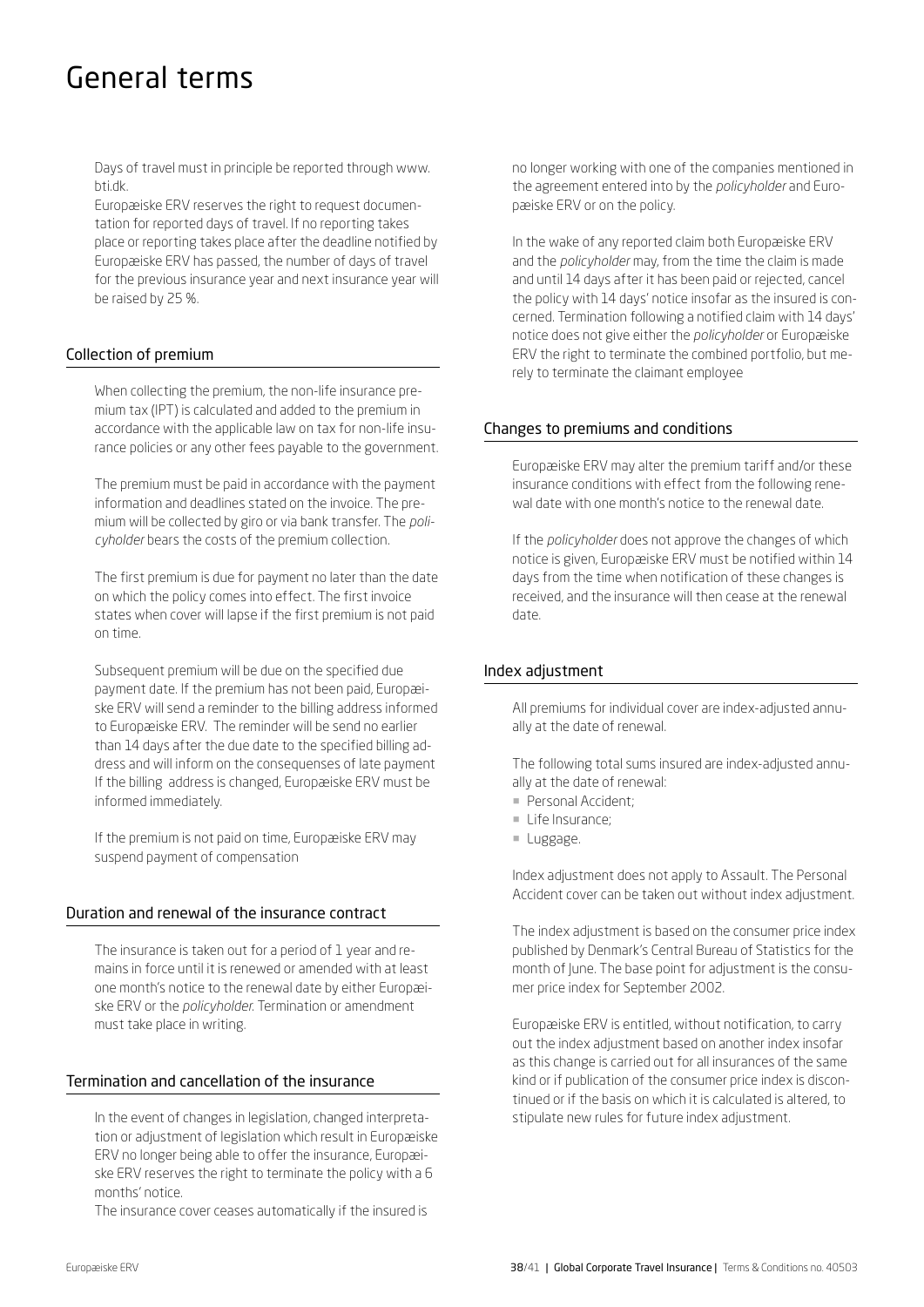#### Fees

Europæiske ERV can impose and change fees for services provided and collection of charges to the extent that such changes are required to ensure that Europæiske ERV's actual costs are covered. General increases and new fees are published on Europæiske ERV's website and will not be implemented until one month after they have been published on the website.

## Administration

The *policyholder* is obliged to state a contact-person, who among other things takes care of premium payments as well as distribution of any information from Europæiske ERV, for instance regarding foreign units and employees not residing in Denmark.

In instances where the *policyholder* permits a third party to act as administrator, information stated by third party will be regarded as information stated by the *policyholder*. The *policyholder* is obliged to assure that Europæiske ERV only receives information which the policy holder has permission to share.

## Inaccurate or false information

It is important that the information, including health information, given to Europæiske ERV is precise and correct. If information is concealed or incorrect answers are given to questions that could have an impact on Europæiske ERV's assessment of a claim, compensation may be reduced or lapse entirely.

Should the *policyholder* or the insured have at any point, including but not limited to the time when the insurance was first taken out, amended original documents, given false information or failed to disclose a fact which must be presumed to be of significance to Europæiske ERV, the policy is null and void. In such cases Europæiske ERV cannot be held liable in the event that Europæiske ERV would not have accepted the insurance if the information has been submitted on time.

If Europæiske ERV would have accepted the insurance, but on different terms, Europæiske ERV is liable to the extent to which Europæiske ERV would have committed itself at the agreed premium.

## **Complaints**

If you are not satisfied with the service or decision made, please contact the employee who has handled your case.

If you are still not satisfied with our service or decision, you may send a complaint in writing to the Customer Embassy, which is our responsible unit for handling of complaints:

## Europæiske ERV

DK-Frederiksberg Allé 3 DK-1790 Copenhagen V FAO: Customer Embassy E-mail: kundeambassaden@erv.dk

If you are not satisfied with our handling of your complaint, you can approach the following authority outside Europæiske ERV:

## Ankenævnet for Forsikring (The Insurance Complaints Board)

Anker Heegaards Gade 2, 1 DK-1572 Copenhagen V Telephone: (+45) 33 15 89 00 (between 10 AM and 1 PM)

The complaint must be submitted on a special complaints form, which you can obtain from:

- ¡ Europæiske ERV
- ¡ Ankenævnet for Forsikring (The Insurance Complaints Board) or,
- **E** Insurance & Pension Denmark Philip Heymans Allé 1 DK-2900 Hellerup Phone: 41 91 91 91 (Between.10 AM and 1 PM)

You will be charged a fee when submitting the complaint form, which is repaid if:

- ¡ Your complaint is upheld in part or in full;
- The complaint cannot be dealt with;
- ¡ You yourself revoke the complaint.

## Personal data processing and disclosure of information

We will only use your personal data for legitimate legal insurance related purposes and only retain your data for the duration required by our operational purposes and applicable law. Europæiske ERV will only disclose your personal data to third parties when it has a legal purpose, for example, when it is needed to fulfil our agreement with you. You also have the right to request, in writing and without cost, information from us about the information we have on you and how it is used. You can also notify Europæiske ERV in writing if you do not want your personal data to be processed for purposes that concern direct marketing.

You have the right to ask us to delete the personal data. Please note that in some cases when you make such a request of personal data, we may not be able to honour your request as this may result in us not being able to fulfil our legal obligations or if there is a minimum statutory period of time for which we have to keep your personal data. If this is the case then we will let you know our reasons. For more information visit www.erv.dk

The address is:

Europæiske ERV Customer Embassy Frederiksberg Allé 3 DK-1790 København V. Denmark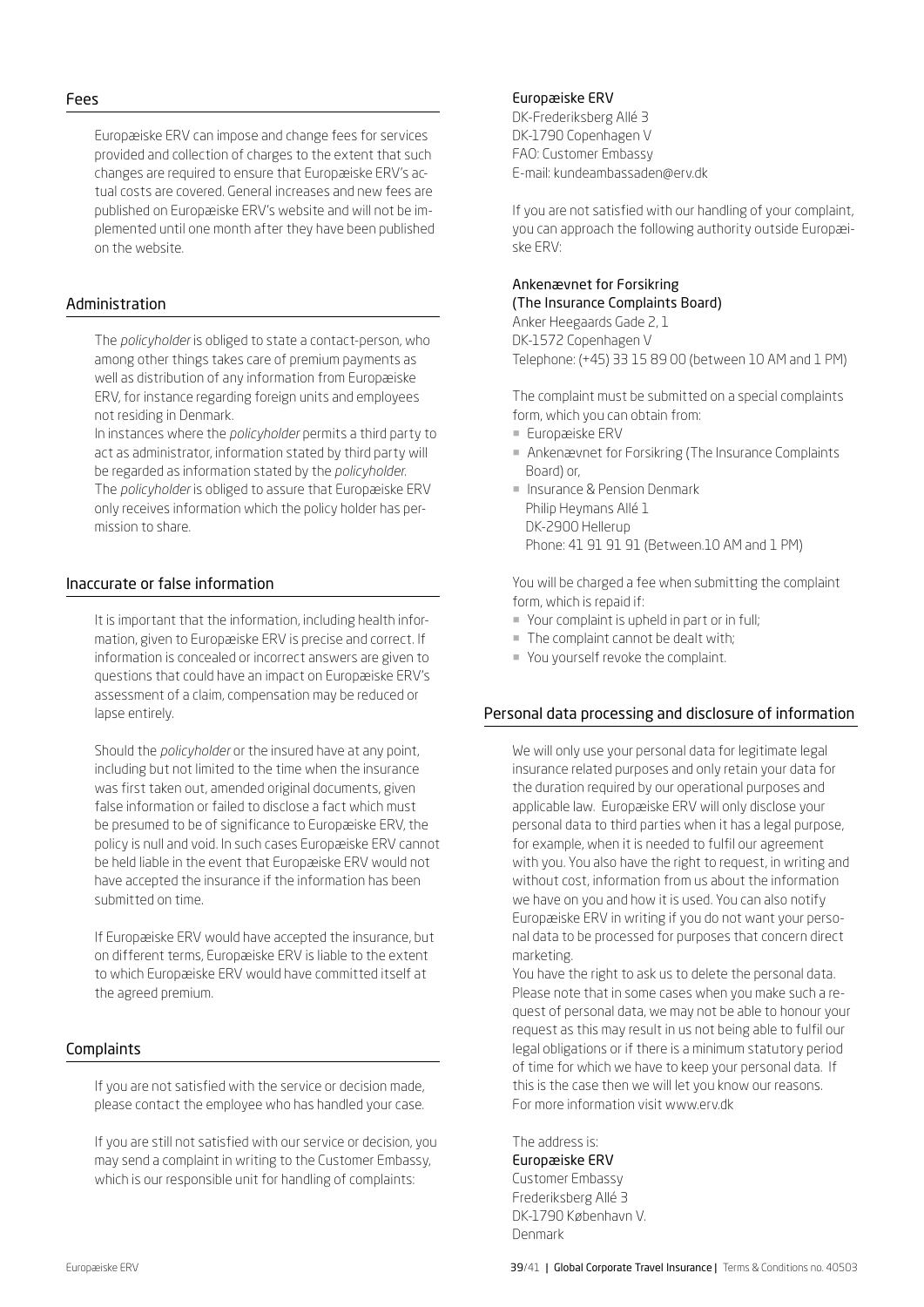Requests for correction of personal ID numbers can be made to the same address.

In the event of a claim, Europæiske ERV is entitled to disclose the information received from the insured and/or *policyholder* to Europæiske ERV's international network, including our central control unit and service offices. Furthermore, Europæiske ERV can request to seek information on your state of health and treatment from the physicians and hospitals that have treated you. Europæiske ERV may request that you sign a so-called "medical release" giving Europæiske ERV the right to request medical information.

Our at all times updated data protection policy is available on our web site. Please [click here](https://www.europaeiske.dk/privat/kundeservice/english/data-protection-policy/) to read the data protection policy.

## Dual Insurance

The insurance does not cover costs or pay out compensation for claims which have already been covered by another insurance company or credit card. Each company is, however, liable towards the insured and/or *policyholder* as if that company alone was liable to pay compensation but with a right of recourse and division of the liability between the insurance companies in proportion to the respective liability amounts.

Dual insurance does not apply to the covers Life Insurance and Personal Accident.

In case of a claim the insured and/or *policyholder* is obliged to inform whether insurance is taken out with another company and whether the insured and/or *policyholder* holds a debit or credit card with insurance cover.

## Other insurance

If, at the time that loss or damage insured by this certificate occurs, the Insured has any other insurance against such loss or damage or any part thereof, the underwriter shall be liable under this insurance for its proportionate share of loss or damage only.

## Public cover

Europæiske ERV is not obliged to cover expenses which are already wholly or partially covered by any scheme, programme or similar funded by any government.

## Duty of co-operation

The *policyholder* and the insured are obliged to cooperate with Europæiske ERV, including notifying Europæiske ERV immediately if compensation can be claimed from another party or if legal steps are to be taken towards a third party and to take the steps necessary to claim compensation from another party and take account of the interests of Europæiske ERV

## Right to transfer

In case of a partial or complete transfer of the insurance portfolio, Europæiske ERV is entitled to let the company which takes over the portfolio succeed to Europæiske ERV's rights and duties in full. Such succession may thus take effect without acceptance.

## Transfer of rights and compensation claims

No person may pledge or assign his/her rights under this policy without Europæiske ERV's prior written consent.

## Recovery of compensation

To the extent that the insured and/or *policyholder* has received compensation in connection with this insurance, Europæiske ERV is fully and completely subrogated to all the insured's/*policyholder's* To the extent that the insured and/or *policyholder* has received compensation in connection with this insurance, Europæiske ERV is fully and completely subrogated to all the insured's/*policyholder's* rights towards third parties. Third parties are defined as companies and public authorities, both domestic and foreign, who are, or can be made, liable to pay compensation or a contribution in connection with any case regarding a claim under this insurance.

## Rights of subrogation

Underwriter shall be fully and completely subrogated to the rights of the Insured against parties who may be liable to provide an indemnity or make a contribution with respect to any matter which is the subject of a claim under this certificate. Underwriter may at its own expense take over Insured's rights against third parties to the extent of its payments made.

Insured shall co-operate with the underwriter and provide such information and documentation as reasonably required by underwriter in order to collect and enforce its rights of subrogation. Underwriter may institute any proceedings at its own expense against such third parties in the name of the Insured.

## Applicable law and legal venue/jurisdiction

The Danish Insurance Contracts Act applies to this insurance agreement and terms and conditions, if not specifically stated otherwise.

Any disputes arising from or relating to the insurance agreement shall be governed by Danish law and settled by the City Court ("Byretten") of Copenhagen, Denmark as court of first instance.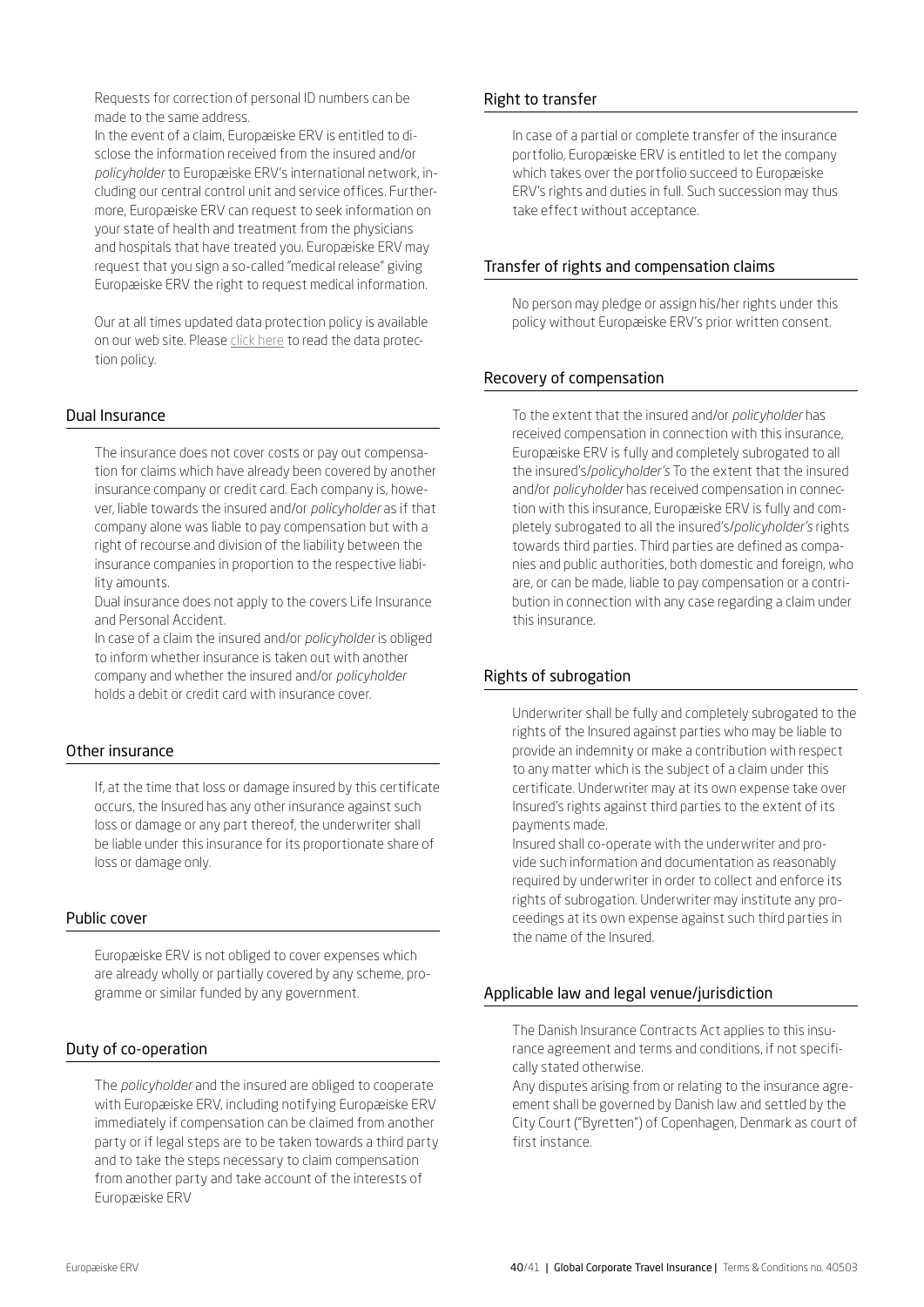## <span id="page-40-0"></span>**Definitions**

Active participation in war: Persons who are deployed by military authorities, including on peace-keeping missions, are regarded as active participants in war. Persons who directly or indirectly take part in military operations or war-like operations are regarded as active participants in war, irrespective of whether they wear a uniform. Anyone who delivers, transports or in some other way handles equipment, instruments, vehicles, weapons or other materiel intended for use in war by a party involved in hostile operations is regarded as an active participant in war. Persons who are sent out on a humanitarian mission are not regarded as being active participants in war.

Acts of Terrorism: An act, including, but not limited to, violence or threat of the use of violence, caused by one or more persons, irrespective of whether they act on their own or in connection with one or more organisations and/or authorities, committed with a political, religious, ideological or ethnic purpose or reasoning, including those acts committed with the aim of influencing a government and/or of spreading fear among the public or sections of the public. In order to characterize the action as terrorism, it is required that the action is suitable for influencing a government and/or spreading fear among the public or sections hereof.

Additional costs: Expenses incurred by the insured exclusively as a consequence of a claim entitled to be covered. If the expenses would have incurred irrespective of the occurrence of the claim, they will not be regarded as additional costs. Assault: Demonstrable personal injury inflicted by an intentional, criminal act.

Bodily injury: A sudden event which causes personal injury.

**Business trip:** Trips or assignments undertaken outside the usual workplace, where travel takes place for the *policyholder*, in the interests of the latter and at the latter's expense.

Chewing injury: Dental injury occurring in eating or chewing.

Close colleague: The insurer's immediate superior (the person to whom the insured refers) and the persons who report directly to the insured.

Close relative: Spouse, *cohabiting partner*, registered partner, children, stepchildren, foster children, siblings, step-siblings, foster siblings, parents, parents-in-law, step-parents, foster parents, grandparents, grandchildren, children-in-law, brother-in-law and sister-in-law. The parents and siblings of *cohabiting partners* in these terms and conditions, parentsin-law, brother-in-law and sister-in-law. The insured must be living with or have lived with stepchildren, step-siblings and step-parents in family-like circumstances. Foster children or foster siblings must have the same registered address as the insured, and the insured must be approved by local authorities as the guardian of the foster child.

Cohabiting partner: A person with whom the insured cohabits under marriage-like conditions and who is registered as being resident at the same address. A requirement for classification of partner is that neither party is married to, nor is the registered partner of, any person other than the person with whom the insured cohabits.

Coma/comatose: Unconsciousness continuing for more than one week.

Country of residence: The country in which the insured has permanent residence.

**Damage:** Damage occurring as a consequence of an external impact on the object, leading a substantial reduction in its function. It is a condition that both the cause of damage and the harmful effect have been sudden and have occurred at the same time.

Destination: The final destination for the trip concerned. Emergency/unforeseen illness or injury: Sudden new illness and injury refers to a sudden and acute deterioration in a person's state of health.

Epidemics: Rapid and uncontrollable spread of an infectious disease to a large number of people within a particular area and within a short period of time.

Erroneous exchange: The swap of luggage because a person mistakes another person's luggage with his/her own.

Europe: Albania, Andorra, Austria, Belarus, Belgium, Bosnia-Herzegovina, Bulgaria, Croatia, Cyprus, Czech Republic, Estonia, France, Germany, Greece, Hungary, Ireland, Italy, Kosovo, Latvia, Liechtenstein, Lithuania, Luxembourg, Macedonia, Malta, Moldova, Monaco, Montenegro, Netherlands, Poland, Portugal, Romania, Russia (as far as the Urals), San Marino, Serbia, Slovakia, Slovenia, Spain, Switzerland, Ukraine, United Kingdom and Vatican State.

Event: e.g. a training session, a course, admission tickets to a sports game, a concert or the like.

Extreme sports: Participation in or exercise of ski-jumping, as well as ultralight flying, hang-gliding (hang-gliders, kites, paragliders), parachuting, gliding, base jumping and aerobatics or similar.

Fixed itinerary: Travel route which can be documented by an itinerary or time table from a travel agency, purchased airline, train or bus tickets or booked accommodation.

Go-cart: 4-wheel powered vehicle with a top speed of 80 km/h.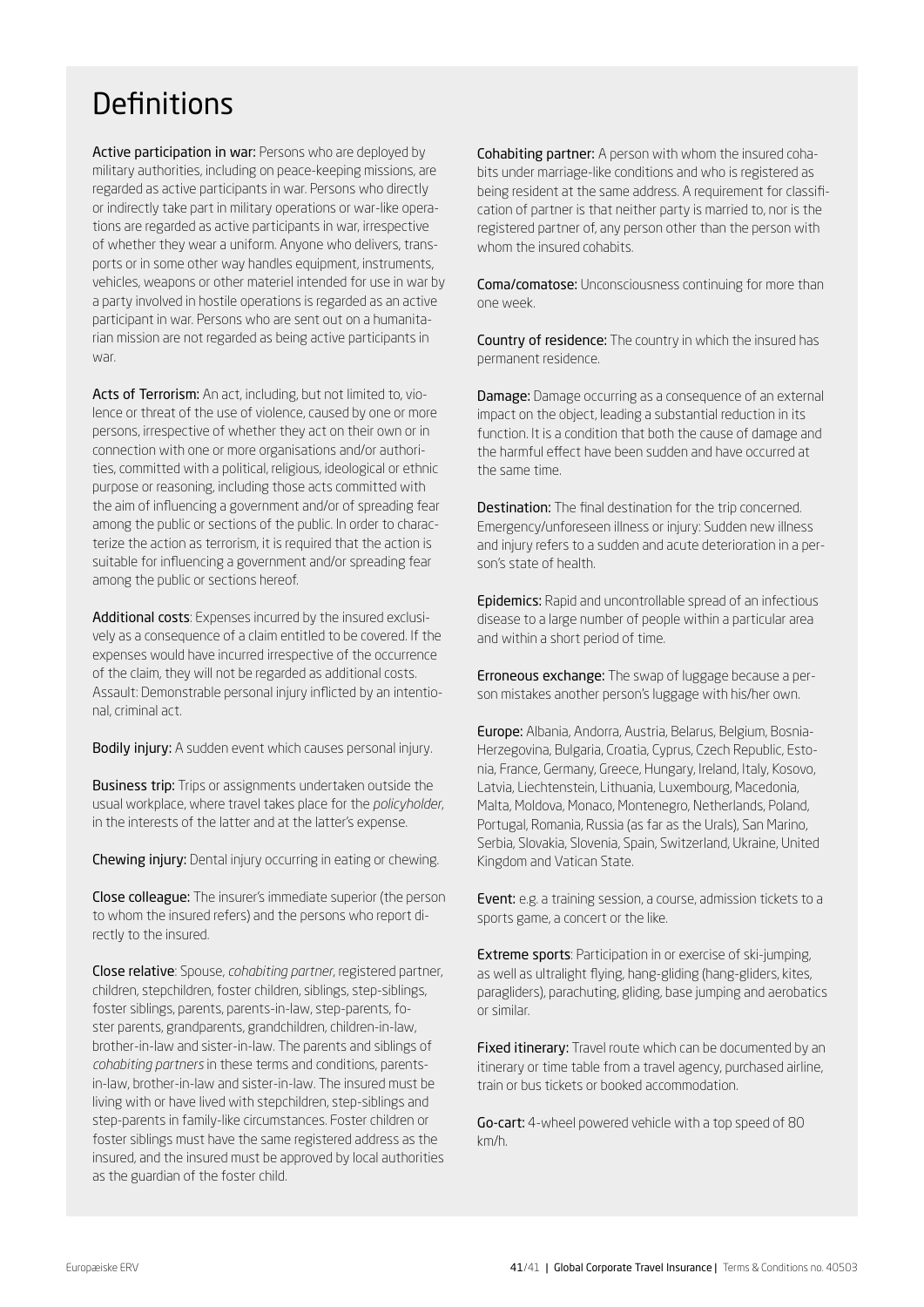## **Definitions**

Hands: Hand and wrist, if an injury causes symptoms down in the hand.

Hijacking: Unlawful detention of the insured in connection with the latter's transport by aircraft, train, bus, car or boat.

Implants: see under "*prostheses*".

Intoxicants: Substances, legal or illegal, which affect the central nervous system, including cannabis, marijuana, mushrooms or other antipyretic substances.

Kidnapping: Unlawful detention of the insured, including where a political demand or a demand for a random is presented.

Medical travel: All forms of travel undertaken for the sole purpose of receiving treatment at a clinic, hospital or similar location.

Minimum Connection Time: The transfer time the airline or airport state in their timetables as minimum requirement for change of flight. If the insured has not checked into his or her final *destination*, one hour should be added to the official transfer time.

Ministry of Foreign Affairs: The Ministry of Foreign Affairs of Denmark.

Motor sport: When two or more persons compete against one another using motor powered vehicles (except *go-carts*).

Mountaineering/rock-climbing: Climbing on rocks and ice with special equipment such as ropes, crampons and stepirons.

Natural disaster: A non-man-made catastrophic situation which unleashes natural forces, including earthquakes, volcanic eruptions, hurricanes/typhoons/cyclones, tropical storms, tornadoes, floods, tidal waves and tsunamis.

Next-of-kin: Defined according to current legislation at the time of death. As of 1 January 2018, next-of-kin under current legislation is: the decease's spouse, registered partner or *cohabiting partner*, who has been registered at the same address as the insured for a minimum of 2 years. If there is no spouse, registered partner or *cohabiting partner*, next-of-kin is the children or grandchildren of the deceased. The nextof-kin are otherwise the heirs of the deceased stipulated in a will.

Nordic region: Comprises Greenland, Finland (including Åland), the Faeroe Islands, Iceland, Norway and Sweden.

Occurring at place of residence: Claim events such as fire, flood or break-in, requiring the personal and immediate attendance of the insured.

Occurring at the workplace: Claim events such as fire or burglary affecting a substantial portion of the workplace, non-authorized collective walk-outs in the company, fraudulent acts committed by a person employed in the company and requiring the personal and immediate attendance of the insured for financial reasons.

Official Travel allowance: Amount equivalent to the taxfree work-related travel allowance as stated in section 9c of the Danish Tax Assessment Act ("Ligningsloven"). The rate applicable is the rate paid out for travel distances between 25 and 120 km.

Particularly valuable property: An object or several identical objects together, which without being specially transferable property have a combined value of more than DKK 10,000.

Policyholder: The company/association specified as policyholder in the insurance policy.

Political unrest: Actions where local population or groups thereof actively attempt to influence those in power and/or authorities with a wish for system changes, often by violent means, which lead to physical intervention by those in power and/or authorities.

Procedural risk: Risk assessment of the insured's chances of succeeding in a legal claim or not.

Professional sports men/women: Sports practitioners who do not fall under the following definition of an amateur sportsman/sportswoman: An amateur sportsman/sportswoman is a sportsman/sportswoman who engages (i.e. trains, performs or competes) in his/her sport in his/her own interests without any contractual commitments to his/her club, without a personal or club sponsor, etc., and without receiving any remuneration apart from having their travel costs and accommodation paid. Sportswear and sports gear (equipment) etc. which the sportsman/ sportswoman receives or has placed at his/her disposal and small prizes, including cash prizes, which the sportsman/sportswoman has an opportunity of winning in connection with performing in his/her sport, are not regarded as remuneration."

Prosthetics: Artificial replacement for a missing part of the human body, including teeth.

Public transport: Publicly available means of transport such as commercial airlines, commercial and/or public bus, train or ferry companies in scheduled operation.

Random accident: If the insured has not caused the accident it is a random accident. There is no-one to be held accountable for a random accident and the party who suffering an injury must bear the loss him/herself.